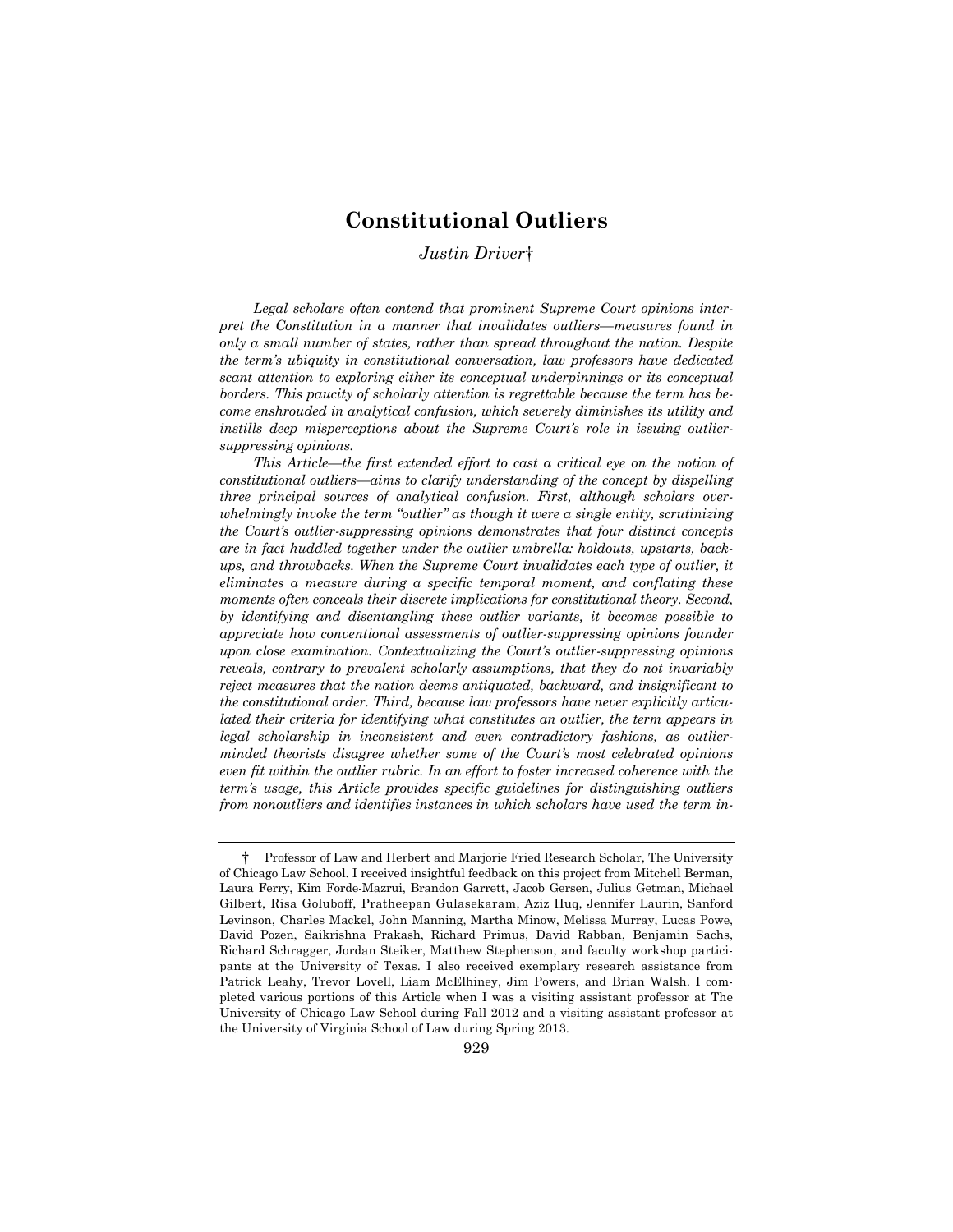*appositely. Bringing outliers to the very center of scholarly inquiry recasts dominant understandings of critical constitutional opinions—and the institution that issued them.*

| $\mathbf{A}$ . |             |  |
|----------------|-------------|--|
| B.             |             |  |
| $\mathcal{C}$  |             |  |
| D.             |             |  |
| Е.             |             |  |
|                |             |  |
| $\mathbf{A}$   |             |  |
|                | $1_{-}$     |  |
|                | $2^{\circ}$ |  |
| B.             |             |  |
| C.             |             |  |
|                |             |  |
| $\mathbf{A}$ . |             |  |
| В.             |             |  |
|                |             |  |
|                |             |  |

# INTRODUCTION

A little more than two decades ago, tucked into the middle of a not especially well-known law review article, Judge Frank Easterbrook introduced a new term to describe the Supreme Court's role in constitutional interpretation. Seeking to challenge the notion that the judiciary often vindicates individual rights in the face of national opposition, Easterbrook imported a term from statistics to suggest that the Court's constitutional opinions typically invalidate practices found in only a small number of states. "The Court's role in civil liberties . . . has been that of a follower, not a leader," Easterbrook explained.1 "It extirpates in the name of the Constitution practices that have already disappeared or dwindled among the states. It obliterates *outliers*."2

<sup>1</sup> Frank H. Easterbrook, *Abstraction and Authority*, 59 U Chi L Rev 349, 370 (1992).

<sup>2</sup> Id (emphasis added). See also Frank E. Grubbs, *Procedures for Detecting Outlying Observations in Samples*, 11 Technometrics 1, 1 (1969) ("An outlying observation, or 'outlier,' is one that appears to deviate markedly from other members of the sample in which it occurs."); Vic Barnett and Toby Lewis, *Outliers in Statistical Data* 32 (Wiley 3d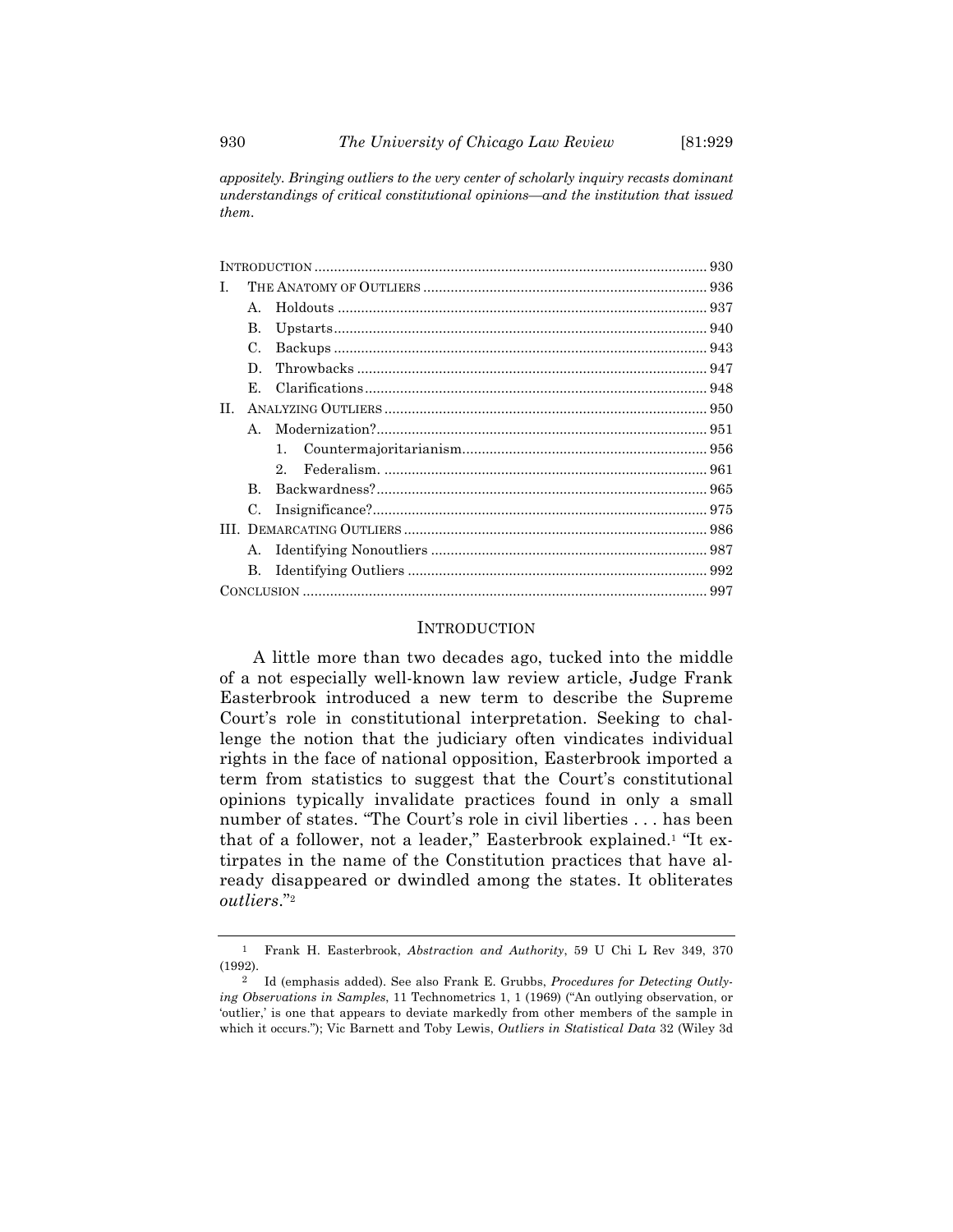Since its debut in 1992, usage of the term "outlier" has proceeded along a path from the foreign to the familiar, as it is now deeply embedded within scholarly constitutional discourse. Today, a strikingly large number of prominent constitutional law scholars—including Professors Akhil Amar, Jack Balkin, Steven Calabresi, William Eskridge, Roderick Hills, Michael Klarman, Lucas Powe, Jeffrey Rosen, David Strauss, Cass Sunstein, Mark Tushnet, and Keith Whittington—employ the term outlier in their scholarship.3 This eclectic collection of scholars, along dimensions both ideological and methodological, might be thought incapable of agreeing on just about any question in constitutional law.4 But the group is firmly united in the belief that understanding the Supreme Court's role in constitutional interpretation demands understanding the Court's penchant for suppressing outliers. These professors insist that many of the Court's canonical constitutional decisions during the twentieth century and beyond can helpfully be examined through the outlier lens. Merely a partial listing of the Court's renowned opinions that legal scholars

4 The group contains not only liberals and conservatives, but also self-avowed originalists and dedicated opponents of originalism.

ed 1994) (stating that an outlier observation is "jar[ring]" because it "stands out in contrast to other observations, as an extreme value").

<sup>3</sup> See, for example, Akhil Reed Amar, *America's Unwritten Constitution: The Precedents and Principles We Live By* 112 (Basic Books 2012) (contending that the Supreme Court takes account of what he calls the nation's "lived Constitution" by invalidating outlier statutes); Jack M. Balkin, *Living Originalism* 211–12, 240, 286, 288 (Belknap 2011) (referring to the Court's invalidation of outlier statutes); Steven G. Calabresi, Lawrence*, the Fourteenth Amendment, and the Supreme Court's Reliance on Foreign Constitutional Law: An Originalist Reappraisal*, 65 Ohio St L J 1097, 1113–15 (2004) (observing the Court's invalidation of outliers); William N. Eskridge Jr, *Some Effects of Identity-Based Social Movements on Constitutional Law in the Twentieth Century*, 100 Mich L Rev 2062, 2373 (2002) (referring to the Court's outlier-suppressing role); Roderick M. Hills Jr, *Counting States*, 32 Harv J L & Pub Pol 17, 19–23 (2009) (referring to the Court's outliersuppressing function); Michael J. Klarman, *From Jim Crow to Civil Rights* 453 (Oxford 2004) ("More constitutional law than is commonly supposed reflects this tendency to constitutionalize consensus and suppress outliers."); L.A. Powe Jr, *The Politics of American Judicial Review: Reflections on the Marshall, Warren, and Rehnquist Courts*, 38 Wake Forest L Rev 697, 716 (2003) (contending that the Warren Court "forc[ed] outliers to conform to national values"); Jeffrey Rosen, *The Most Democratic Branch: How the Courts Serve America* 4, 89, 124, 203 (Oxford 2006) (referring to the Court's outlier-suppressing role); David A. Strauss, Book Review, *Not Unwritten, After All?*, 126 Harv L Rev 1532, 1551–52 (2013) (contending that the Court's outlier-suppressing function is "an important feature of American constitutional law"); Cass R. Sunstein, *Second Amendment Minimalism:* Heller *as* Griswold, 122 Harv L Rev 246, 260–64 (2008) (highlighting the Court's outlier-suppressing opinions); Mark Tushnet, *Why the Constitution Matters* 98– 105 (Yale 2010) (emphasizing the significance of constitutional outliers); Keith E. Whittington, *Political Foundations of Judicial Supremacy* 105 (Princeton 2007) (emphasizing the Court's role in suppressing outliers).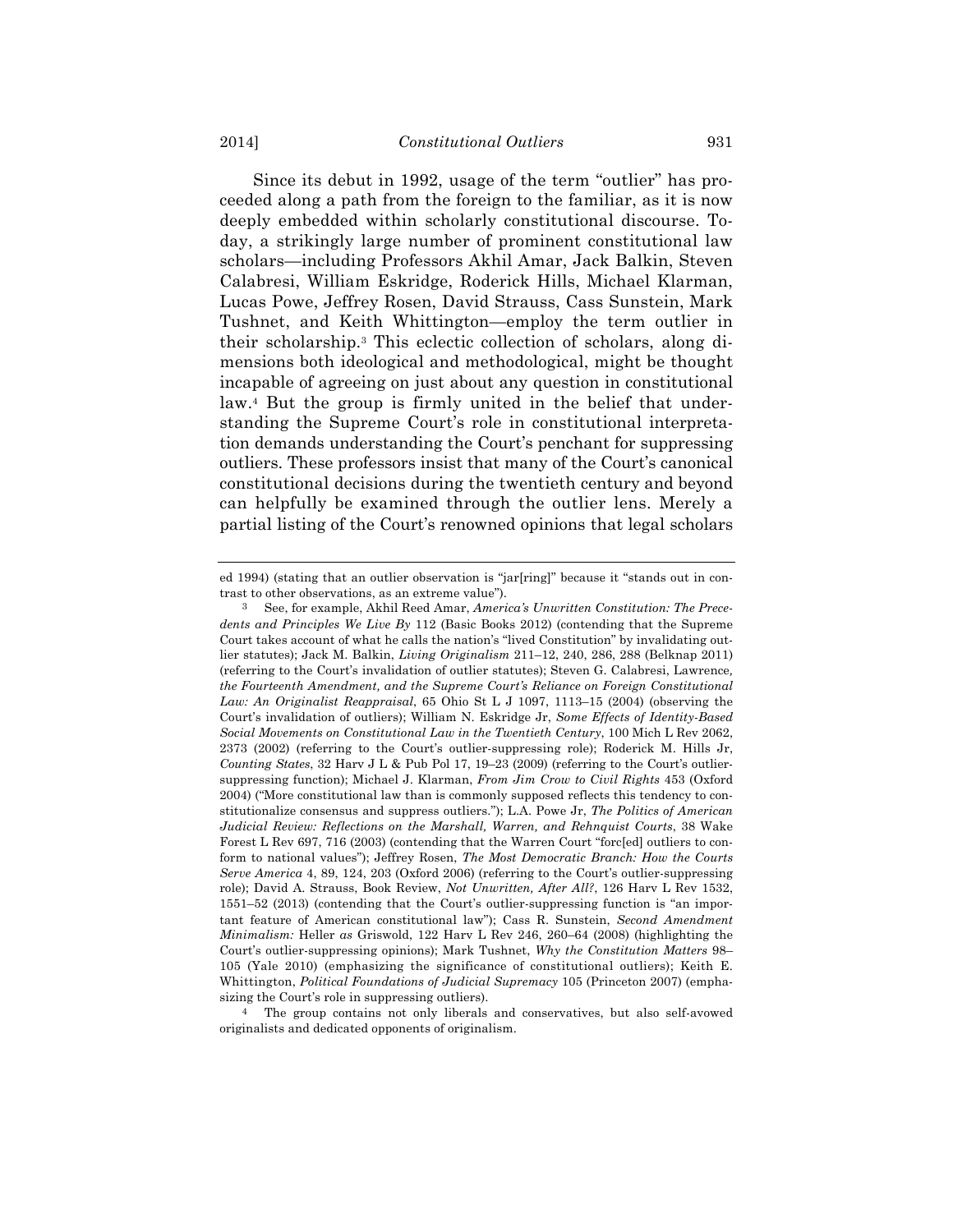contend have suppressed outliers might include the following ten cases: *Griswold v Connecticut*,5 *Harper v Virginia State Board of Elections*,6 *Gideon v Wainwright*,7 *Romer v Evans*,8 *Plyler v Doe*,9 *Moore v City of East Cleveland*,10 *United States v Virginia*,11 *Coker v Georgia*,12 *Lane v Wilson*,13 and *Kennedy v Louisiana*.14 These ten decisions span an extremely wide array of constitutional doctrines, underscoring the notion's transsubstantive nature.

6 383 US 663, 666 (1966) (invalidating Virginia's poll tax). See also Balkin, *Living Originalism* at 240 (cited in note 3) (construing *Harper* as invalidating an outlier); Klarman, 82 Va L Rev at 16–17 (cited in note 5) (same).

7 372 US 335, 344–45 (1963) (invalidating Florida's effort to deny counsel to an indigent criminal defendant accused of a felony). See also Amar, *America's Unwritten Constitution* at 121 (cited in note 3) (construing *Gideon* as invalidating an outlier); Klarman, 82 Va L Rev at 16–17 (cited in note 5) (same).

8 517 US 620, 635 (1996) (invalidating Colorado's effort to preclude homosexuality from receiving protection under local antidiscrimination laws). See also Eskridge, 100 Mich L Rev at 2372 n 1436 (cited in note 3) (construing *Romer* as invalidating an outlier); Michael J. Klarman, Bush v. Gore *through the Lens of Constitutional History*, 89 Cal L Rev 1721, 1749 (2001) (same); Tushnet, *Why the Constitution Matters* at 140 (cited in note 3) (suggesting that *Romer* might be viewed as invalidating an outlier).

9 457 US 202, 230 (1982) (invalidating Texas's effort to exclude unauthorized immigrants from public schools). See also Michael J. Klarman, *Antifidelity*, 70 S Cal L Rev 381, 414 (1997) (construing *Plyler* as suppressing an outlier).

10 431 US 494, 506 (1977) (invalidating a local housing ordinance in Ohio that prohibited some family members related by blood from cohabiting). See also Klarman, 82 Va L Rev at 16–17 (cited in note 5) (characterizing *Moore* as striking down a local outlier); Strauss, 76 U Chi L Rev at 882 (cited in note 5) (same); Mark Tushnet, *Taking the Constitution Away from the Courts* 144 (Princeton 1999) (same).

11 518 US 515, 557–58 (1996) (invalidating Virginia's effort to prohibit women from enrolling at an all-male military academy). See also Eskridge, 100 Mich L Rev at 2372 n 1436 (cited in note 3) (construing *Virginia* as invalidating an outlier); Klarman, 70 S Cal L Rev at 414 (cited in note 9) (same); Strauss, 76 U Chi L Rev at 873–74 (cited in note 5) (same); Sunstein, 122 Harv L Rev at 262–63 (cited in note 3) (same).

12 433 US 584, 600 (1977) (invalidating Georgia's effort to permit the death penalty to be imposed for rape). See also Klarman, 82 Va L Rev at 16–17 (cited in note 5) (construing *Coker* as rejecting an outlier); Rosen, *The Most Democratic Branch* at 203 (cited in note 3) (same).

13 307 US 268, 276–77 (1939) (invalidating Oklahoma's effort to retain a grandfather clause for voting purposes). See also Klarman, *From Jim Crow to Civil Rights* at 236 (cited in note 3) (construing *Lane* as suppressing an outlier).

14 554 US 407, 446–47 (2008) (invalidating Louisiana's effort to permit the death penalty to be imposed for raping children). See also Strauss, 76 U Chi L Rev at 864–65 (cited in note 5) (construing *Kennedy* as suppressing an outlier).

<sup>5</sup> 381 US 479, 485–86 (1965) (invalidating Connecticut's anticontraceptive statute). See also Eskridge, 100 Mich L Rev at 2372 n 1436 (cited in note 3) (construing *Griswold* as suppressing an outlier); Michael J. Klarman, *Rethinking the Civil Rights and Civil Liberties Revolution*, 82 Va L Rev 1, 16 (1996) (same); Sunstein, 122 Harv L Rev at 260 (cited in note 3) (same); David A. Strauss, *The Modernizing Mission of Judicial Review*, 76 U Chi L Rev 859, 878–79 (2009) (same).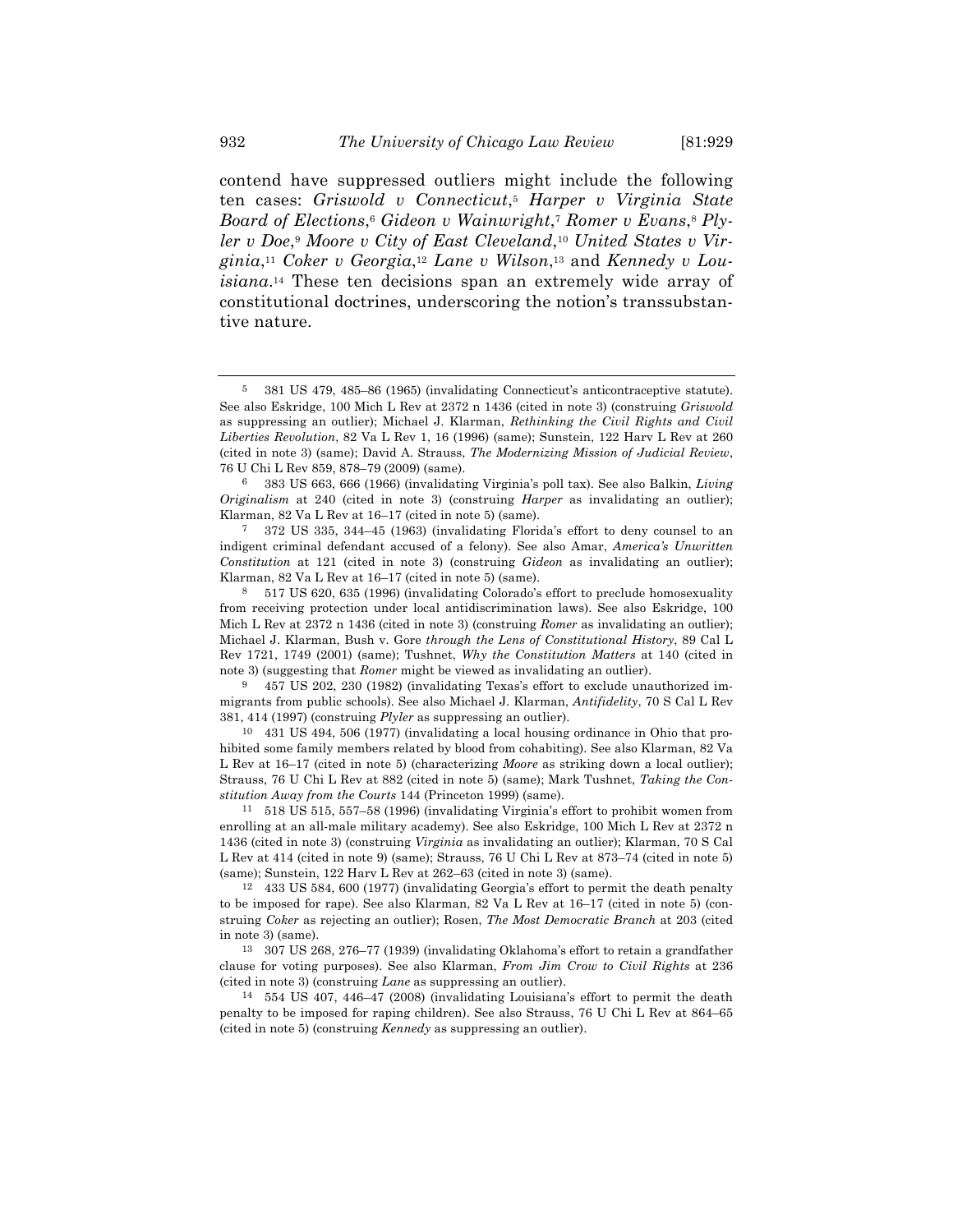While outlier terminology has become an increasingly familiar feature of constitutional conversation, familiarity in this particular instance has bred not so much contempt as inattention.15 Among constitutional scholars, outlier-suppressing opinions are frequently identified but seldom scrutinized. Indeed, no law review article or book chapter has ever been dedicated primarily to identifying and analyzing either the conceptual underpinnings or the conceptual borders of the outlier phenomenon in constitutional law. This paucity of sustained scholarly examination is lamentable because it has permitted the Court's outlier-suppressing opinions to become enshrouded in analytical confusion.16

This Article aims to clarify understanding of the outlier concept in constitutional law by dispelling three principal sources of analytical confusion. The first area in need of clarity stems from scholars using the term outlier as though it were a single entity, when it is actually composed of multiple entities. Upon close inspection, it becomes possible to discern four distinct concepts huddled together under the outlier umbrella, which this Article labels: *holdouts*, *upstarts*, *backups*, and *throwbacks*. The Supreme Court invalidates each of these outlier variants during a particular temporal moment, and failing to distinguish among them often conceals their discrete implications for constitutional theory. When the Court invalidates a holdout—as with *Griswold*'s rejection of an anticontraceptive statute that dated back eight decades—it eliminates a measure that, although perhaps once prevalent, has now receded and exists in at most a few remaining jurisdictions. When the Court invalidates an upstart—as with *Romer*'s rejection of an antigay referendum that passed only four years earlier—it eliminates a measure that represents a departure from the dominant mode and exists in at most a few jurisdictions. When the Court invalidates a backup—as with *Virginia*'s rejection of the effort to preserve an all-male military academy by creating an all-female institution—it eliminates the adoption of a substitute measure that is designed to retain either a recently invalidated model, or one that seems headed toward

<sup>15</sup> See John Hart Ely, *Democracy and Distrust: A Theory of Judicial Review* 18 (Harvard 1980) ("Familiarity breeds inattention, and we apparently need periodical reminding that 'substantive due process' is a contradiction in terms—sort of like 'green pastel redness.'").

<sup>16</sup> Paucity, not absence. Tushnet has to date provided the most thorough and insightful examination of constitutional outliers as a phenomenon. See Tushnet, *Why the Constitution Matters* at 98–105 (cited in note 3). As will become apparent, however, my account departs from Tushnet's in significant ways.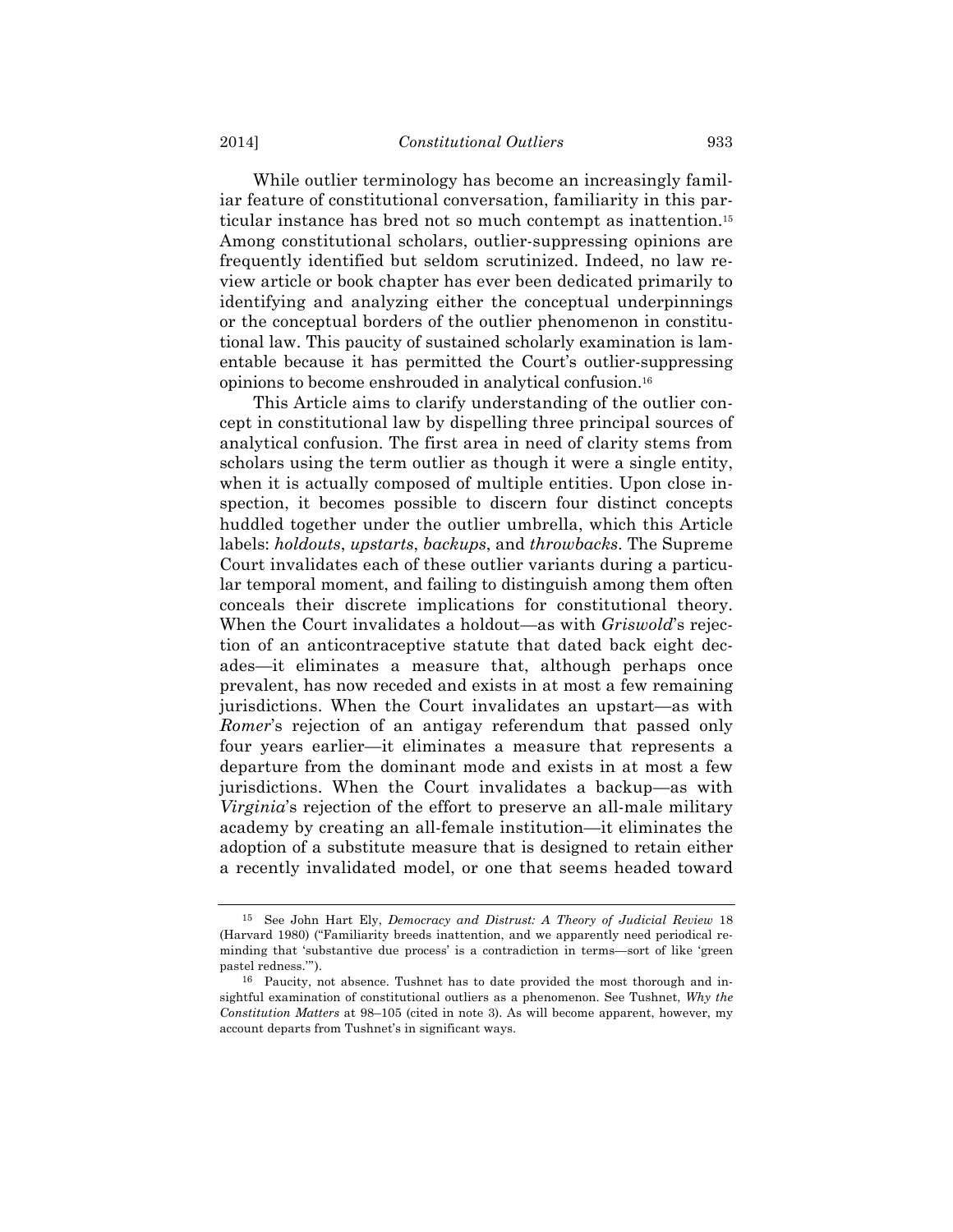invalidation soon. When the Court invalidates a throwback—as with *Kennedy*'s rejection of an effort to impose capital punishment for raping a child—it eliminates a measure that seeks to revive a model from an earlier era that has disappeared. While the term outlier can accurately communicate that the Court invalidated laws or practices existing in only a small number of states, it provides no insight whatsoever into the context surrounding that invalidation. Where the outlier label provides merely a snapshot of state practices, the variant labels provide the moving pictures—rendering it possible to distinguish fading embers from flickering sparks.

Second, by distinguishing among these outlier variants, it also becomes possible to appreciate the ways in which many conventional scholarly understandings of outlier-suppressing opinions founder upon close examination. Scholars have often asserted that when the Supreme Court invalidates outliers, it attacks antiquated measures and replaces them with modern views. Although this modernization theory may well capture the dynamic for outlier-suppressing opinions invalidating holdouts and backups, it fails to convey the dynamic for upstarts and perhaps somewhat surprisingly—for throwbacks. When the judiciary invalidates upstarts and throwbacks, in fact, it may come closer to the mark to view those decisions as resisting, rather than enabling, modern views. Similarly, paying insufficient heed to the distinctions among outliers has led scholars to claim that when the Court issues outlier-suppressing opinions, it diminishes tension posed by the countermajoritarian difficulty and simultaneously increases tension with the ideals of federalism. But both of these claims, as it turns out, are dramatically overdrawn. Understanding that outliers come in different variants also complicates broad scholarly claims asserting that outlier-suppressing opinions invariably reject measures that the nation as a whole deems backward and arguing that such decisions are, therefore, insignificant to the constitutional order. It is erroneous to assume that, simply because a measure currently exists in a small number of states, underlying national support for the measure must be modest. To the contrary, some outliersuppressing opinions have invalidated statutes that appear to enjoy significant popularity across the nation. Accordingly, some outlier-suppressing opinions can be viewed as ensuring that measures currently found in a small number of states do not spread across the country. Simply because a law is an outlier, in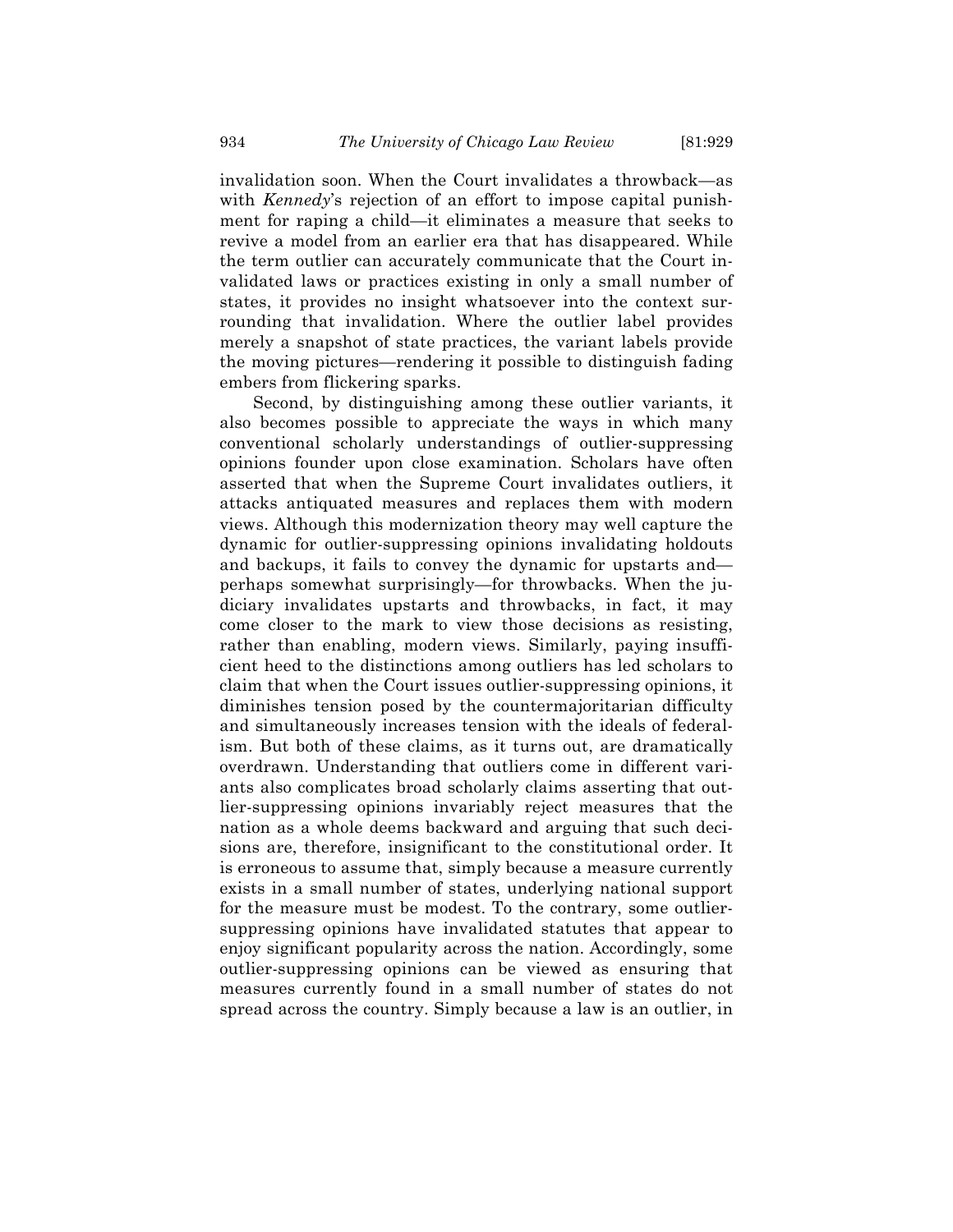other words, does not mean that the views it embodies are necessarily considered outlandish.

Third, the dearth of sustained outlier analysis has even resulted in confusion and unacknowledged disagreement regarding whether some of the Supreme Court's most celebrated opinions in its entire history—*Brown v Board of Education of Topeka*,17 *Loving v Virginia*,18 and *Lawrence v Texas*19—can accurately be viewed as fitting within the outlier rubric. Disagreement exists in large part because outlier-minded theorists have never explicitly articulated their criteria for identifying how widespread a measure can become and still legitimately be deemed an outlier. Rather than permitting these idiosyncratic identification methods to persist without comment, this Article initiates an overdue conversation regarding what, exactly, qualifies as an outlying measure by proposing specific guidelines for identifying them. The outlier criteria advanced here suggest that scholars have sometimes used the term too promiscuously, applying it to judicial opinions that invalidate practices that are fairly widespread throughout the nation and—in the process—stretching the term virtually beyond recognition. Some scholars will almost certainly disagree with my normative assessments regarding how the territory of constitutional outliers should be demarcated. Disagreements about my proposed conceptual borders are welcome, however, because they would elicit sustained analysis of what constitutes an outlier. And such exchanges over the fundamental meaning of constitutional outliers have thus far been conspicuous in their absence.

None of these efforts to interrogate and clarify the meaning of outliers as a term in constitutional discourse should be mistaken for contending that the word should be purged from legal scholarship. To the contrary, the term presents a welcome addition to our constitutional vocabulary, as it arms scholars with a helpful appellation for identifying opinions that invalidate measures found in only a small number of states. Its usage encourages professors to note the actual magnitude of Supreme Court opinions, and represents a major advancement over the blithe assumptions of yore when scholars asserted a decision radically altered legal conditions throughout the land when it in fact tackled a relatively isolated practice. The term outlier, in

<sup>17</sup> 347 US 483 (1954).

<sup>18</sup> 388 US 1 (1967).

<sup>19</sup> 539 US 558 (2003).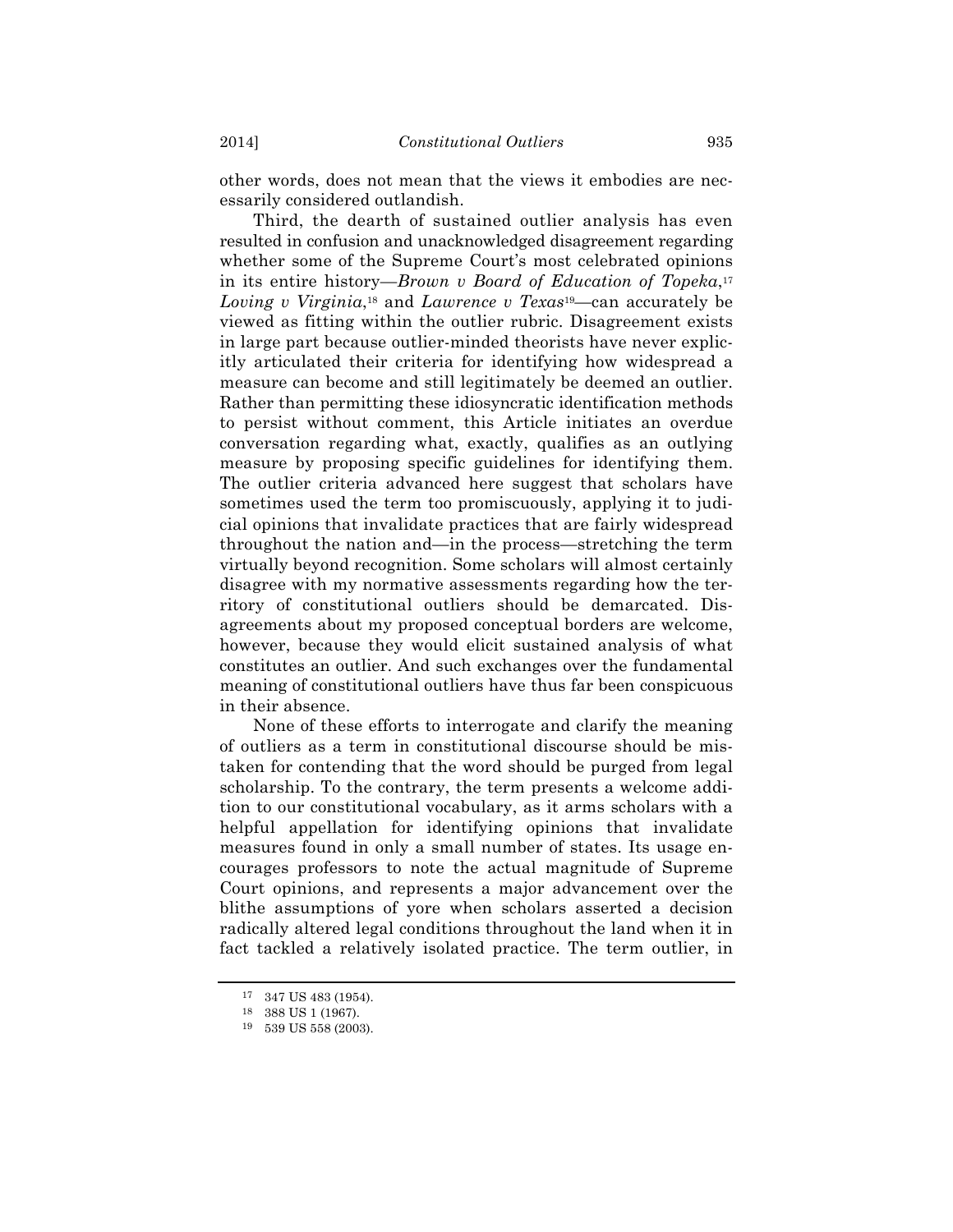sum, merits the essential place it has so rapidly attained in constitutional discourse. It is precisely because the overarching term is so helpful, however, that its usage must be examined and refined in order to alleviate the analytical confusion that currently abounds. Scholarly invocations of the term outlier demonstrate no signs of abating anytime soon. If anything, usage appears to be intensifying, as new scholars continue to add the word to their constitutional lexicons, and early converts seem to use the term with ever-escalating frequency. Before the term becomes even more widespread, and the attendant confusion follows suit, it seems well worthwhile attempting to ascertain, with much greater precision than currently exists, what we talk about when we talk about outliers.20

The balance of this Article unfolds as follows. Part I develops a taxonomy of constitutional outliers and analyzes how several of the Court's leading outlier-suppressing opinions fit into that taxonomy. Building on this taxonomy, Part II challenges leading academic portrayals of the Court's outlier-suppressing opinions as rejecting measures that the nation deems antiquated, backward, and insignificant to the constitutional order. Part III pivots to explore the conceptual boundaries of outliers and establishes criteria for distinguishing outliers from nonoutliers. A brief conclusion follows.

# I. THE ANATOMY OF OUTLIERS

This Part provides a taxonomy of constitutional outliers by breaking down that broad phenomenon into its smaller components. Legal scholarship analyzing the judiciary's invalidation of *outliers* would be improved by conceiving of those opinions as invalidating *holdouts*, *upstarts*, *backups*, and *throwbacks*. After briefly defining the characteristics of each outlier variant, the bulk of this Part analyzes opinions in which the Supreme Court can be understood as having invalidated the pertinent type of outlier. The outlier-suppressing opinions analyzed herein should be understood as illustrative rather than exhaustive, as this Part makes no effort to identify and analyze every opinion that scholars contend rejected an outlier measure.

<sup>20</sup> Consider Raymond Carver, *What We Talk about When We Talk about Love* (Knopf 1981).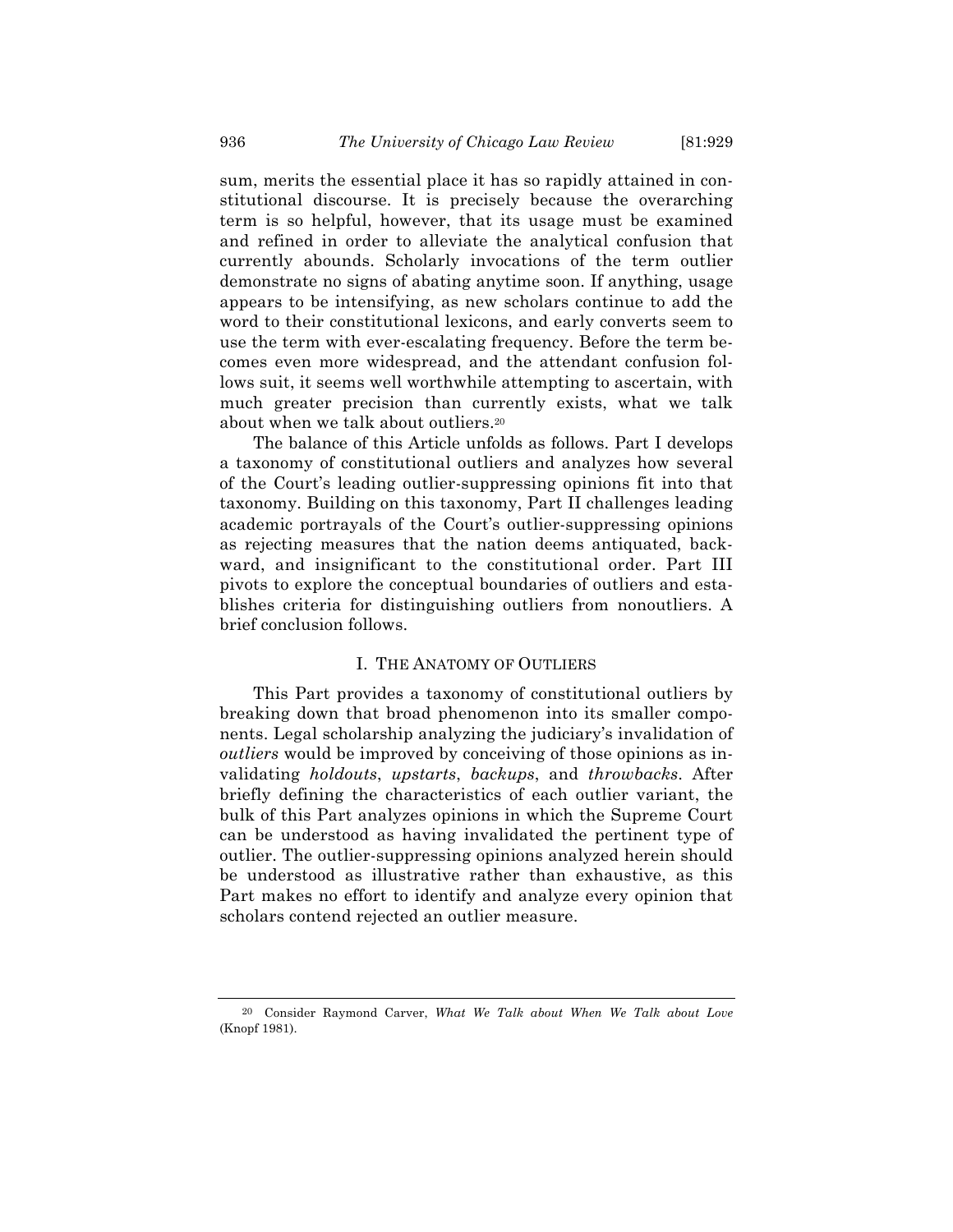# A. Holdouts

An outlier that is a *holdout* involves a state law or practice that, although perhaps once prevalent, has now receded and exists in, at most, a few remaining jurisdictions. The jurisdiction that retains the formerly widespread model, that is, holds out from adopting what has become the dominant mode. In so doing, holdouts prevent what seems to be a nearly defunct model from altogether vanishing.

In *Griswold*, the Supreme Court in 1965 invalidated constitutional law's best-known holdout: a Connecticut statute dating back to 1879 that prohibited even married couples from using contraceptives.21 Many justices who considered the Connecticut law highlighted the anticontraceptive statute's lengthy—if not exactly august—lineage and suggested that the law embodied a remnant from a previous era. In *Poe v Ullman*<sup>22</sup> when the Court initially determined that the law presented a nonjusticiable question in 1961, Justice Felix Frankfurter's opinion for the Court nevertheless noted, "The Connecticut law prohibiting the use of contraceptives has been on the State's books since 1879."23 Frankfurter's next sentence noted, perhaps for the many lawyers with mathematical difficulties, it had been "more than three-quarters of a century since its enactment."24 Justice John Marshall Harlan II's much-celebrated dissenting opinion in *Poe* similarly contended that anticontraceptive laws "may be regarded as characteristic of the attitude of a large segment of public opinion on this matter through the end of the last century," and noted that modern criticisms understood such laws to stem from "a bygone day."25 When the Court in *Griswold* reconsidered the statute—a mere fourteen years shy of its centennial—the brief challenging the law amplified Harlan's point, calling it "a relic of . . . a psychological attitude which, if it ever were, is no longer part of the mainstream of American life and thought."26 The brief supported this assertion by noting that only Connecticut and Massachusetts continued to regulate contraceptives in the

<sup>21</sup> *Griswold*, 381 US at 527 (Stewart dissenting).

 $^{22}$   $\,$  367 US 497 (1961).

<sup>23</sup> Id at 501.

<sup>24</sup> Id.

 $25$  Id at 546 n 12 (Harlan dissenting).

<sup>26</sup> Brief for Appellants, *Griswold v Connecticut*, Docket No 496, \*24 (US filed Feb

<sup>11, 1965) (</sup>available on Westlaw at 1965 WL 92619) ("*Griswold* Appellants' Brief").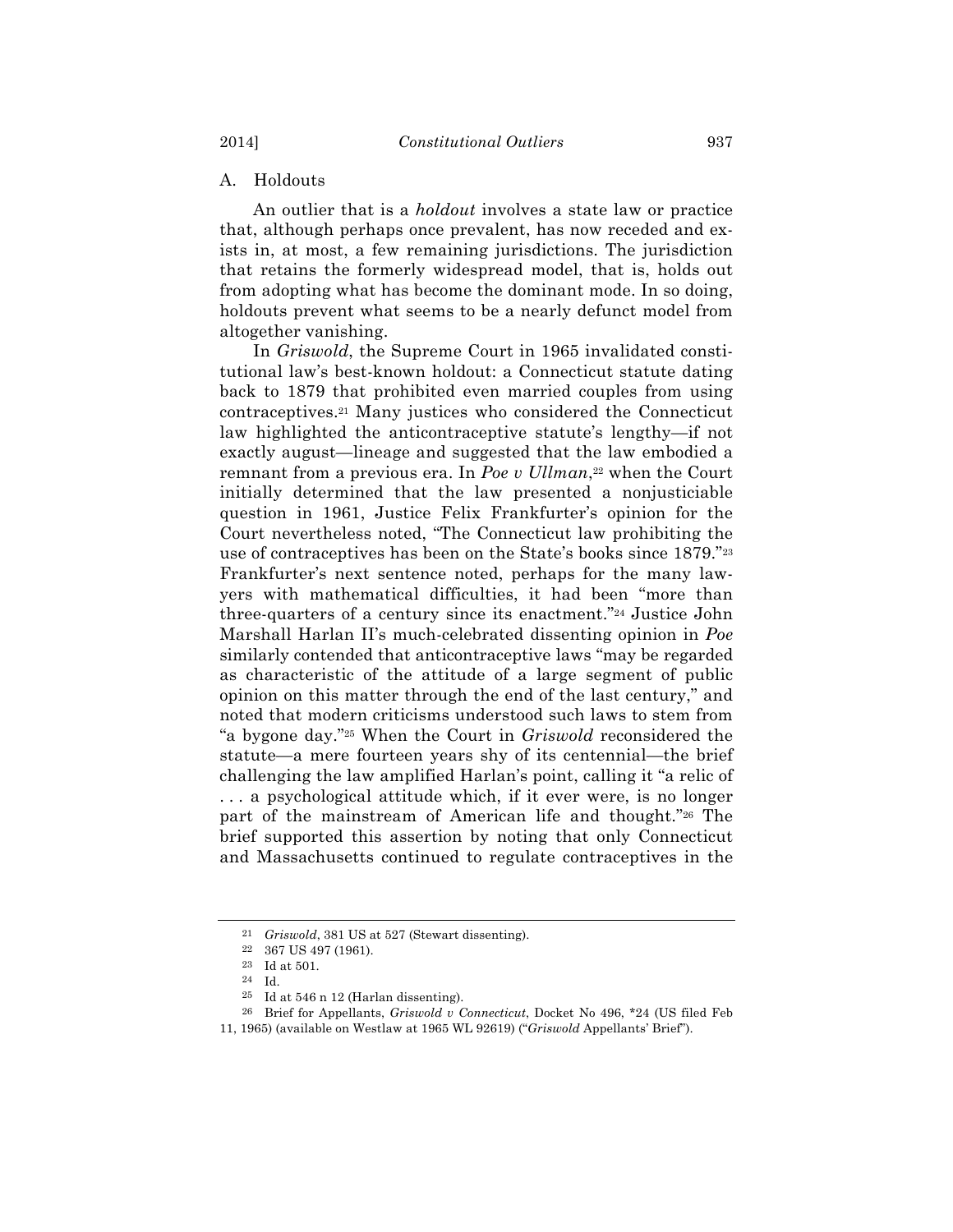marital context.27 Strikingly, even *Griswold*'s two dissenting justices heaped scorn on the statute. Justice Hugo Black's dissent called the law "offensive" and "evil."28 Justice Potter Stewart's dissent—in addition to deeming the law "uncommonly silly" and suggesting that it was perhaps "even asinine"—encouraged voters to jettison the antiquated model.29 "If, as I should surely hope, the law before us does not reflect the [current community] standards of the people of Connecticut," Stewart wrote, "the people of Connecticut can . . . persuade their elected representative to repeal it."30

In *Harper*, the Supreme Court held that states could no longer retain the poll tax in state elections without violating the Fourteenth Amendment's Equal Protection Clause.31 The poll tax, whose origins stretched back well into the nineteenth century, had once been a common practice.32 By the time the Court decided *Harper* in 1966, however, the Twenty-Fourth Amendment prohibited the practice in federal elections, and states also had overwhelmingly rejected the practice in their own elections. As Justice William O. Douglas's opinion for the Court in *Harper* noted, "Only a handful of States today condition the franchise on the payment of a poll tax."33 Of the four holdouts that retained the practice, moreover, Douglas observed that lower courts had recently invalidated poll taxes for Alabama and Texas.34 Douglas construed *Harper* not as vindicating the vision of the Fourteenth Amendment's framers, but as attacking an outmoded practice that offended modern understandings of equality. "[T]he Equal Protection Clause is not shackled to the political theory of a particular era," Douglas explained.35 "In determining what lines are

<sup>27</sup> See id. Whereas the Connecticut law prohibited *using* contraceptives, the Massachusetts law prohibited *distributing* contraceptives. See David J. Garrow, *Liberty and Sexuality: The Right to Privacy and the Making of* Roe v. Wade 70 (Macmillan 1994).

<sup>28</sup> *Griswold*, 381 US at 507 (Black dissenting).

<sup>29</sup> Id at 527, 531 (Stewart dissenting).

<sup>30</sup> Id at 531 (Stewart dissenting). Like Frankfurter's opinion in *Poe*, Stewart's dissent began: "Since 1879 Connecticut has had on its books a law which forbids the use of contraceptives by anyone." Id at 527 (Stewart dissenting). One of the underappreciated oddities in Douglas's strikingly odd opinion for the Court in *Griswold* is its failure to note either the statute's vintage or its highly unusual status.

<sup>31</sup> *Harper*, 383 US at 670.

<sup>32</sup> See Alexander Keyssar, *The Right to Vote: The Contested History of Democracy in the United States* 111–12 (Basic Books 2000).

<sup>33</sup> *Harper*, 383 US at 666 n 4 (noting that—in addition to Virginia—Alabama, Mississippi, and Texas also retained the poll tax).

<sup>34</sup> Id.

<sup>35</sup> Id at 669.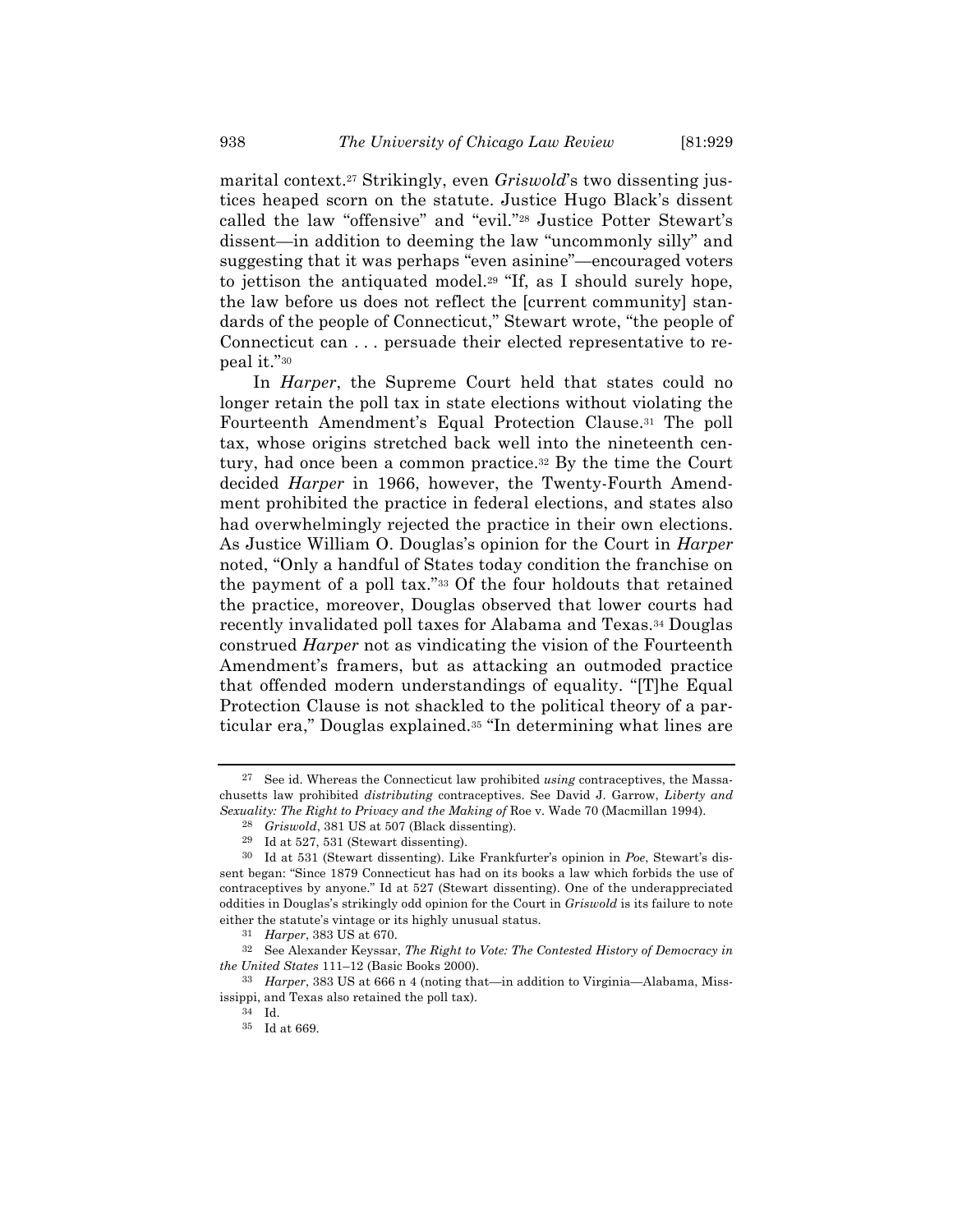unconstitutionally discriminatory, we have never been confined to historic notions of equality . . . . Notions of what constitutes equal treatment for purposes of the Equal Protection Clause do change."36 Although three justices dissented in *Harper* because they thought that the opinion exceeded the bounds of judicial propriety, they nonetheless agreed that the poll tax was an idea whose time had gone. Observing that *Harper* altered the practices of merely four states, Harlan conceded: "Property and polltax qualifications, very simply, are not in accord with current egalitarian notions of how a modern democracy should be organized."37 Black's dissent similarly allowed that he "dislik[ed] the policy of the poll tax" and found it "outdated."38

In *Gideon*, the Supreme Court in 1963 famously determined that the Sixth Amendment afforded all criminal defendants charged with felonies the right to counsel, even if they could not afford an attorney.39 Far less commonly appreciated, however, is that the overwhelming majority of the nation already adhered to the rule that *Gideon* would articulate even before the Court issued its landmark decision. Although the Court noted as late as 1942 in *Betts v Brady*40 that "the great majority of the States" did not afford counsel to indigent criminal defendants,<sup>41</sup> only five holdout states continued to deny that right when the Court decided *Gideon*.42 Even among the five holdouts, moreover, at least some counties within four of the five states appear to have offered counsel to indigent defendants.43 For instance, had Clarence Gideon been arrested in one of Florida's more populous counties, like Dade or Broward, he would have been entitled to counsel.<sup>44</sup> Black's opinion for the Court in *Gideon* thus stood on firm ground in identifying a "widespread belief that lawyers in criminal

<sup>36</sup> Id (emphasis omitted).

<sup>37</sup> *Harper*, 383 US at 686 (Harlan dissenting).

<sup>38</sup> Id at 675, 678 (Black dissenting).

<sup>39</sup> *Gideon*, 372 US at 342–45. For an account of the case, see generally Anthony Lewis, *Gideon's Trumpet* (Random House 1964). See also Laura Kalman, *Abe Fortas: A Biography* 180–83 (Yale 1990).

<sup>40</sup> 316 US 455 (1942).

<sup>41</sup> Id at 471.

<sup>42</sup> See Brief for the Petitioner, *Gideon v Cochran*, Docket No 155, \*30 (US filed Nov 21, 1962) (available on Westlaw at 1962 WL 115120) ("*Gideon* Petitioner's Brief") (noting that only Alabama, Florida, Mississippi, North Carolina, and South Carolina resisted the trend).

<sup>43</sup> See id at \*30–31 (cited in note 42). See also Yale Kamisar, *The Right to Counsel and the Fourteenth Amendment: A Dialogue on "The Most Pervasive Right" of an Accused*, 30 U Chi L Rev 1, 19–20 (1962).

<sup>44</sup> See Kamisar, 30 U Chi L Rev at 20 (cited in note 43).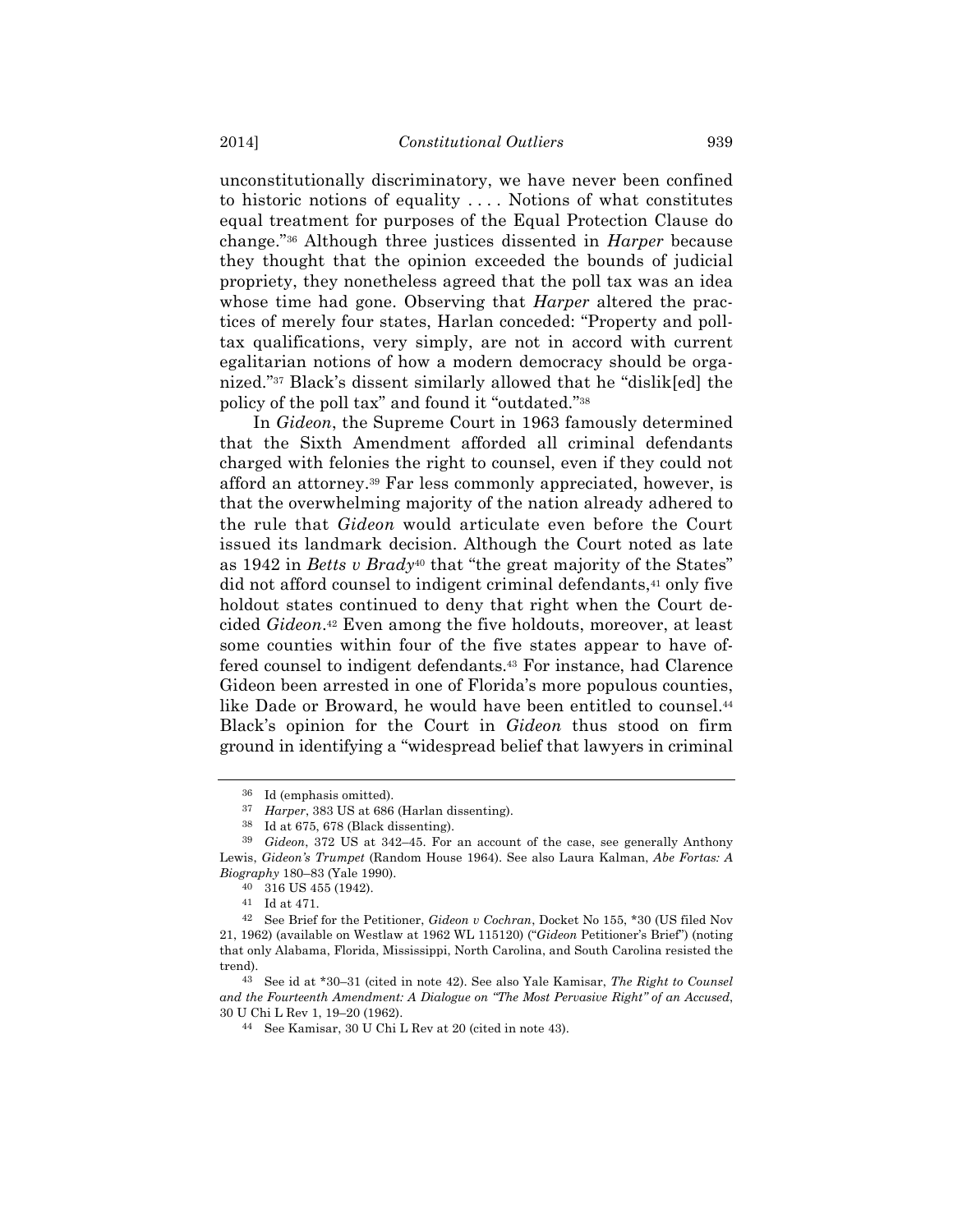courts are necessities, not luxuries."45 In *Gideon*'s conclusion, Black expressly noted that, among the twenty-five states that weighed in at the Supreme Court, a lopsided number urged the abandonment of *Betts* as a relic, even when the case was initially decided: "Florida, supported by two other States, has asked that *Betts v. Brady* be left intact. Twenty-two States, as friends of the Court, argue that *Betts* was 'an anachronism when handed down' and that it should now be overruled. We agree."46 Similarly, the merits brief that Abe Fortas filed on behalf of Gideon contended that only a scarce few locales continued clinging to the bygone model: "The task here is essentially a modest one: to bring into line with the consensus of the states and professional opinion the few 'stragglers' who persist in denying fair treatment to the accused."47

#### B. Upstarts

An outlier that is an *upstart* involves a state law or practice that represents a departure from the dominant mode and exists in, at most, a few jurisdictions. The first few jurisdictions that adopt an innovation, that is, start up a model that has yet to become widely adopted. There is no guarantee, of course, that the upstart model will eventually sweep the nation, transforming what was an upstart into a newly dominant norm. Some upstarts, for better and for worse, simply remain upstarts. Yet it is crucial to bear in mind that upstarts at least potentially signify the wave of the future, rather than a mere legislative blip.

In *Romer*, the Supreme Court in 1996 invalidated a statewide referendum that Colorado voters passed four years earlier that prohibited state entities from treating sexual orientation as a protected attribute.48 Three liberal enclaves in Colorado— Aspen, Boulder, and Denver—had previously expanded antidiscrimination laws to protect homosexuality, and the referendum, titled Amendment 2, in effect aimed to repeal that local legislation. Justice Anthony Kennedy's opinion for the Court, deter-

<sup>45</sup> *Gideon*, 372 US at 344.

<sup>46</sup> Id at 345.

<sup>47</sup> *Gideon* Petitioner's Brief at \*32 (cited in note 42). See also id at \*11, quoting *Mapp v Ohio*, 367 US 643, 653 (1961) ("We believe that 'time has set its face' against *Betts v. Brady*."). Intriguingly, when *Mapp* declared that the time had elapsed for deeming illegally seized evidence admissible, 50 percent of the states still employed the practice. See *Mapp*, 367 US at 680 (Harlan dissenting).

<sup>48</sup> *Romer*, 517 US at 623–24.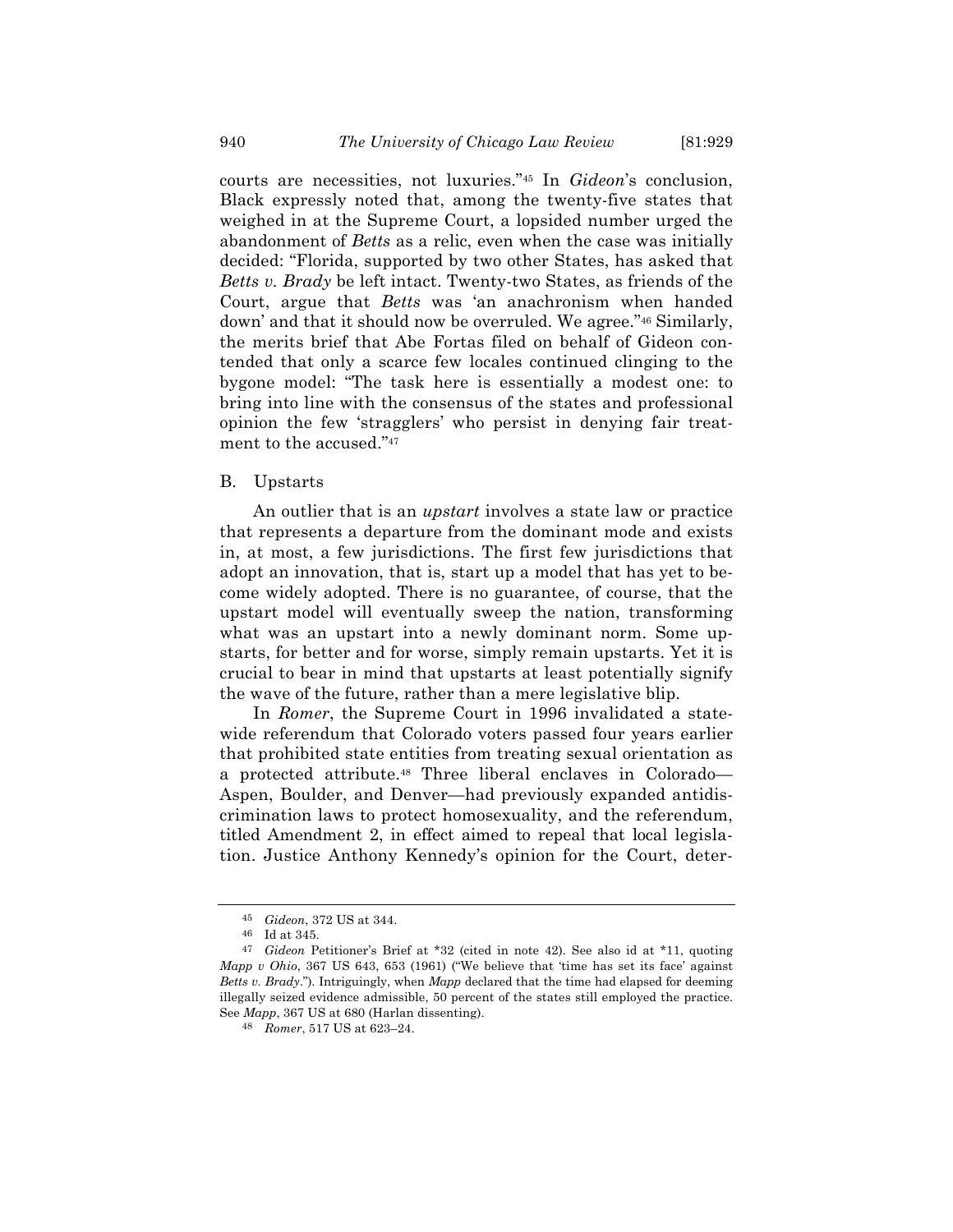mining that Amendment 2 violated the Equal Protection Clause, repeatedly framed the measure as representing a sharp departure from standard legislation, one that constituted a decidedly unwelcome upstart.49 Amendment 2, Kennedy wrote, not only "confounds [the] normal process of judicial review," but it also "defies . . . conventional inquiry."50 Because no other statewide measure had previously deprived gays and lesbians of legal protections they had won at the local level, Kennedy could contend: "It is not within our constitutional tradition to enact laws of this sort."51 Kennedy asserted Amendment 2's "disqualification of a class of persons from the right to seek specific protection from the law is unprecedented in our jurisprudence," and suggested "[t]he absence of precedent for Amendment 2 is itself instructive."<sup>52</sup>

In *Plyler*, the Supreme Court in 1982 invalidated a recently enacted Texas statute that permitted local school districts to exclude school-aged unauthorized immigrants from their public schools.53 At that time, no other state had enacted legislation designed to eliminate unauthorized immigrants' access to education.54 Intriguingly, although the justices might have plausibly cast the Texas statute as an idiosyncratic departure from longstanding practice, they declined to portray *Plyler* as involving a jarring legislative innovation, applicable to only one state. To the contrary, Justice William Brennan's opinion for the Court expressly noted that unauthorized immigrants "now live within

<sup>49</sup> See id at 623–36.

<sup>50</sup> Id at 632–33.

<sup>51</sup> Id at 633. See also id (noting that "laws singling out a certain class of citizens for disfavored legal status or general hardships are rare"); id, quoting *Louisville Gas & Electric Co v Coleman*, 277 US 32, 37–38 (1928) ("[D]iscriminations of an unusual character especially suggest careful consideration to determine whether they are obnoxious to the constitutional provision.").

<sup>52</sup> *Romer*, 517 US at 633. *Romer*'s depiction of the Colorado referendum as an undesirable upstart bore strong similarities to the amicus brief submitted in the case by Professor Laurence Tribe. See Brief of Laurence H. Tribe, et al, as Amici Curiae in Support of Respondents, *Romer v Evans*, Docket No 94-1039, \*3 (US filed June 9, 1995) (available on Westlaw at 1995 WL 17008432) ("Never since the enactment of the Fourteenth Amendment has this Court confronted a measure quite like Amendment 2—a measure that, by its express terms, flatly excludes some of a state's people from eligibility for legal protection from a category of wrongs."). For an early notice of the close connection between the arguments contained in *Romer* and Tribe's brief, see Linda Greenhouse, *Colorado Law Void*, NY Times A1 (May 21, 1996).

<sup>53</sup> *Plyler*, 457 US at 230.

<sup>54</sup> See Linda Greenhouse, *Justices Rule States Must Pay to Educate Illegal Alien Pupils*, NY Times A1, D22 (June 16, 1982) (noting that Texas's law was "the only one cutting off school funds for illegal aliens in the nation").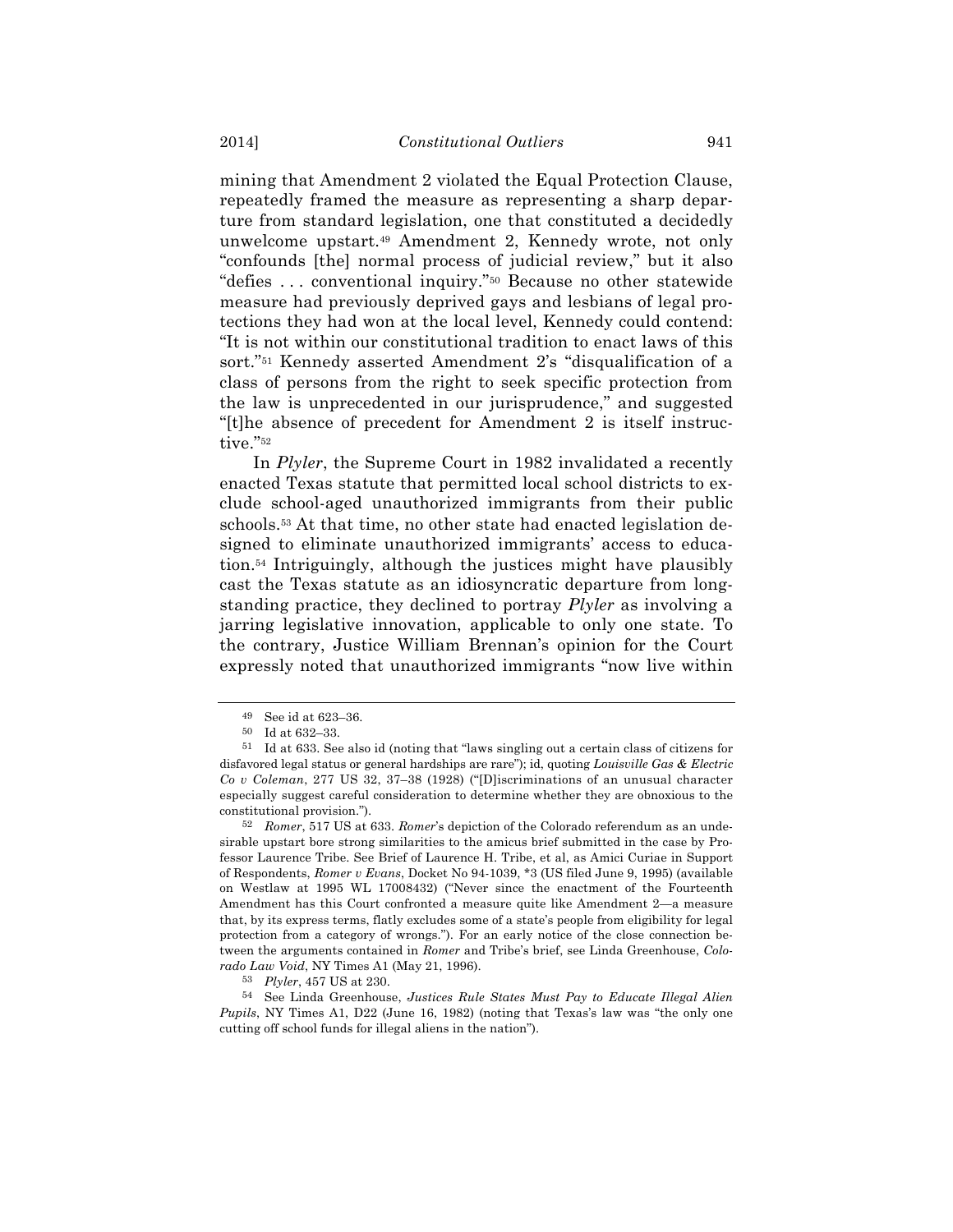various States," and framed the decision as one holding national implications.55 Similarly, Justice Lewis Powell began his concurring opinion by taking pains to emphasize that the Lone Star State was far from alone in feeling the effects of unauthorized immigration. "Access from Mexico into this country, across our 2,000-mile border, is readily available and virtually uncontrollable," Powell wrote, before explicitly stating, "This is a problem of serious national proportions."56 Not surprisingly, the four dissenting justices agreed with the *Plyler* majority that the case raised important questions for the nation, rather than exclusively for Texas.57

In *Moore*, the Supreme Court in 1977 determined that a local housing ordinance that permitted nuclear families to occupy a single household, but prohibited some extended families from doing so, violated the Fourteenth Amendment's Due Process Clause.58 Although the Supreme Court had previously authorized local governments to limit occupants of a residence to families, East Cleveland's upstart ordinance defined "family" in such a narrow way as to prevent Inez Moore, a grandmother, from living with one of her grandchildren.59 The five justices who voted to invalidate the ordinance emphasized that East Cleveland's statutory definition of "family" sharply deviated from traditional definitions. Writing for a plurality, Powell called the ordinance "unusual," and suggested that it flouted "[t]he tradition of uncles, aunts, cousins, and especially grandparents sharing a household along with parents and children."60 That tradition, Powell insisted, "has roots . . . equally deserving of constitutional recognition" as protections afforded to nuclear families.61 In a similar vein, Brennan's concurring opinion labeled the statute "senseless," "arbitrary," and "eccentric."62 Justice John Paul Stevens's opinion concurring in the judgment submitted that the ordinance was not merely rare or odd, but genuinely one of a kind, as

<sup>55</sup> *Plyler*, 457 US at 205. See also id at 224, 230 (explicitly taking account of the costs to "the Nation" from Texas's statute).

 $56$  Id at 237 (Powell concurring).<br> $57$  See id at 242 (Burger dissenti

See id at 242 (Burger dissenting).

<sup>58</sup> *Moore*, 431 US at 505–06. For an overview of *Moore*'s factual and legal backdrop, see generally Peggy Cooper Davis, Moore v. East Cleveland*: Constructing the Suburban Family*, in Carol Sanger, ed, *Family Law Stories* 77 (West 2008).

<sup>59</sup> *Moore*, 431 US at 496 n 2, 498–99 (Powell) (plurality), citing *Village of Belle Terre v Boraas*, 416 US 1 (1974).

<sup>60</sup> *Moore*, 431 US at 496, 504.

<sup>61</sup> Id at 504.

<sup>62</sup> Id at 507 (Brennan concurring).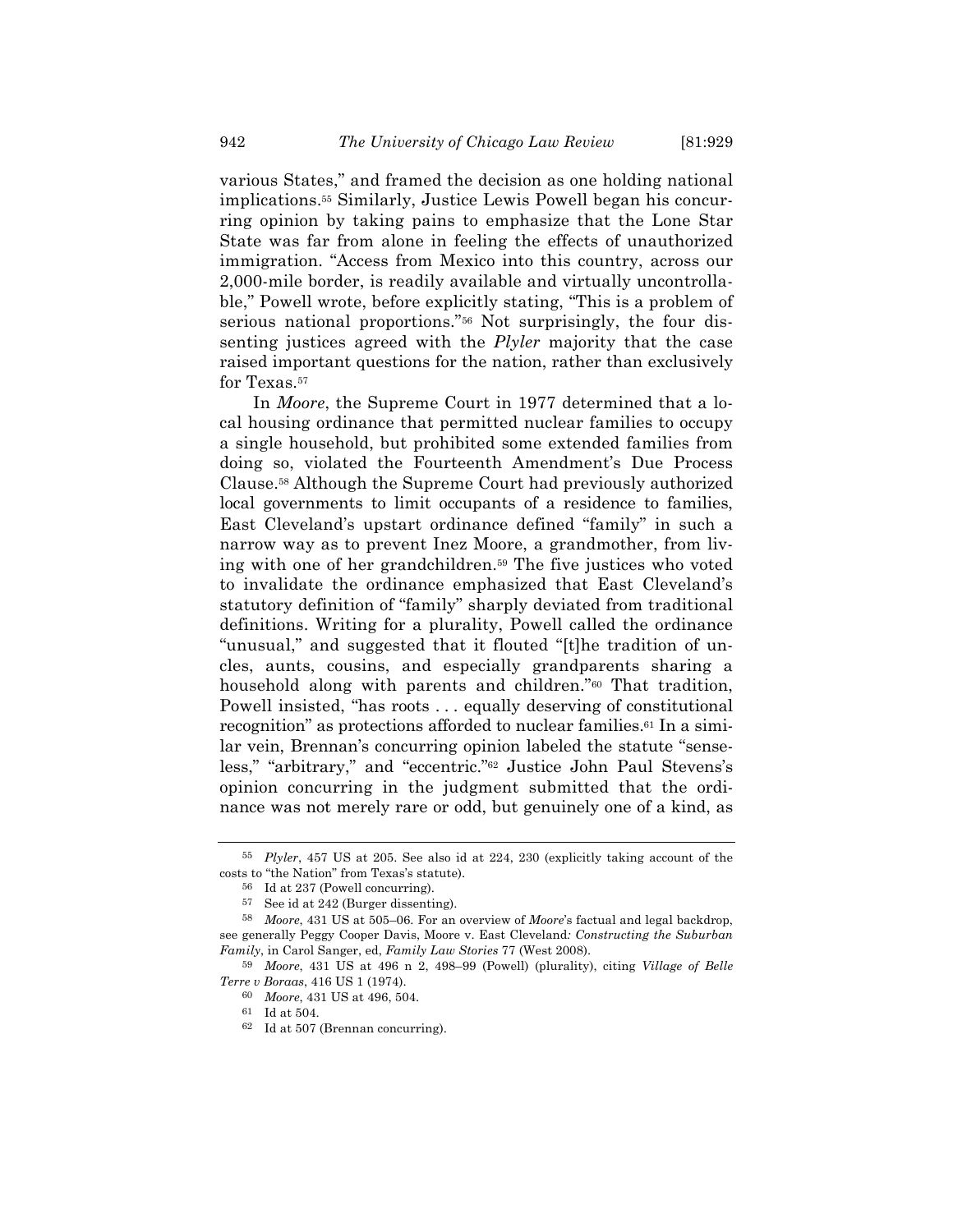no locality had previously ventured such a constricted conception of family. "There appears to be no precedent for an ordinance which excludes any of an owner's relatives from the group of persons who may occupy his residence on a permanent basis," Stevens wrote.63 At least one of the dissenting justices thought that the bizarre nature of East Cleveland's statutory innovation should militate in favor of affirming its constitutionality. Justice Byron White contended that, precisely because the ordinance departed from the norm, affected residents should have little difficulty relocating outside of East Cleveland, "an area with a radius of three miles and a population of 40,000."64 While the ordinance precluded Moore from residing "with all her grandchildren in this particular suburb," White noted "she is free to do so" anywhere beyond this statute's modest reach.65

## C. Backups

An outlier that is a *backup* involves the adoption of a replacement state law or practice designed to preserve as much as possible of a legal model that either has recently been invalidated or seems certain to be invalidated in the near future. The few jurisdictions that respond to invalidation or its threat by seeking to retain the model, that is, back up or reinforce the preceding order, often by making only the slightest modifications. In so doing, backups attempt to extend the life of a model that has been marked for extinction.

In *Virginia*, the Supreme Court in 1996 rejected the state's efforts to avoid admitting women to the all-male Virginia Military Institute (VMI) by devising a new educational program that would be available only to females.<sup>66</sup> After a lower court previously found that the gender exclusion violated the Equal Protection Clause, Virginia sought to preserve VMI's all-male status by introducing the Virginia Women's Institute for Leadership (VWIL).67 By the 1990s—when Virginia introduced VWIL to back up VMI—not only did all of the federal military academies admit women, but South Carolina was the only other state that still

<sup>63</sup> Id at 520 (Stevens concurring in the judgment).

<sup>64</sup> *Moore*, 431 US at 550 (White dissenting).

<sup>65</sup> Id (White dissenting). For an illuminating commentary exploring a similar critique, see Robert A. Burt, *The Constitution of the Family*, 1979 S Ct Rev 329, 390–91.

<sup>66</sup> *Virginia*, 518 US at 519, 558.

<sup>67</sup> See id at 525–26.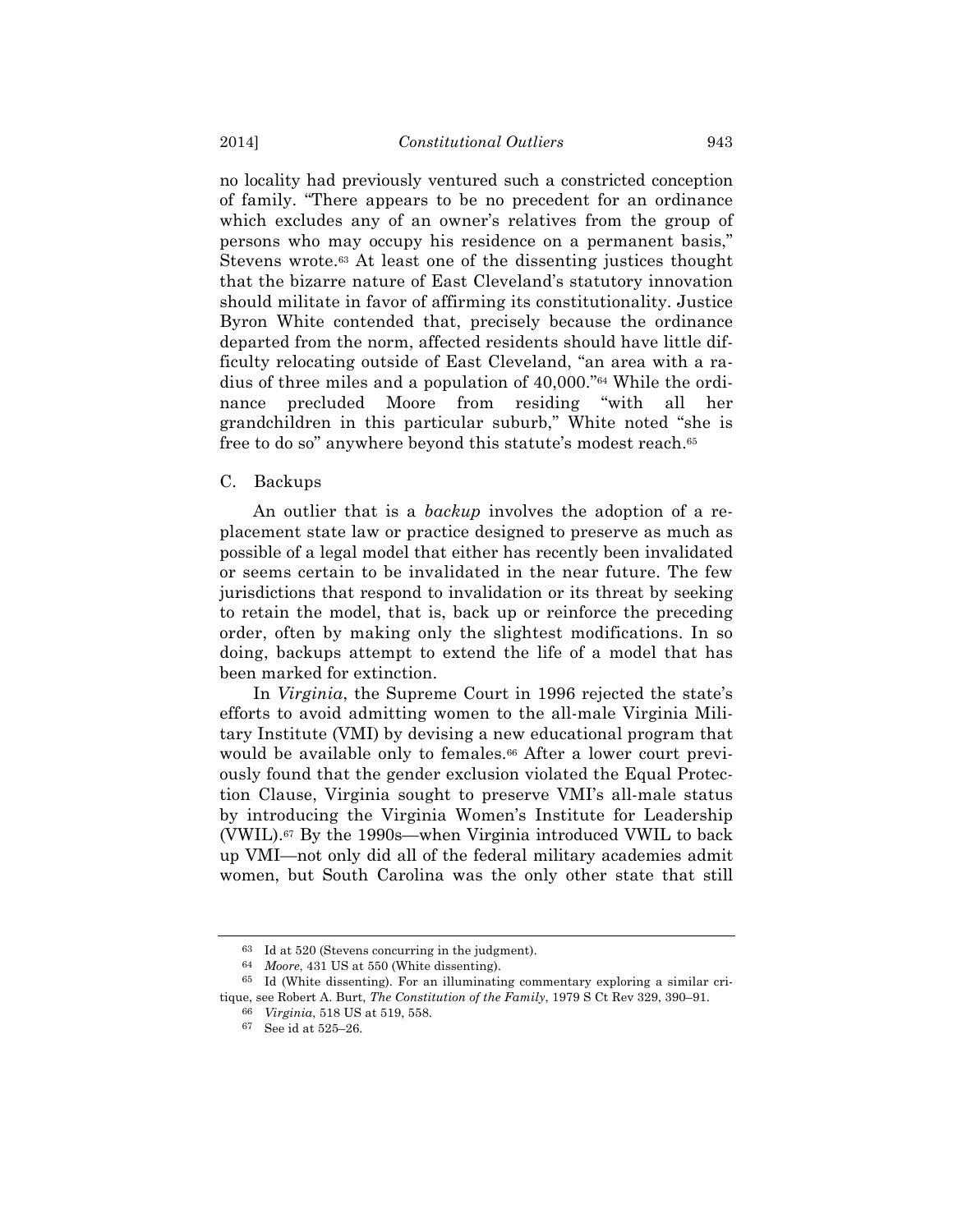contained an all-male military institution of higher education.<sup>68</sup> VWIL would not mirror VMI's distinctive "adversative" military training, but instead would focus on building self-esteem in a cooperative environment.69 Justice Ruth Bader Ginsburg's opinion for the Court concluded that the hastily created VWIL did not offer women an equivalent educational environment and succeeded only in extending VMI's existence as an all-male enclave: "Virginia . . . while maintaining VMI for men only, has failed to provide any comparable single-gender women's institution. Instead, the Commonwealth has created a VWIL program fairly appraised as a pale shadow of VMI in terms of the range of curricular choices and faculty stature, funding, prestige, alumni support and influence."70 In Ginsburg's assessment, Virginia's effort to reinforce VMI by erecting VWIL strongly resembled Texas's earlier effort to preserve racial segregation by creating an all-black law school after a lower court ruled that it could not categorically exclude blacks.71 The Supreme Court had, of course, invalidated Texas's second-rate law school in *Sweatt v Painter*,72 and Ginsburg concluded that *Sweatt*'s logic compelled the same action in *Virginia*: "In line with *Sweatt*, we rule here that Virginia has not shown substantial equality in the separate educational opportunities the Commonwealth supports at VWIL and VMI."73

In *Coker*, the Supreme Court in 1977 held that the Eighth Amendment's Cruel and Unusual Punishments Clause prohibited states from imposing the death penalty for raping an adult.<sup>74</sup> The Court's decision in *Coker* arrived five years after the Supreme Court cast severe doubt on capital punishment's legitimacy as a

<sup>68</sup> See id at 569 (Scalia dissenting). Justice Ruth Bader Ginsburg also underscored that VMI had been founded more than 150 years earlier and noted that many leading universities initially refused to admit women but had long since abandoned all-male higher education. See id at  $520-21$ ,  $536$  (majority) (noting that VMI opened in 1839); id at 536–39 (majority) (noting admission practices at Harvard and other leading schools).

<sup>69</sup> Id at 548.

<sup>70</sup> *Virginia*, 518 US at 553 (quotation marks and citations omitted).

<sup>71</sup> See id ("Virginia's VWIL solution is reminiscent of the remedy Texas proposed 50 years ago, in response to a state trial court's 1946 ruling that, given the equal protection guarantee, African-Americans could not be denied a legal education at a state facility."). 72 339 US 629 (1950).

<sup>73</sup> *Virginia*, 518 US at 554.

<sup>74</sup> *Coker*, 433 US at 600. For an insightful examination of Ruth Bader Ginsburg's role in drafting an amicus brief challenging the Georgia statute at issue in *Coker*, see generally Melissa Murray, *Inequality's Frontiers*, 122 Yale L J Online 235 (2013).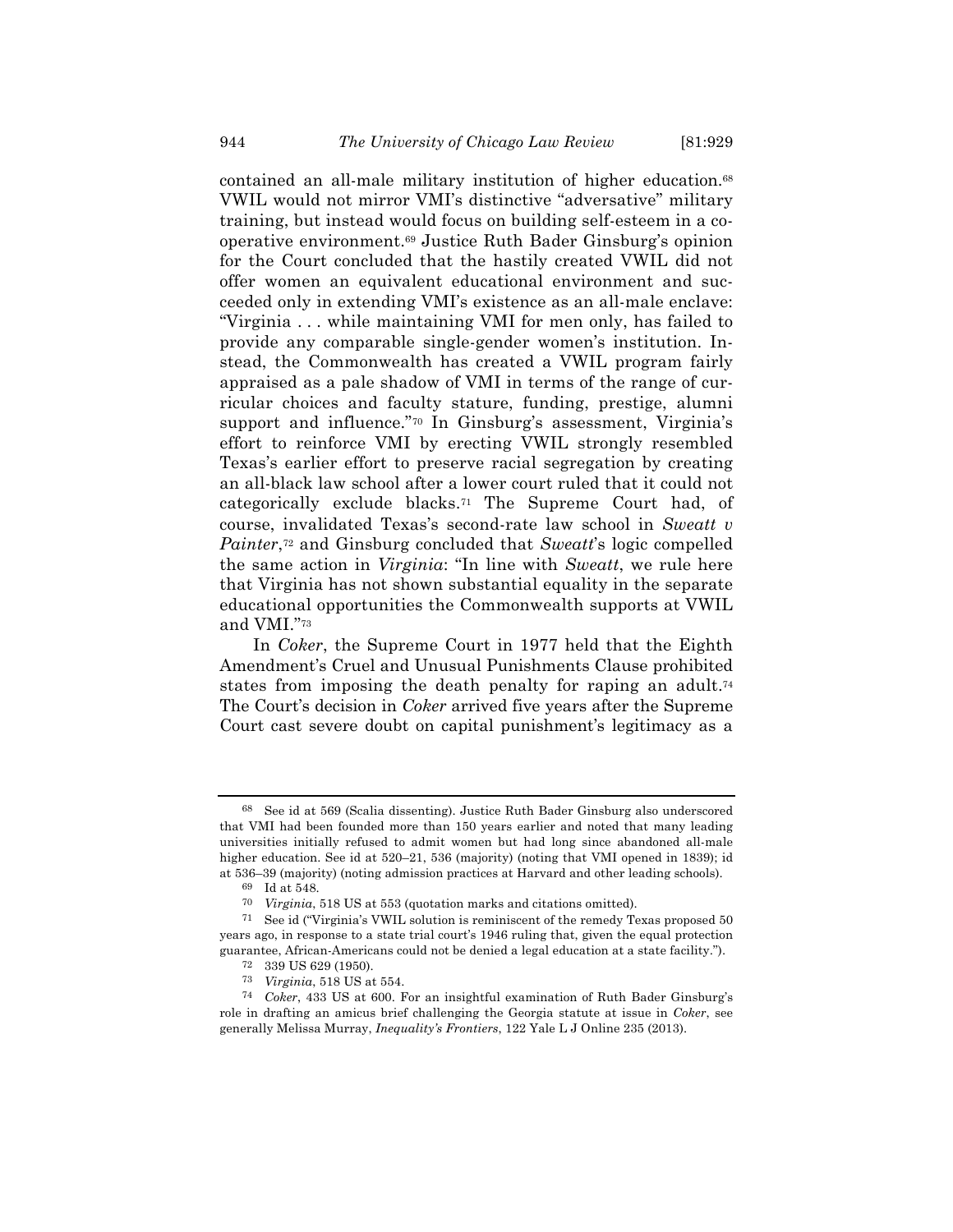penalty for any crime in *Furman v Georgia*.75 In response to *Furman*, an overwhelming majority of states immediately revised their statutes, making capital punishment a permissible punishment for at least some crimes.76 But, as White noted in his plurality opinion in *Coker*, a very small number of states that still treated rape as a capital offense at the time of *Furman* sought to retain rape as a death-eligible offense in their revised statutes following *Furman*.77 Indeed, of the sixteen states in which rape remained a capital offense in 1972, only three states provided the death penalty for raping an adult in their revised statutes.78 When the Court decided *Coker*, moreover, two of those states' initial post-*Furman* death penalty statutes had been judicially invalidated altogether, and those states both omitted rape from their subsequent lists of death-eligible crimes.79 As White explained in *Coker*, "The upshot is that Georgia is the sole jurisdiction in the United States at the present time that authorizes a sentence of death when the rape victim is an adult woman."80 White's *Coker* opinion can be understood, thus, as invalidating Georgia's retention of capital punishment for raping an adult at least in part because it backed up a practice that enjoyed negligible legislative support throughout the nation. "The current judgment with respect to the death penalty for rape is not wholly unanimous among state legislatures," White wrote, "but it obviously weighs very heavily on the side of rejecting capital punishment as a suitable penalty for raping an adult woman."81

In *Lane*, the Supreme Court in 1939 invalidated Oklahoma's backup statute governing voter eligibility because it violated the Fifteenth Amendment's prohibition on race-based voting discrimination.82 The Oklahoma legislature enacted the backup statute in a special session following the Supreme Court's earlier decision in *Guinn v United States*,<sup>83</sup> which invalidated the state's

<sup>75</sup> 408 US 238, 239–40 (1972) (per curiam). See also *Coker*, 433 US at 591–92 (White) (plurality).

<sup>76</sup> See David Garland, *Peculiar Institution: America's Death Penalty in an Age of Abolition* 231–55 (Belknap 2010).

<sup>77</sup> *Coker*, 433 US at 593–94 (White) (plurality).

<sup>78</sup> See id at 594 (noting that only Georgia, Louisiana, and North Carolina permitted capital punishment for raping an adult woman).

<sup>79</sup> See id.

<sup>80</sup> Id at 595–96.

<sup>81</sup> *Coker*, 433 US at 596 (White) (plurality).

<sup>82</sup> See *Lane*, 307 US at 275–77.

<sup>83</sup> 238 US 347 (1915).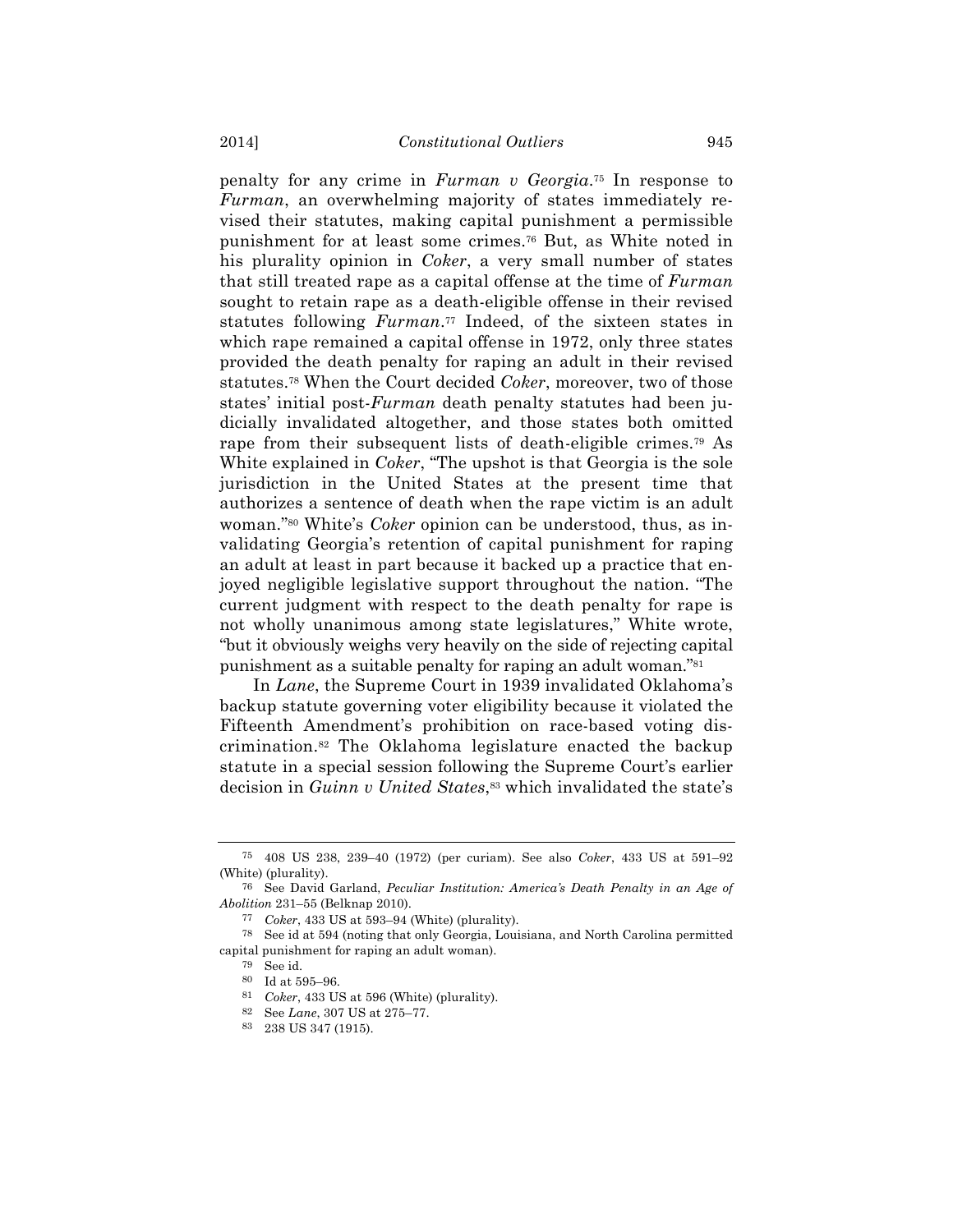"grandfather clause."84 The backup statute at issue in *Lane* provided that anyone who voted in the election preceding the grandfather clause's invalidation automatically remained an eligible voter.85 For people who had not voted in the preceding election, the backup statute required these nonvoters to either register during an extremely short window or else permanently forfeit their voting rights.86 Oklahoma's backup voting statute was the only one of its kind in the nation.<sup>87</sup> Frankfurter's opinion for the Court in *Lane* identified the statute as a backup measure, noting that the Oklahoma legislature's special session was "obviously directed towards the consequences" of *Guinn*, and suggesting that the subsequent statute amounted to *Guinn*'s "simple-minded mode[ ] of discrimination" merely being replaced with a "sophisticated" mode.88 After *Guinn*, Frankfurter wrote, "Oklahoma was confronted with the serious task of devising a new registration system consonant with her own political ideas but also consistent with the Federal Constitution."89 Frankfurter contended that what he referred to as Oklahoma's "new scheme" smacked too much of the old order: "We are compelled to conclude . . . that the legislation . . . partakes too much of the infirmity of the 'grandfather clause' to be able to survive."90

<sup>84</sup> Id at 367. Oklahoma's grandfather clause exempted white Oklahomans from passing an otherwise-mandatory literacy test. See *Lane*, 307 US at 276.

<sup>85</sup> *Lane*, 307 US at 270–71.

<sup>86</sup> Id at 271.

<sup>87</sup> See Klarman, *From Jim Crow to Civil Rights* at 236 (cited in note 3). In Klarman's felicitous phrasing, Oklahoma's backup statute "grandfathered the grandfather clause." Id. 88 *Lane*, 307 US at 270–71, 275.

<sup>89</sup> Id at 275.

<sup>90</sup> Id at 270, 275. *Lane* is only one of many election-law cases that can be regarded as rejecting backup plans. In *Harman v Forssenius*, 380 US 528 (1965), a case that resonates strongly with *Lane*, the Supreme Court in 1965 invalidated Virginia's plan to sustain the poll tax that state legislators passed when they anticipated (correctly) that the Twenty-Fourth Amendment would win ratification. Id at 530–31, 544. Reading the handwriting on the constitutional wall, Virginia's governor convened a special legislative session to preserve the poll tax to the greatest extent possible. Id at 531. Accordingly, the special session did not in any way alter the poll tax for state elections because the Twenty-Fourth Amendment did not purport to touch those elections. See id. For federal elections, however, the special session enacted legislation permitting voters either to pay a poll tax or to file a certificate of residence before every election. Id at 531–32. Writing for a unanimous Court, Chief Justice Earl Warren deemed Virginia's modified plan an unconstitutional effort to preserve the poll tax by slightly diluting it: "For federal elections, the poll tax is abolished absolutely as a prerequisite to voting, and no equivalent or milder substitute may be imposed." Id at 542. See also *Gomillion v Lightfoot*, 364 US 339, 347–48 (1960) (reversing dismissal of petitioners' claims that a city's redrawn district boundary lines were contorted to exclude nearly every black voter from the district). Relatedly, the Supreme Court's successive rejection of numerous devices designed to maintain the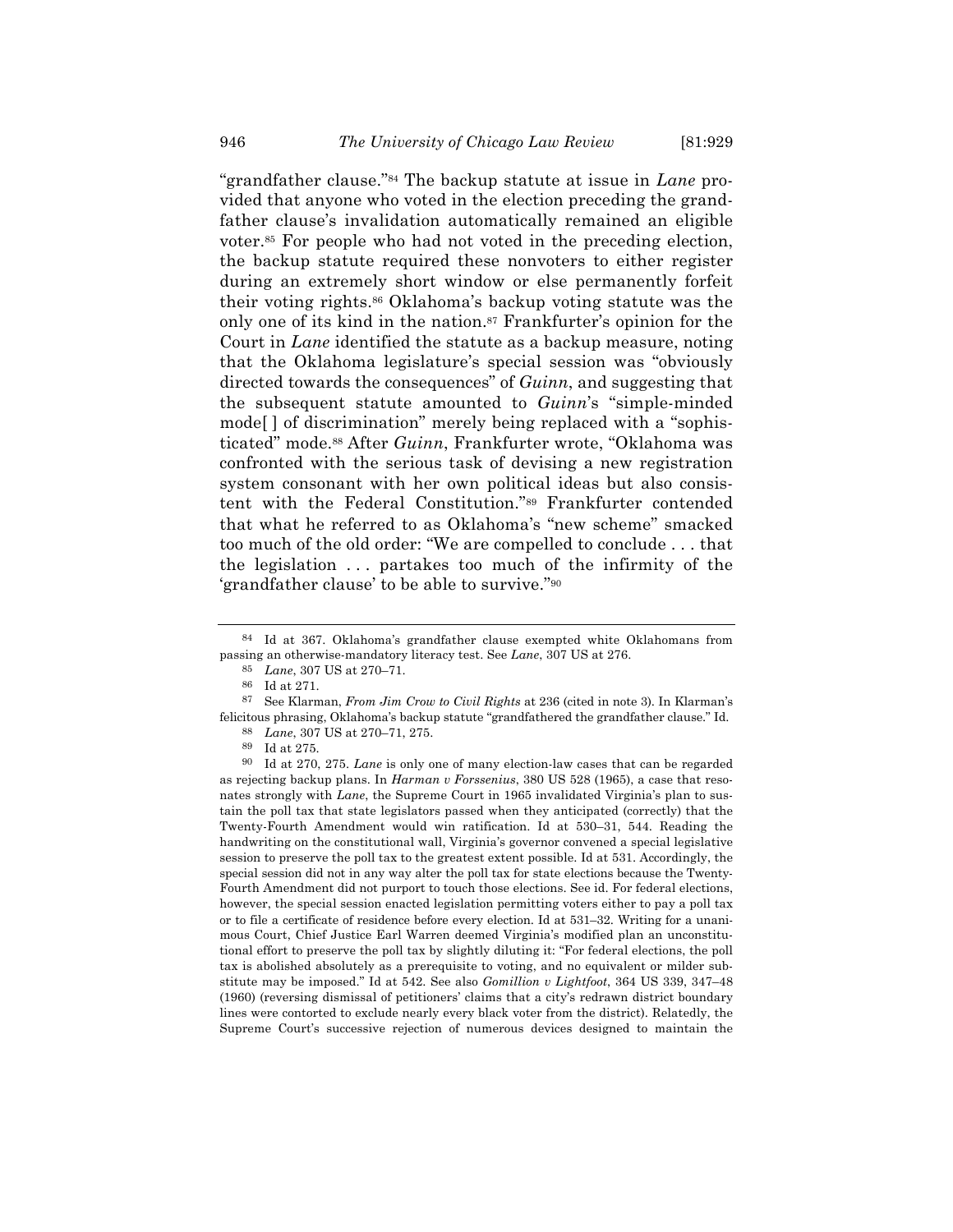# D. Throwbacks

The rarest outlier variant is a *throwback*, which involves a state law or practice that strongly resembles a model from an earlier era that has now generally disappeared from the scene. The first jurisdictions that revive a version of what had become an abandoned mode, that is, throw back or recall one's mind to a previous time with their newly enacted legislation or practices. In so doing, throwbacks breathe new life into a model that had been left for dead, but, as it turns out, was merely sleeping.

In *Kennedy*, the Supreme Court in 2008 held that the Eighth Amendment prohibited states from imposing capital punishment for the crime of raping a child.91 Although *Coker* had made clear in 1977 that the death penalty was an impermissible punishment for raping an adult woman, at least some ambiguity existed well after *Coker* regarding whether states could impose capital punishment for raping a minor.92 During the initial post-*Furman* era, three states had revised their death penalty statutes to permit capital punishment for child rape.93 Yet state courts had, for various reasons, invalidated all three of those statutes stemming from the immediate post-*Furman* period.94 But beginning in the mid-1990s—in the midst of frenzied national concerns about sexual assaults of children—states began enacting new measures that would make child rape a capital offense.95 As

<sup>&</sup>quot;white primary" in Texas can usefully be regarded as invalidating a series of backups. See *Smith v Allwright*, 321 US 649, 658–59 (1944) (recounting the Court's many engagements with the white primary in Texas over the previous seventeen years). Texas's many efforts to back up the white primary following each judicial invalidation caused the Court's run of decisions invalidating the various measures to resemble nothing so much as an extended session of Whac-A-Mole.

<sup>91</sup> *Kennedy*, 554 US at 446–47.

<sup>92</sup> *Coker* was somewhat unclear on the question, as the victim in the case was only sixteen years old when she was raped, but the Court's decision regarded her as an adult. See *Coker*, 433 US at 592, 605 (White) (plurality).

<sup>93</sup> See id at 595.

<sup>94</sup> See *Collins v State*, 550 SW2d 643, 646 (Tenn 1977) (invalidating a mandatory capital punishment scheme); *Buford v State*, 403 S2d 943, 951 (Fla 1981) (holding capital punishment for sexual assault unconstitutional); *Leatherwood v State*, 548 S2d 389, 402– 03 (Miss 1989) (invalidating capital punishment for child rape on state-law grounds).

<sup>95</sup> In 1994, Congress enacted a federal law requiring states receiving particular federal funds to create sex offender registries. Violent Crime Control and Law Enforcement Act of 1994, Pub L No 103-322, 108 Stat 1796, 2038–42, replaced by the Adam Walsh Child Protection and Safety Act of 2006, Pub L No 109-248, 120 Stat 587, 600. Two years later, Congress passed Megan's Law, which required public disclosure of the information contained in the sex offender registers. Megan's Law, Pub L No 104-145, 110 Stat 1345, 1345 (1996), replaced by the Adam Walsh Child Protection and Safety Act, Pub L No 109-248, 120 Stat at 600. For an overview of legislation responding to concerns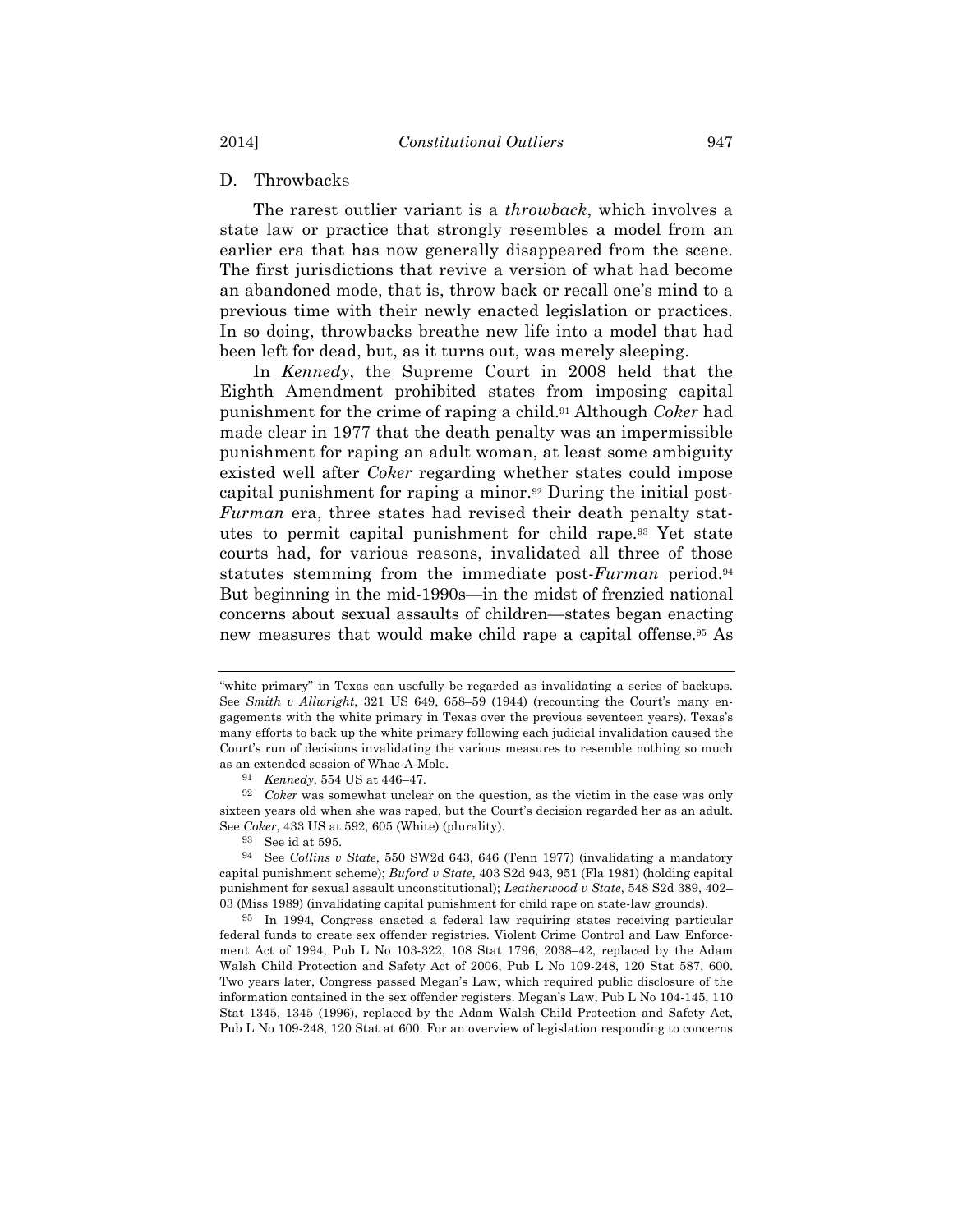Justice Kennedy wrote for the Court in *Kennedy*, Louisiana in 1995 became the first of what eventually totaled six states that passed legislation permitting capital punishment for child rape.96 This new wave of legislation could not, in Kennedy's estimation, counteract the "national consensus" opposing the death penalty for child rape, as forty-four states had declined to join the movement.97 Kennedy further suggested that an absence of such provisions in federal law undercut the six state measures.98 Writing on behalf of the four dissenting justices, Justice Samuel Alito suggested that what might be labeled the six throwback statutes at issue in *Kennedy* could have been a budding trend that may well have been on the verge of sweeping the nation. "I do not suggest that the six new state laws necessarily establish a 'national consensus' or even that they are sure evidence of an ineluctable trend," Alito wrote.<sup>99</sup> "But they might . . . have been the beginning of a strong new evolutionary line. We will never know, because the Court today snuffs out the line in its incipient stage."100

# E. Clarifications

Before analyzing how this taxonomy of constitutional outliers both enriches and complicates current academic understandings, it may prove useful to explore two notions that clarify what the framework both does and does not purport to provide. First, the same underlying legal dispute may be best understood as falling into different outlier categories during particular moments, depending on changes in the surrounding legal context. Thus, for instance, when the US government initially filed suit against Virginia for VMI's refusal to admit women, that suit may most plausibly be viewed as attempting to suppress a holdout. Only after the state introduced VWIL as a substitute for VMI, in response to a lower court decision invalidating its admissions program, should *Virginia* be construed as challenging a backup.

about the sexual assault of children, see generally Monica C. Bell, *Grassroots Death Sentences? The Social Movement for Capital Child Rape Laws*, 98 J Crim L & Criminol 1 (2007).

<sup>96</sup> *Kennedy*, 554 US at 423. The other states that passed such laws were Georgia, Montana, Oklahoma, South Carolina, and Texas. Id.

<sup>97</sup> Id at 423–24.

<sup>98</sup> See id at 423.

<sup>99</sup> Id at 461 (Alito dissenting).

<sup>100</sup> *Kennedy*, 554 US at 461 (Alito dissenting).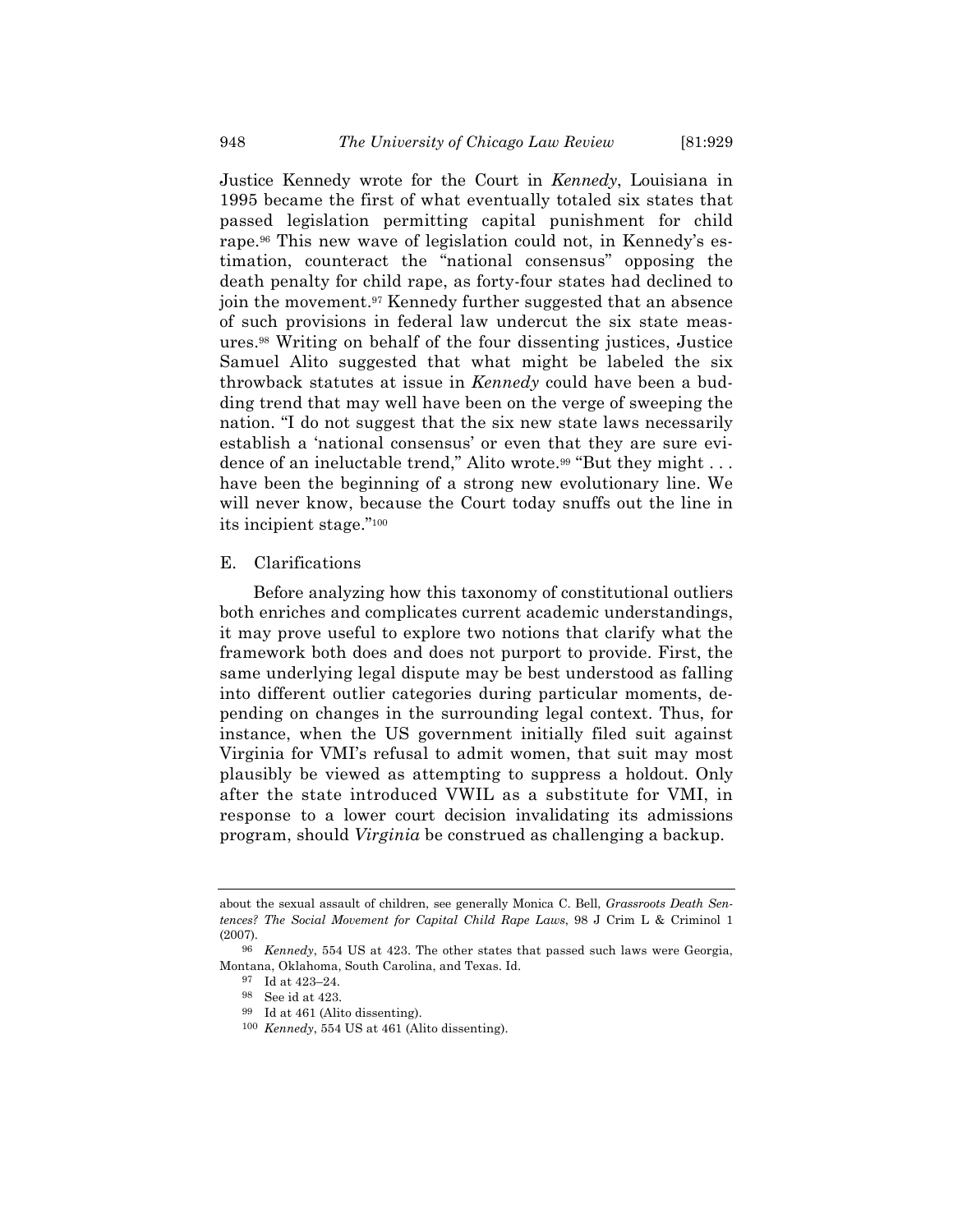Second, and more importantly, it is crucial to understand that, even in the absence of altered context, different people may hold differing assessments regarding which outlier subset best houses a particular judicial opinion. Sorting outliers into these various categories constitutes an exercise in judgment and cannot be reduced to a mathematical equation that elicits absolutely correct and incorrect answers.101 Even if an overwhelming majority agrees that a judicial opinion falls into one outlier category, such broad agreement does not necessarily mean that others are wrong for conceiving of the opinion as falling into a different outlier category. To take one example that may at first blush appear to belong inescapably in a single category, reconsider the Court's opinion in *Griswold*. It hardly seems adventurous to maintain that most scholars would, if confronted with the outlier taxonomy, identify the Connecticut statute assessed in *Griswold* as a holdout. After all, only two states continued to regulate contraceptives in the marital context when the Court decided *Griswold*.102 Conceiving of *Griswold* as invalidating a holdout is not, however, the only way to construe the opinion as involving an outlier. Rather, the Connecticut statute, with its evidently unique regulatory focus on contraceptive *usage* (as distinct from distribution or possession), might also be validly understood as an upstart—one that no other jurisdiction ever emulated during its eighty-seven years of existence.103 Although it may seem farfetched to believe that anyone would seriously entertain the notion of an octogenarian upstart, this view of Connecticut's statute is far from fantastical. Indeed, perhaps the most well-known passage of Harlan's dissenting opinion in *Poe* can be understood as espousing this view. When Harlan explained the decisive factor leading him to condemn Connecticut's statute was its "utter novelty," he in effect advanced the notion of an elderly upstart.104 "Although the Federal Government and many States have at one time or other had on their books statutes forbidding or regulating the distribution of contraceptives, none, so far as I can find, has made the *use* . . . a crime," Harlan wrote.105 In Harlan's

<sup>101</sup> See Alexander M. Bickel, *The Supreme Court and the Idea of Progress* 97 (Yale 1978) ("Even when the law pretends to be a science, it is not, after all, mathematics.").

<sup>102</sup> *Griswold* Appellants' Brief at \*24 (cited in note 26).

<sup>103</sup> See *Griswold*, 381 US at 480, 485–86.

<sup>104</sup> *Poe*, 367 US at 554 (Harlan dissenting).

<sup>105</sup> Id.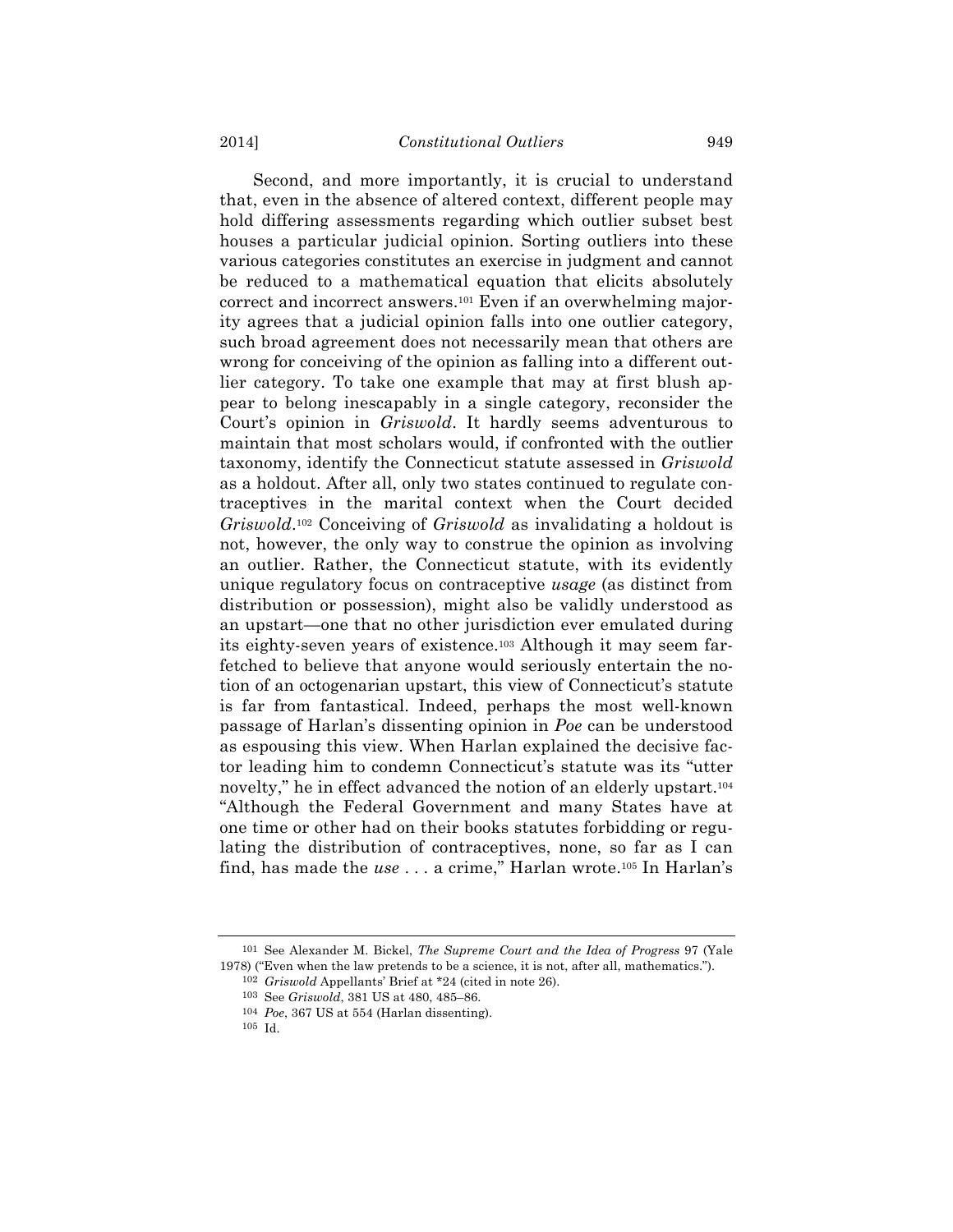eyes, that Connecticut failed to gain even a single fellow antiuse adherent after eight long decades sealed the statute's fate.

Whatever the truth of the First Amendment axiom holding that "one [person's] vulgarity is another's lyric,"106 it seems abundantly clear that one person's holdout is another's upstart. Disagreements over the appropriate placement of judicial opinions involving various types of outliers might easily, if tediously, be adduced. Accordingly, the foregoing outlier taxonomy does not aim to achieve anything approaching universal agreement regarding where particular opinions should best be placed within each subset of outliers. Such a goal would not only make for an exercise in futility, but would extend into sheer folly. Nevertheless, disagreements about the proper designation for various outlier opinions should not be permitted to obscure the overarching point: rather than all outliers being the same, they can be sorted into various categories. One need not agree with the comparatively small-bore question of how particular decisions are categorized, in other words, to appreciate the larger notion that various outlier categories do in fact exist. Comprehending the existence of those various outlier categories, as will become evident, yields insight into significant matters in constitutional law and constitutional theory.

# II. ANALYZING OUTLIERS

This Part aims to challenge several scholarly misperceptions that have flowed from treating the outlier notion as an undifferentiated mass instead of several distinct entities. Contrary to widespread understanding, outlier-suppressing opinions cannot all accurately be depicted as rejecting antiquated measures in favor of modern attitudes. Understanding the vulnerabilities of this modernization idea as applied to some outlier variants in turn complicates two prominent scholarly contentions associated with the judiciary's invalidation of outliers. First, suppressing outliers cannot, as is sometimes suggested, invariably be viewed as diminishing judicial review's tension with democracy; indeed, the invalidation of some outlier variants can be seen as only accentuating that tension. Second, suppressing outliers cannot, as is sometimes suggested, invariably be viewed as conflicting with all notions of federalism; indeed, at least one well-known notion of federalism might be understood, over time, to require the invalidation of most

<sup>106</sup> *Cohen v California*, 403 US 15, 25 (1971).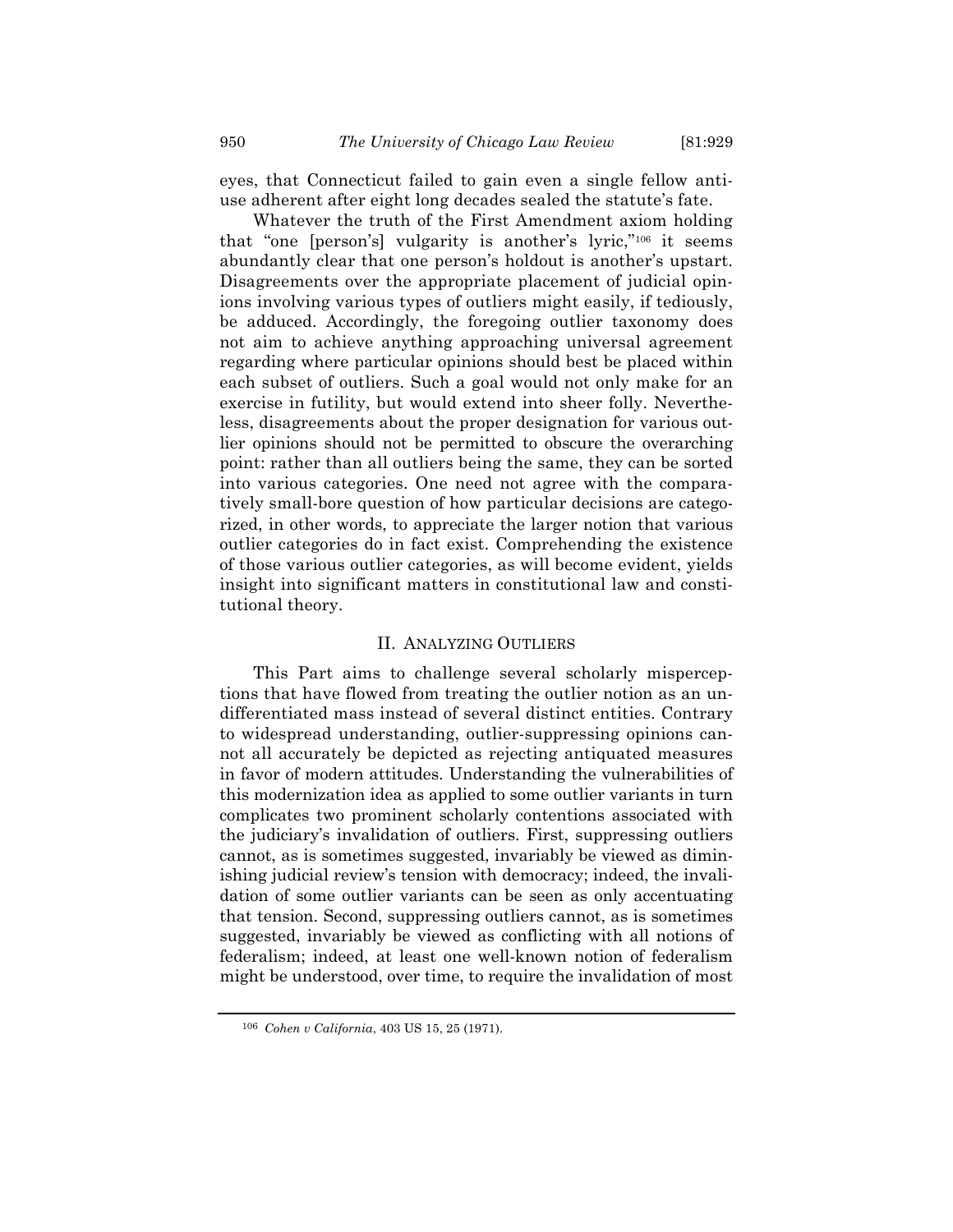outlier variants. In addition, awareness of the outlier varieties undermines scholarly assertions that outlier-suppressing opinions necessarily invalidate measures that the nation regards as backward. Outlier measures often appear not to conflict as sharply with national attitudes as is commonly assumed. Finally, awareness of outliers' multiplicity also casts doubt on the claim that invalidating outlier measures holds merely insignificant import for the nation's constitutional order. This view accords an excessively marginal position to at least some opinions that reject outliers.

### A. Modernization?

Appreciating the distinctions among outlier variants complicates the temporal notions that legal scholars frequently ascribe to judicial opinions invalidating a small number of state practices. Legal scholarship too often suggests that the Court's outlier-suppressing opinions, as a general proposition, reject practices that have already peaked and are now fading. Thus, in addition to Judge Easterbrook's broad claim that outliersuppressing decisions reject state practices after they have "disappeared or dwindled,"107 Professor Klarman has contended that such decisions reject "lingering outliers."108 Professor Powe has similarly asserted that the Court eradicates "outmoded values"<sup>109</sup> when it "tak[es] on ... anachronistic outliers."<sup>110</sup> Although such temporal references pervade the scholarly literature on constitutional outliers, those statements are typically fleeting. Professor Strauss has, however, recently offered the most elaborate and articulate version of this idea, which he styles the judiciary's "modernizing role."111 When judges interpret the Constitution in a modernizing fashion, Strauss argues, they "treat a statute's outlier status as evidence that it is archaic," "outmoded," and "a relic of an earlier time."112 The primary distinguishing characteristic of modernizing courts, Strauss contends, is the view that "the constitutionality of a statute depends in large part on whether the statute, although still on the books, is a product of a

<sup>107</sup> Easterbrook, 59 U Chi L Rev at 370 (cited in note 2).

<sup>108</sup> Michael J. Klarman, *What's So Great about Constitutionalism?*, 93 Nw U L Rev 145, 178 (1998).

<sup>109</sup> Lucas A. Powe Jr, *The Warren Court and American Politics* 490 (Belknap 2000).

<sup>110</sup> L.A. Powe Jr, 38 Wake Forest L Rev at 719 (cited in note 3).

<sup>111</sup> Strauss, 76 U Chi L Rev at 907 (cited in note 5).

<sup>112</sup> Id at 887–88.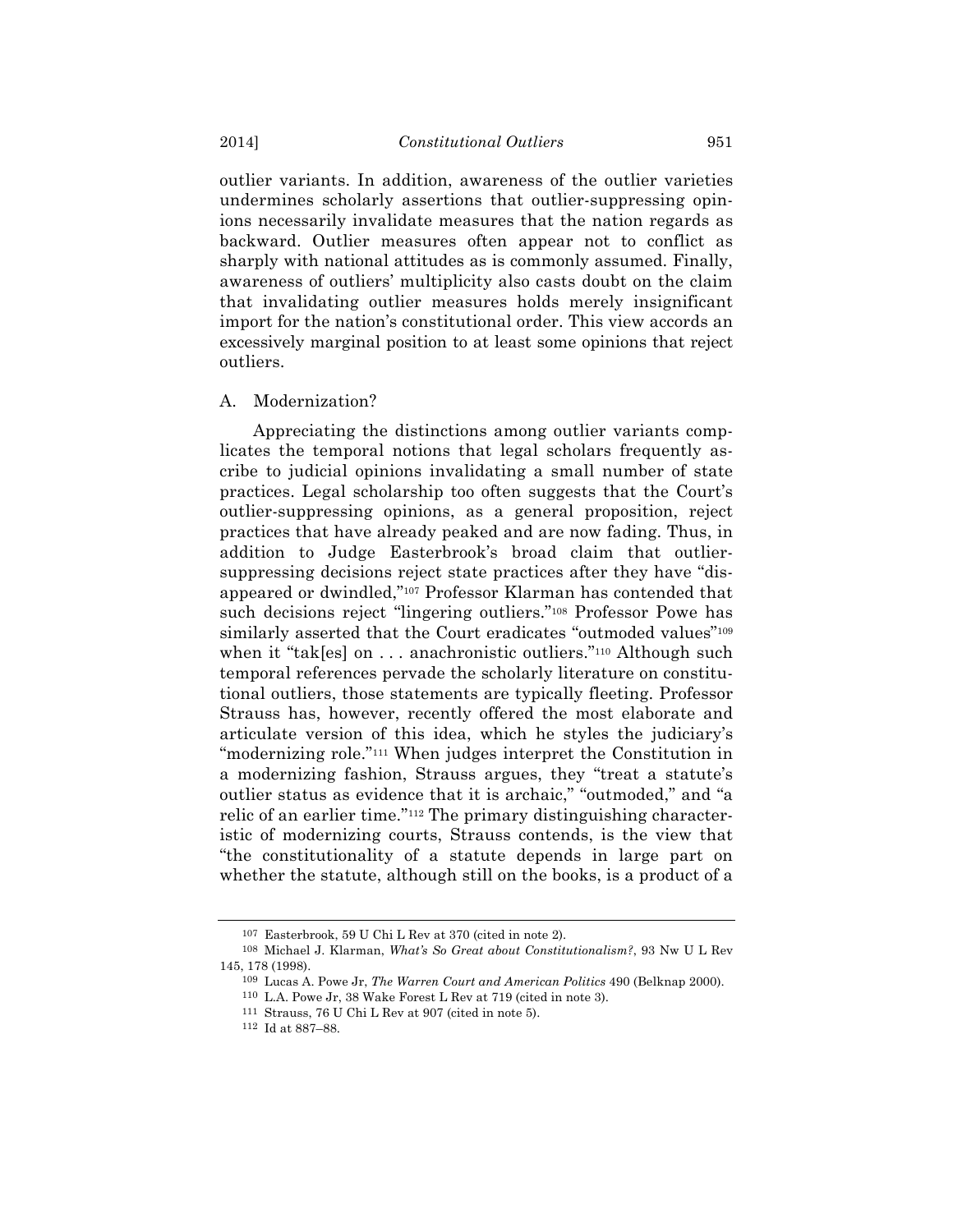bygone era and is no longer supported by a political consensus."113 In assessing whether current conditions have passed a statute by, Strauss argues that modernizing judges contemplate:

Is there a national trend that has left this statute an outlier, not found in other jurisdictions—thus suggesting that even if the statute enjoys local support, it is out of touch with sentiment in the society at large, on a subject on which local variation is not likely to persist?<sup>114</sup>

In the course of invalidating such outdated outliers, modernizing courts "look[ ] to the future, not the past,"115 and succeed in "bringing statutes up to date [by] anticipating changes that have majority support."116 This "hostility to outliers," Strauss maintains, is a core "feature of modernization."117

This depiction of outlier-suppressing opinions as extinguishing practices that time has left behind applies quite sensibly to cases rejecting holdouts. By the mid-1960s—when the Supreme Court invalidated an anticontraceptive law in *Griswold*, rejected poll taxes in *Harper*, and required counsel for indigent criminal defendants in *Gideon*—many observers regarded those opinions as dragging a few straggling jurisdictions into constitutional modernity.118 Indeed, several justices' opinions in that trio of cases expressly portrayed the decisions as invalidating anachronisms.<sup>119</sup> Even justices who dissented in *Griswold* and *Harper* allowed that the contested statutes emitted the unpleasant odor of a

<sup>113</sup> Id at 862.

<sup>114</sup> Id.

<sup>115</sup> Strauss, 76 U Chi L Rev at 860 (cited in note 5).

<sup>116</sup> Id at 861.

<sup>117</sup> Id at 864. Although he is careful to confess normative ambivalence about judicial modernization, Strauss nevertheless suggests that this approach accurately describes large swaths of current constitutional doctrine. Id at 860.

<sup>118</sup> See, for example, Ernest Katin, Griswold v. Connecticut*: The Justices and Connecticut's "Uncommonly Silly Law*,*"* 42 Notre Dame L Rev 680, 694 (1967) (contending that judicial deference to the legislature in *Griswold* would be "absurd in determining the constitutionality of an eighty-three-year-old statute having no contemporary relevance"); Editorial, *Taps for the Poll Tax*, NY Times 40 (Mar 25, 1966) (noting that "[t]he poll tax [w]as finally [ ] killed in America" when it was eliminated from the final four jurisdictions that retained it); William M. Beaney, *The Right to Counsel: Past, Present, and Future*, 49 Va L Rev 1150, 1153–54 (1963) (characterizing *Gideon* as "part of a wider movement in which the Court is turning away from the older style 'fair trial' rule," and suggesting that "[p]erhaps the most surprising aspect of the overruling of *Betts v. Brady* is that it was so long in coming").

<sup>119</sup> See text accompanying notes 28–30, 37–38, 45–47.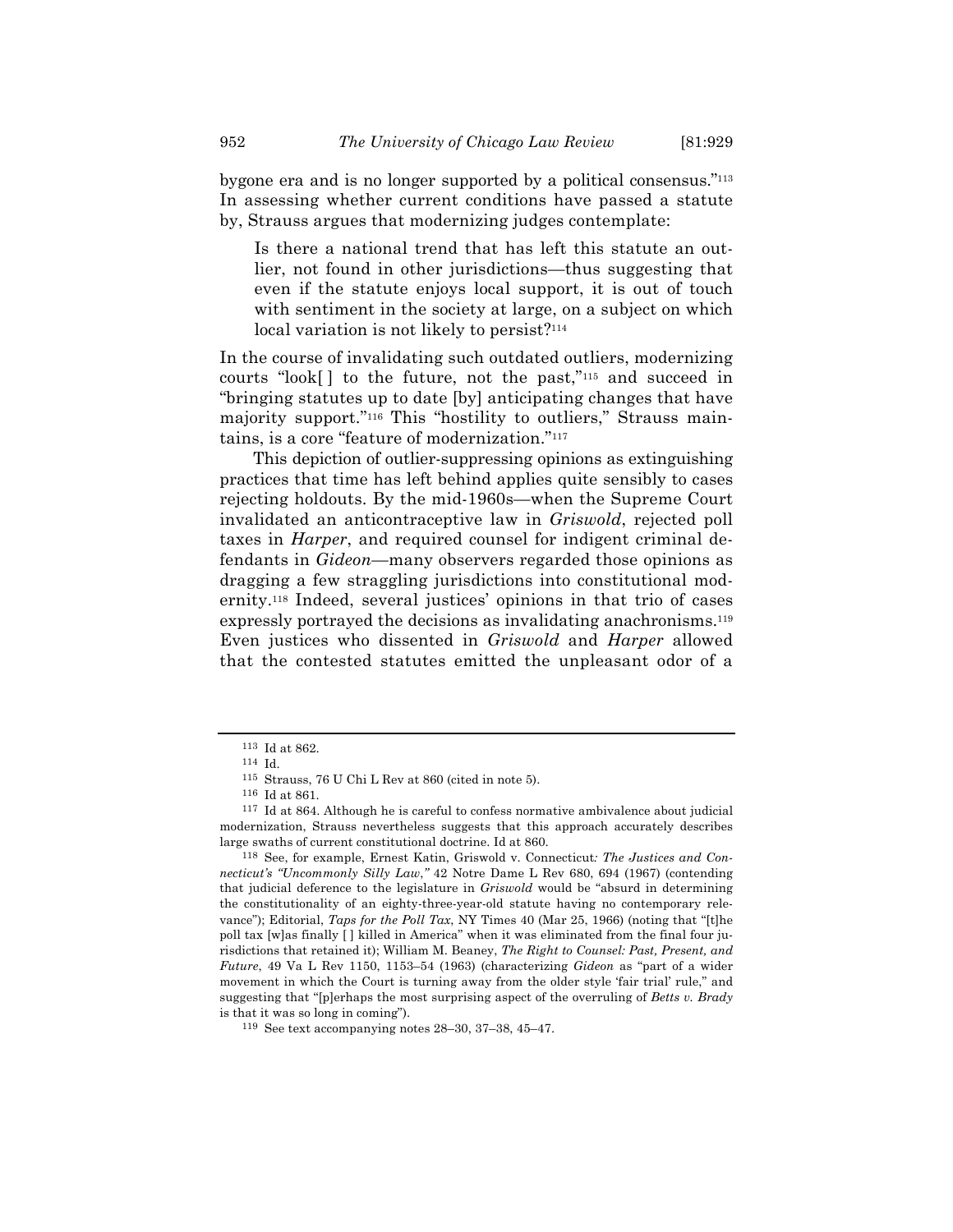bygone age.120 It seems probable that *Gideon* does not contain similar allowances in dissent, moreover, only because the case generated no dissenting opinions at all.121

This modernization idea can also be viewed as illuminating the judiciary's regulation of backups. When the Court invalidated the backup regimes at issue in *United States v Virginia* and *Lane v Wilson*, nearly every other jurisdiction had already abandoned all-male military academies and grandfather clauses before the backup states sought to reinforce those practices.<sup>122</sup> Accordingly, it sheds light on the underlying legal dynamic to view *Virginia* and *Lane* as eradicating measures that appeared outmoded. Virginia, virtually alone, stubbornly refused to abandon gender segregation of military academies; Oklahoma, literally alone, stubbornly refused to abandon the grandfather clause for voting. Although Georgia's revival of capital punishment for rape presents a somewhat more complicated legal backdrop, *Coker v Georgia* can also be understood as eliminating what was widely regarded as an antiquated practice.<sup>123</sup> Sixteen states permitted death sentences for rape when *Furman* invalidated capital punishment across the board in 1972.124 While it may be difficult to view a practice that existed in nearly one-third of the nation as obsolete, it is important to consider the legislative response to *Furman*. Of the thirty-five states that scrambled to pass new death penalty statutes after *Furman*, only three of them aimed to include rape as a death-eligible offense, and Georgia stood alone in retaining capital punishment for raping an adult woman when the Court decided *Coker*.125 Under the modernizing theory, such mild legislative activity might persuasively be viewed as indicating that enthusiasm for the practice had subsided.

Beyond the realm of holdouts and backups, though, the notion that outlier-suppressing opinions should be construed as modernizing decisions encounters considerable analytical difficulty. Predictably, nowhere is that analytical difficulty more pronounced than within the upstart category of outliers. When the judiciary reins in upstarts, after all, it is not casting aside meas-

<sup>120</sup> See *Griswold*, 381 US at 507 (Black dissenting); *Harper*, 383 US at 675 (Black dissenting).

<sup>121</sup> See *Gideon*, 372 US at 335–36.

<sup>122</sup> See text accompanying notes 68, 87.

<sup>123</sup> See text accompanying notes 80–81.

<sup>124</sup> *Furman*, 408 US at 341.

<sup>125</sup> See *Coker*, 433 US at 593–94, 596.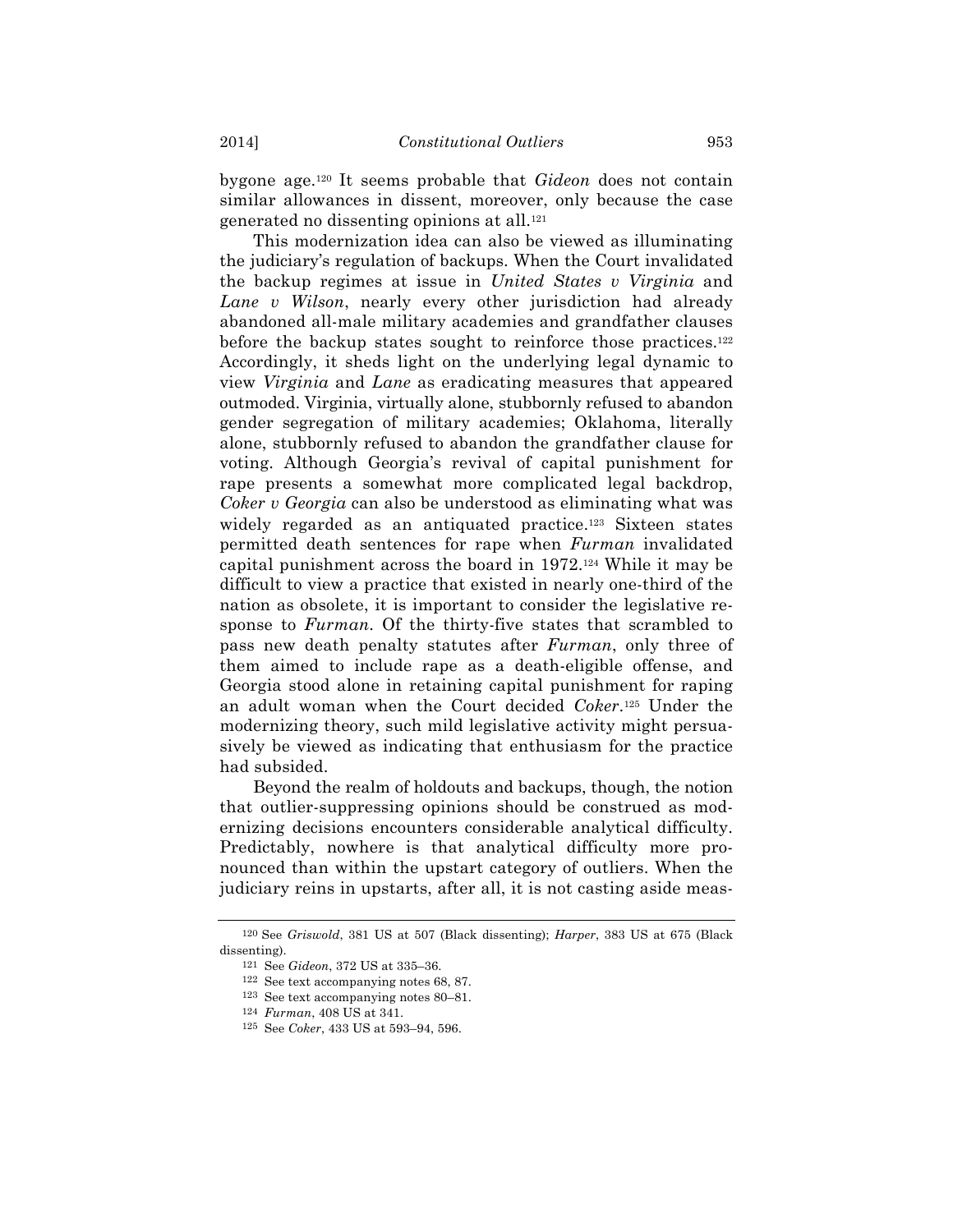ures that large segments of society once embraced but have now rejected. Instead of attacking measures that seem to be on the verge of disappearing, upstart-suppressing opinions invalidate measures soon after they first appear. When the Court invalidates upstarts, thus, it may be less accurate to view such opinions as modernizing than as antimodernizing.

Consistent with this notion of antimodernization, the justices' opinions rejecting upstarts in *Moore*, *Romer*, and *Plyler* did not portray the various measures under review as archaic, or somehow disconnected from modern realities.<sup>126</sup> Such a sell would have been tough, if not impossible, given that all three measures had been enacted within a decade of arriving at the Court. In the shortest timeframe, not even four full years had elapsed between Colorado's passage of Amendment 2 and the Court's opinion in *Romer*.127 Rather than awkwardly depicting upstart measures as outmoded, the justices instead moved decisively in the opposite direction—casting their opinions, in various ways, as efforts to restore a status quo that the new measures threatened. Justice Powell's plurality opinion in *Moore* strikes this theme with perhaps the greatest force. Not only does Powell concede that East Cleveland's housing ordinance can be understood as responding to modernity, but he goes further by portraying the decision as a defense of old-fashioned values. "Even if conditions of modern society have brought about a decline in extended family households," Powell wrote, "they have not erased the accumulated wisdom of civilization, gained over the centuries and honored throughout our history, that supports a larger conception of the family."128 Echoing some of these themes, Justice Kennedy's opinion for the Court in *Romer* portrayed Amendment 2 as an assault on "our constitutional tradition" and construed the decision as forestalling the "[s]weeping and comprehensive . . . change in legal status effected by this law."129 *Moore* and *Romer* may thus be characterized as united in

<sup>126</sup> But see Strauss, 76 U Chi L Rev at 881–82 (cited in note 5) (construing *Moore* as invalidating an outlier statute and the Court's decision as modernizing); Klarman, 93 Nw U L Rev at 178 (cited in note 108) (contending broadly that the Court's outliersuppressing opinions reject "lingering outliers," after identifying *Moore* and *Plyler* as outliers); Klarman, 89 Cal L Rev at 1749 (cited in note 8) (identifying *Moore*, *Plyler*, and *Romer* as outliers alongside *Griswold* and *Harper*).

<sup>127</sup> *Romer*, 517 US at 623.

<sup>128</sup> *Moore*, 431 US at 505 (Powell) (plurality).

<sup>129</sup> *Romer*, 517 US at 627, 633.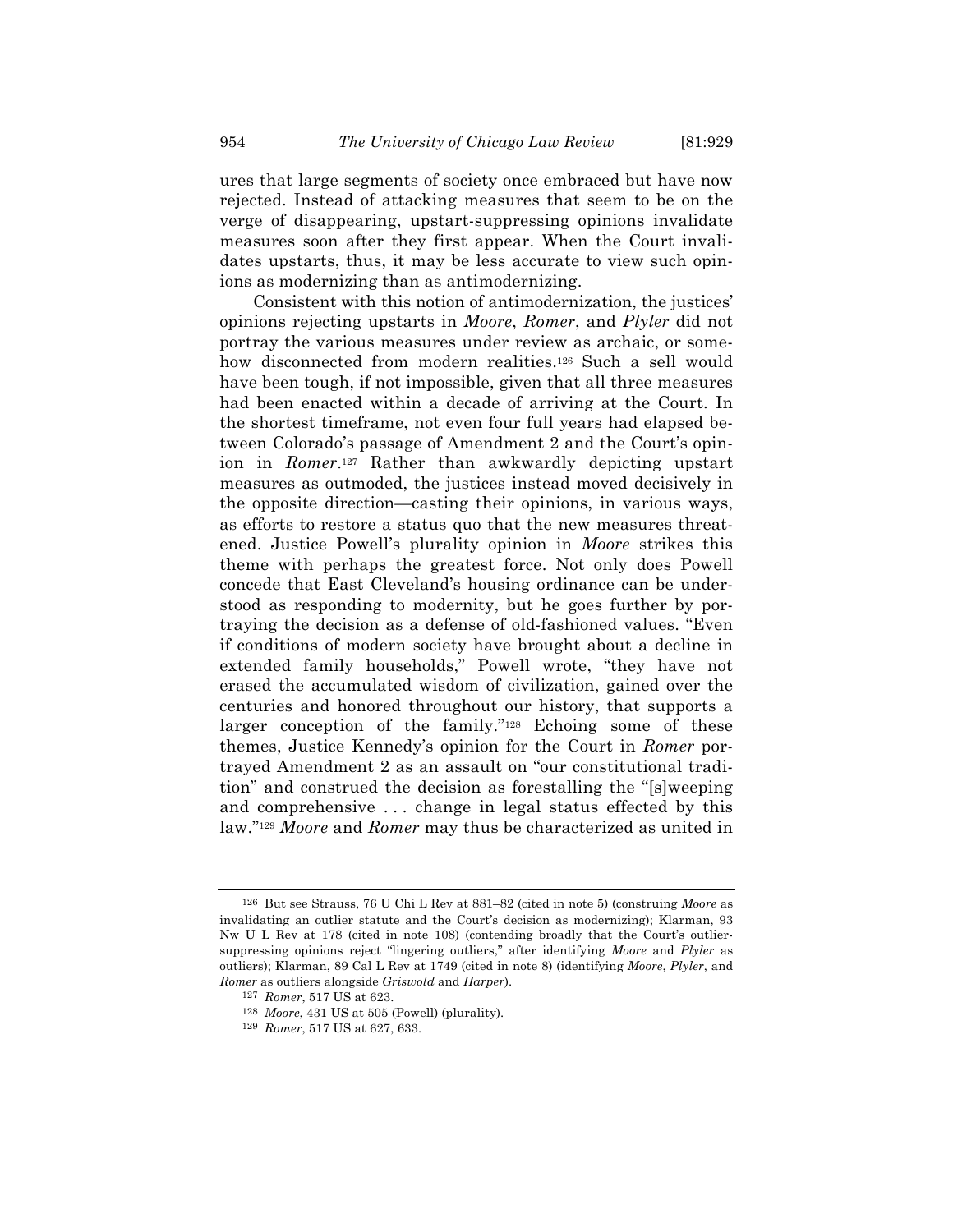attempting to ensure continuity with the past, and evincing suspicion of newfangled measures that depart from tradition.

In *Plyler*, the justices who voted to invalidate the Texas statute did not contend that the measure sprung from some well of archaic anti-immigrant sentiment. Rather, they portrayed the measure as being all too consonant with current frustrations over unauthorized immigration and the federal government's failure to address the matter.130 Unlike *Moore* and *Romer*, though, the decision in *Plyler* was justified not by a backwardlooking focus on tradition and the statute's rupturing of that tradition. To the contrary, *Plyler* was substantially a forwardlooking opinion, though not in the way that modernizing theorists might posit. The Court did not issue *Plyler*, in other words, because it anticipated that emerging attitudes toward unauthorized immigration would soon render the Texas statute an anachronism. Instead, the result in *Plyler* stemmed from a desire to avoid realizing the dystopian future that would result from affirming the statute. Writing for the Court, Justice Brennan explained: "This situation raises the specter of a permanent caste of undocumented resident aliens, encouraged by some to remain here as a source of cheap labor, but nevertheless denied the benefits that our society makes available to citizens and lawful residents."131 Powell's concurring opinion amplified this theme. "These children . . . have been singled out for a lifelong penalty and stigma," Powell wrote.132 "A legislative classification that threatens the creation of an underclass of future citizens and residents cannot be reconciled with one of the fundamental purposes of the Fourteenth Amendment."133

Turning away from upstarts, it also seems misguided to construe the Court's invalidation of the throwback regime in *Kennedy* as an opinion that "modernized" attitudes toward capital punishment for raping children.134 Not only had six states adopted measures permitting the death penalty for child rape

<sup>130</sup> See *Plyler*, 457 US at 228 (noting the assertion that the law at issue was justified by the need to stem the tide of unauthorized immigration); id at 237 (Powell concurring) (lamenting Congress's lack of leadership in dealing with the problem of unauthorized immigration).

<sup>131</sup> Id at 218–19 (majority).

<sup>132</sup> Id at 238–39 (Powell concurring).

<sup>133</sup> Id at 239 (Powell concurring).

<sup>134</sup> For an example of the modernizing position, see Strauss, 76 U Chi L Rev at 865 (cited in note 5) (construing *Kennedy* as invalidating an outlier statute and the Court's decision as modernizing).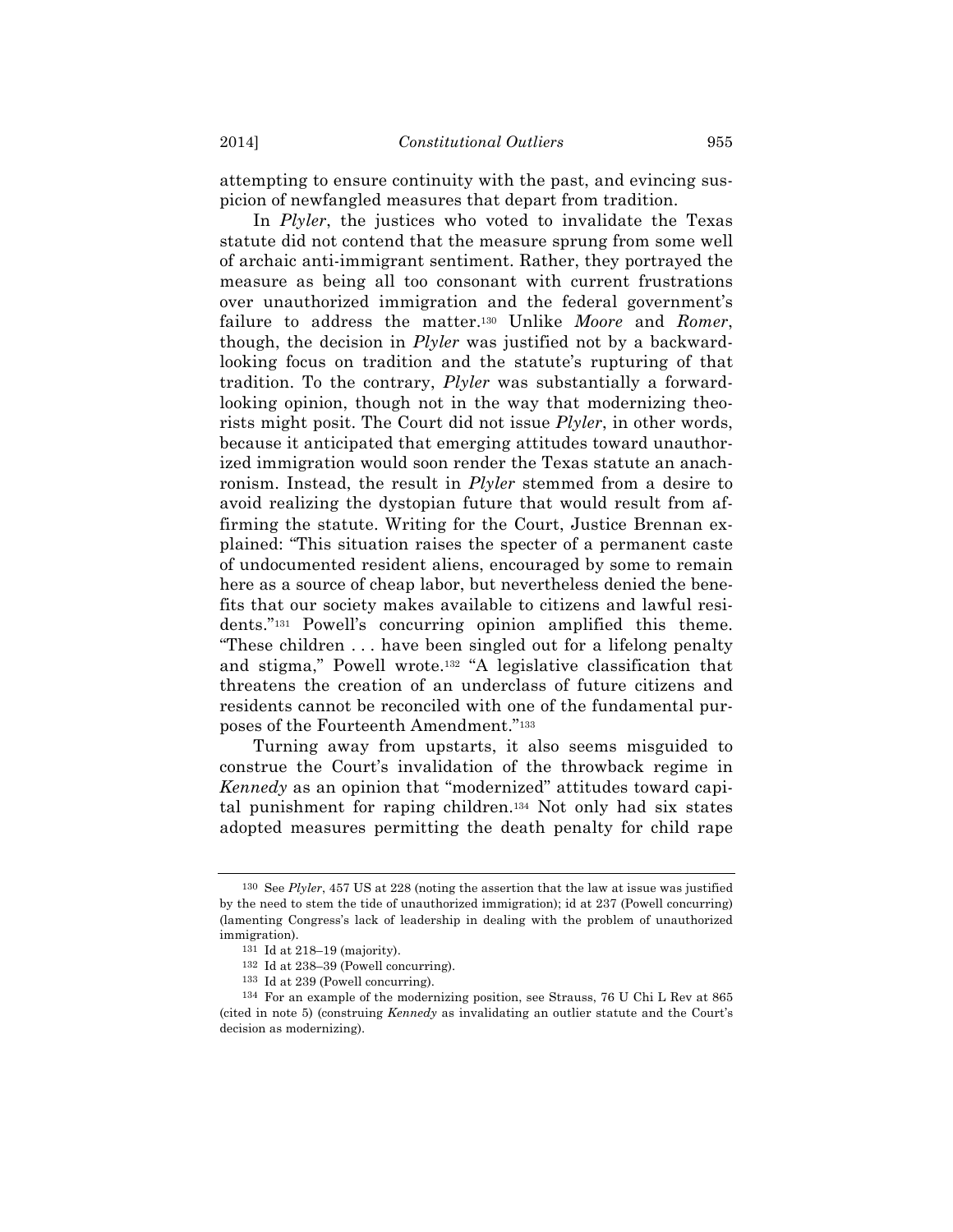between 1995 and 2007, but three of these states joined the group during the two years preceding *Kennedy*.135 These states and several others that contemplated similar laws in the period leading up to *Kennedy*—were responding to a rising tide of public concern over sexual assaults against children.136 Shortly after *Kennedy*, moreover, it became clear that the briefs filed in the case and the Court's opinion overlooked that Congress had in 2006—a mere two years earlier—enacted federal legislation that made military personnel convicted of raping a child eligible for capital punishment.137 It is extraordinarily difficult, thus, to view laws permitting capital punishment for child rape in 2008 as relics from a bygone age. Indeed, if any aspect of *Kennedy* conflicted with modern attitudes, it may be more accurate to portray the Court's opinion itself as an anachronism rather than the statutes it invalidated.

#### 1. Countermajoritarianism.

Understanding how modernization cannot account for all varieties of outlier-suppressing opinions challenges scholarly claims of how the Court's invalidation of outliers implicates the relationship between democracy and judicial review. At least since Professor Alexander Bickel coined the term "countermajoritarian difficulty," constitutional law professors have dedicated considerable energy to wrestling with the fundamental question of how a nation that fancies itself a democracy can permit a bare majority of nine unelected justices to set aside legislation enacted by popularly elected officials.138 Several scholars in recent years have argued that the apparent tension between

<sup>135</sup> See *Kennedy*, 554 US at 423 (noting that South Carolina and Oklahoma joined the group in 2006, and Texas followed suit in 2007).

<sup>136</sup> See, for example, Bell, 98 J Crim L & Criminol at 16–17 (cited in note 95) (suggesting that the media fascination with the stories of Megan Kanka and Jessica Lunsford—two children who were raped and murdered—helped to make people in this era receptive to capital child-rape legislation).

<sup>137</sup> See National Defense Authorization Act for Fiscal Year 2006 § 552(b), Pub L No 109-163, 119 Stat 3136, 3263.

<sup>138</sup> See Alexander M. Bickel, *The Least Dangerous Branch: The Supreme Court at the Bar of Politics* 16–23 (Bobbs-Merrill 1962). For a particularly important work that can be understood as grappling with Bickel's difficulty, see generally Ely, *Democracy and Distrust* (cited in note 15). Bickel coined the term countermajoritarian difficulty; he did not, of course, discover the underlying concept. For relatively early adumbrations of the concept, see generally James Bradley Thayer, *The Origin and Scope of the American Doctrine of Constitutional Law*, 7 Harv L Rev 129 (1893). For a sophisticated treatment building on Thayer's skepticism of judicial review, see Adrian Vermeule, *Judging under Uncertainty: An Institutional Theory of Legal Interpretation* 230–89 (Harvard 2006).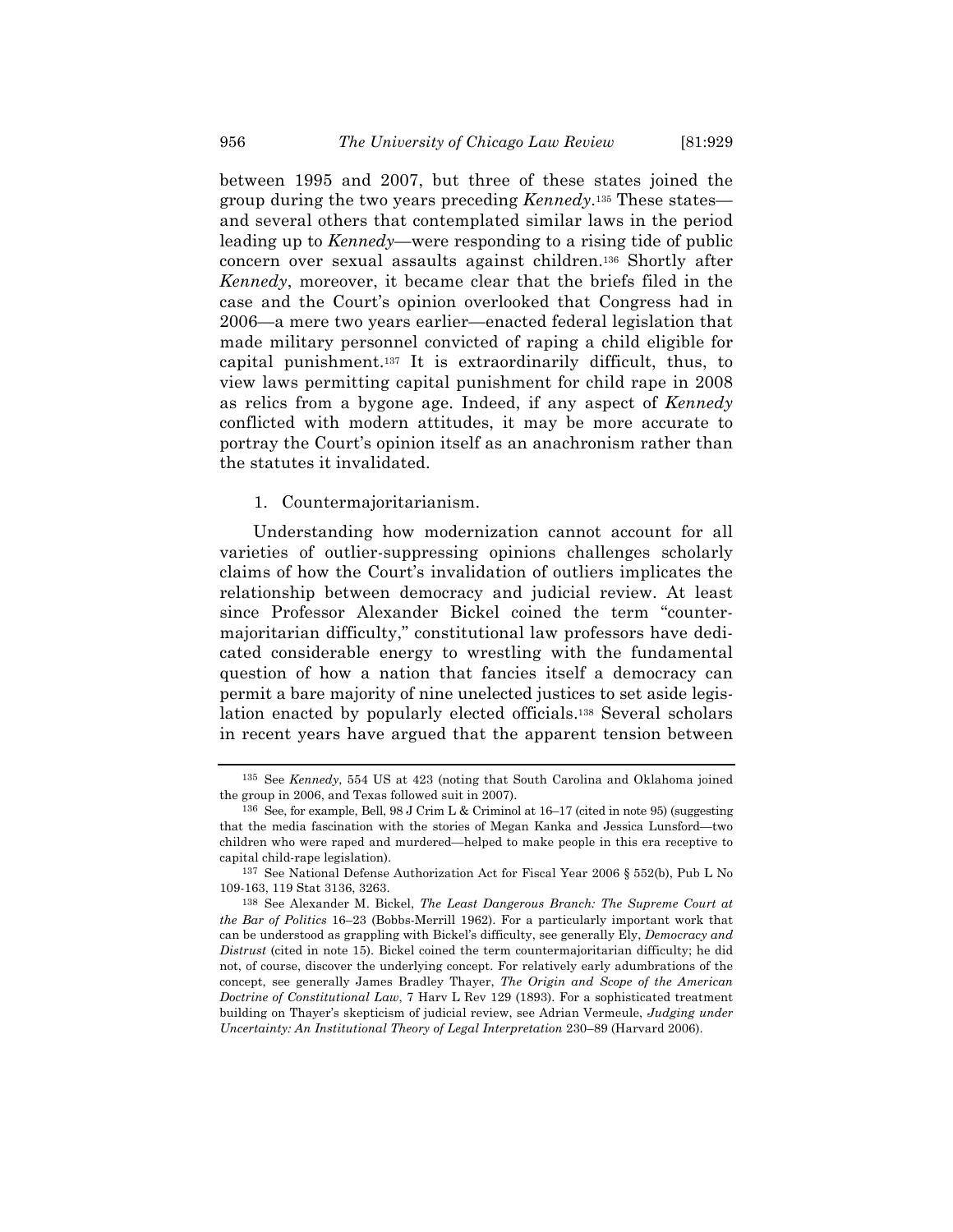democracy and judicial review is more illusory than real, at least when one traces the actual contours of that relationship.139 The countermajoritarian difficulty, these scholars claim, proves upon sufficiently close inspection to be not all that difficult. Strauss has suggested that the Court's modernizing opinions may in part stem from an effort to make the practice of judicial review more compatible with democracy. "Perhaps in response to the relentless criticism of judicial review as antidemocratic, the courts have, both consciously and unconsciously, shaped constitutional law so as to reduce the degree of confrontation between the judiciary and the elected branches," Strauss contends.140 "If the courts are doing no more than bringing statutes up to date, and anticipating changes that have majority support . . . then judicial review has, in principle, a more comfortable place in democratic government."141 When the judiciary rejects an outlier institution, Strauss argues, its opinion "suggests that popular sentiment may no longer support the institution, and that a decision invalidating it will reinforce, not defeat, the democratic process."142

The idea that invalidating outlier practices alleviates judicial review's tension with democracy must be examined through the lens of public sentiment on two different levels: the state and the national. On the state level, the notion that invalidating outlier practices relieves the countermajoritarian difficulty possesses explanatory appeal for at least some holdouts, but it appears to possess far less force for the remaining three outlier variants. To take the most glaring example, the holdout measure at issue in *Griswold* dated back nearly one century.143 It seems plausible that when the Court invalidated the measure, it could no longer garner popular support even within the confines of Connecticut. Thus, in 1966, Connecticut's extreme anticontraceptive statute may have remained on the books, but there are plenty of reasons

<sup>139</sup> See, for example, Barry Friedman, *The Will of the People: How Public Opinion Has Influenced the Supreme Court and Shaped the Meaning of the Constitution* 4–9 (Farrar, Straus and Giroux 2009). For a critique of Friedman's approach, see Justin Driver, *Why Law Should Lead*, New Republic 28 (Apr 8, 2010).

<sup>140</sup> Strauss, 76 U Chi L Rev at 861 (cited in note 5).

<sup>141</sup> Id.

<sup>142</sup> David A. Strauss, *Modernization and Representation Reinforcement: An Essay in Memory of John Hart Ely*, 57 Stan L Rev 761, 768 (2004).

<sup>143</sup> *Griswold*, 381 US at 527 (Stewart dissenting) ("Since 1879 Connecticut has had on its books a law which forbids the use of contraceptives by anyone.").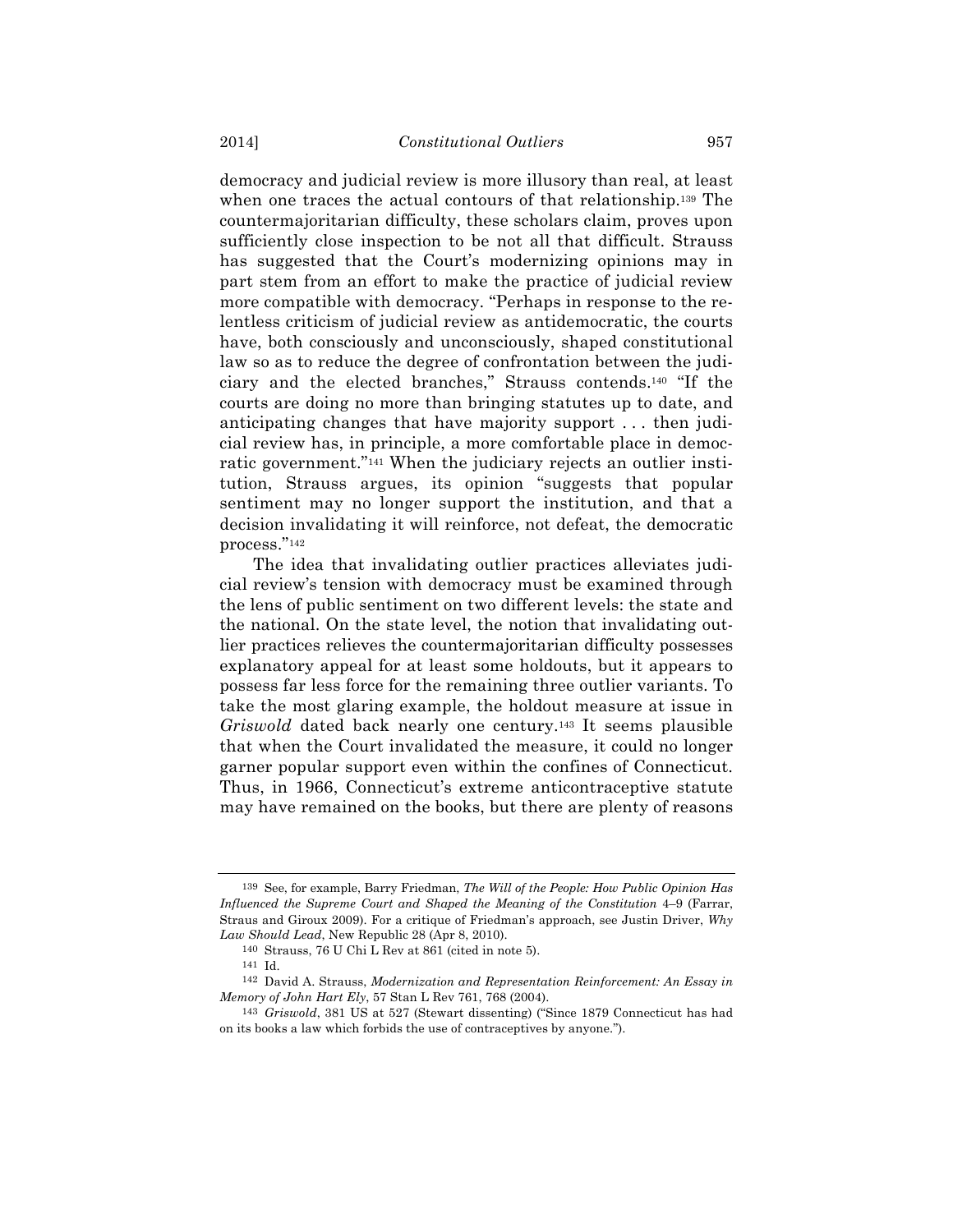to believe that it did not reflect sentiment in the streets.144 The inability to overturn existing legislation should not, of course, be confused with affirmative support for that legislation.145 To the extent that the judiciary's invalidation of holdout measures can accurately be understood as implementing the views of current democratic majorities that—for whatever reason—cannot be implemented through local politics, such opinions might be viewed as less in tension with democracy.

When one pivots away from *Griswold*'s invalidation of a holdout and examines other types of outliers, however, the tension between democracy and the judiciary's invalidation of even a small number of state practices becomes more apparent. When judges invalidate upstarts, backups, and throwbacks, they cannot typically claim that the invalidated measures simply embody the views of generations past and do not represent current attitudes within the jurisdiction. With all three nonholdout variants of outliers, some entity within the state has made clear that it prefers the policy that the judiciary subsequently invalidates. On the local level, it is difficult to dismiss such policies as the voices of those who are dead and gone when they are uttered by people from the here and now. In its not-so-distant past, the upstart has innovated, the backup has reaffirmed, and the throwback has reintroduced. If one assumes that the state level is at times the appropriate locus for decisionmaking authority, then judicial decisions that set aside recently enacted upstarts, backups, and throwbacks do not seem to alleviate judicial review's pinch on democracy.146 If anything, they seem to accentuate it.

Turning from the state to the national level, it is certainly true that outlier-suppressing opinions do not invalidate measures found in a majority of states. Extrapolating from this point, some legal scholars come perilously close to positing that because outlier measures exist in only a few jurisdictions, such measures must not enjoy majority support on a national scale.

<sup>144</sup> See, for example, Garrow, *Liberty and Sexuality* at 256 (cited in note 27) (observing that the Catholic hierarchy in Connecticut considered the statute a "bad one because it was unenforceable").

<sup>145</sup> See Daniel A. Farber and Philip P. Frickey, *Law and Public Choice: A Critical Introduction* 106 (Chicago 1991) (observing that statutes are "hard to amend or repeal" and, "[c]onsequently, a statute may stay on the books indefinitely even though it has become out of step with current public policy").

<sup>146</sup> See Richard H. Pildes, *Is the Supreme Court a "Majoritarian" Institution?*, 2010 S Ct Rev 103, 151–52 (criticizing majoritarian scholars for ignoring state decisionmaking authority).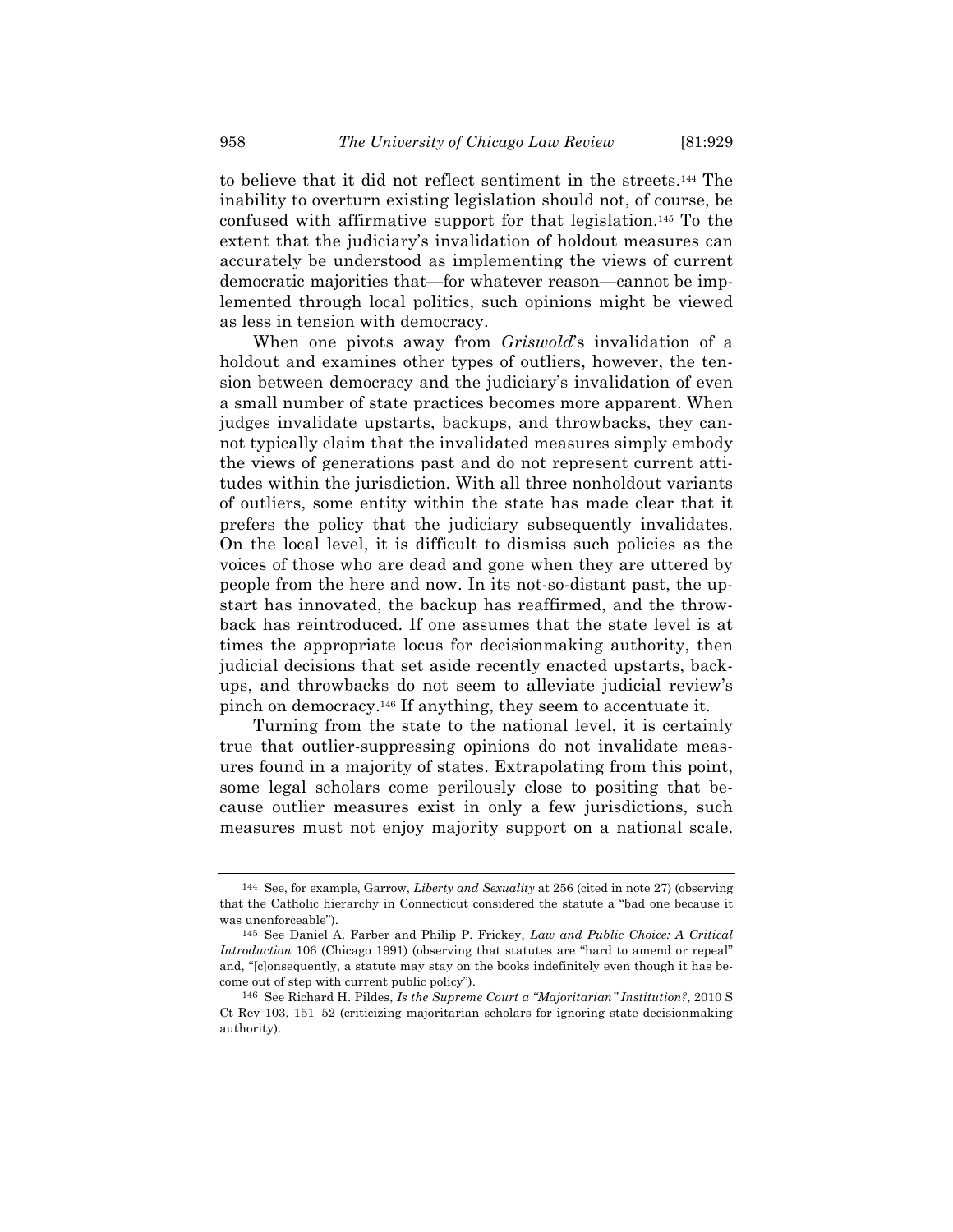Klarman has written: "Historically, the justices, perhaps comprehending the risk [of issuing unpopular decisions], generally have used the Constitution to suppress outlier state practices. Such decisions are, almost by definition, likely to generate support among national majorities."147 In suggesting that, even if local majorities condemn outlier-suppressing opinions, national majorities will still almost certainly applaud them, this notion has the effect of minimizing Bickel's countermajoritarian difficulty.

Yet it is far from clear that laws and practices found in only a small number of states should be taken to indicate that nationwide majorities currently oppose the measures. The potential discrepancy between state practices and national popular support may be most readily grasped in the context of opinions that invalidate upstarts and throwbacks. Even if majorities in all fifty states favored the underlying measures, lags often exist between when such support materializes and when the support translates into legislation—assuming that it ever does so. If the Supreme Court eliminates upstarts and throwbacks found in a small number of states before they enjoy an opportunity to spread widely, it may well invalidate what, in the absence of judicial intervention, would have become a dominant practice.

This point that laws and practices found in only a few states may conceal broad public support is not exclusively a law professor's hypothetical. Rather, the point finds some support in polling data concerning measures in outlier-suppressing opinions. In the wake of the Supreme Court's invalidation of the throwback measure in *Kennedy*, for instance, 55 percent of respondents to a national public opinion poll supported capital punishment for child rape and only 38 percent opposed it.148 Perhaps not surprisingly, the Democratic and Republican presidential nominees in 2008—Senators Barack Obama and John McCain—appeared to concur with majority sentiment, as the candidates immediately denounced *Kennedy* for rejecting capital punishment in the context of what they both called a "heinous" crime.149 Similarly, although no public opinion polling gauged contemporaneous reaction to the Court's decision invalidating the upstart measure

<sup>147</sup> Klarman, 89 Cal L Rev at 1749 (cited in note 8).

<sup>148</sup> Quinnipiac University, *American Voters Oppose Same-Sex Marriage* (July 17, 2008), online at http://www.quinnipiac.edu/institutes-and-centers/polling-institute/national/ release-detail?ReleaseID=1194 (visited Aug 12, 2014).

<sup>149</sup> Linda Greenhouse, *Execution Ruled Out, 5-4, If Life Isn't Taken*, NY Times A1, A19 (June 26, 2008).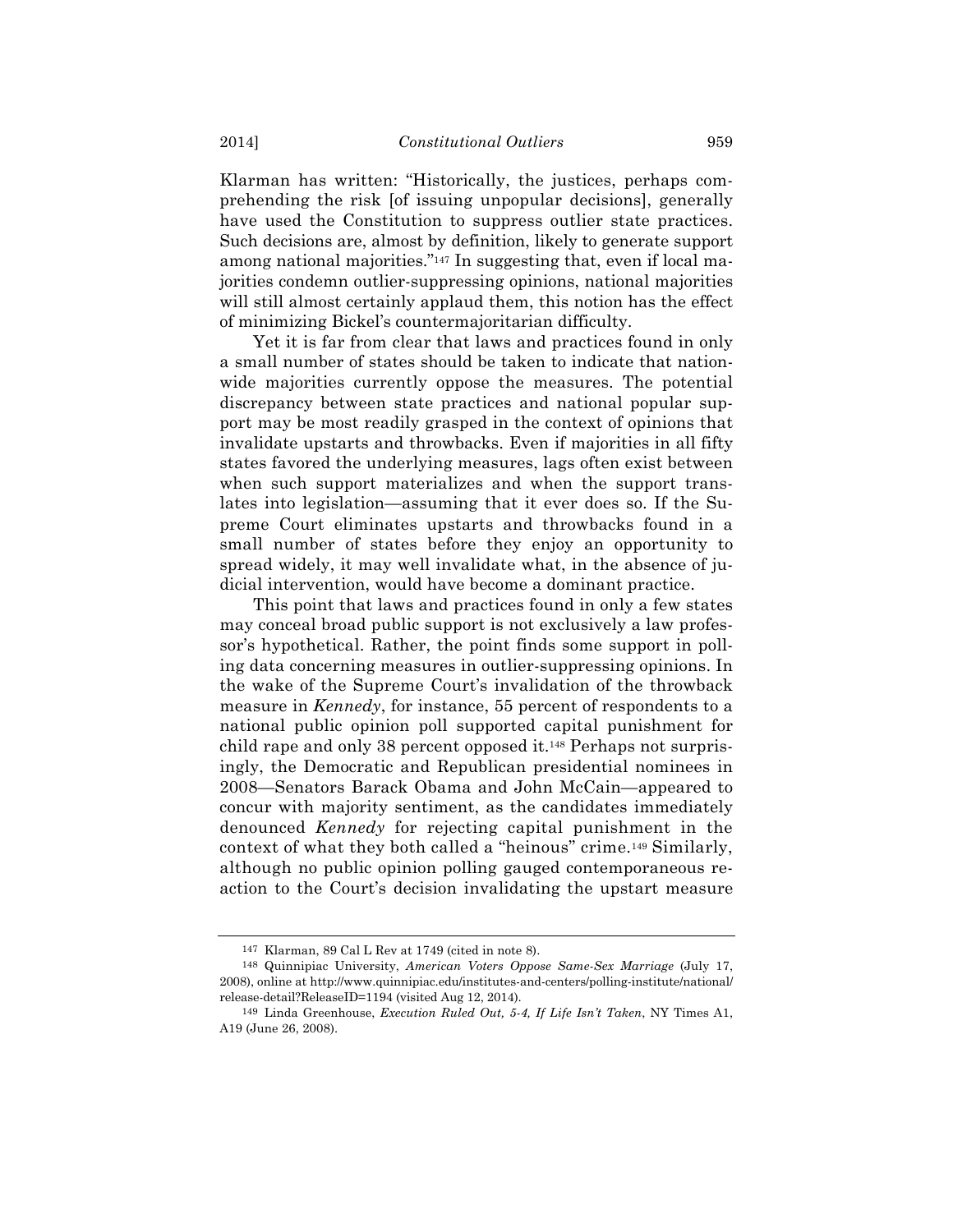in *Plyler*, it hardly seems implausible to maintain that a national majority may have supported Texas's upstart effort to exclude unauthorized immigrants from public schools. Two years after *Plyler*, a Gallup poll determined that 55 percent of the public deemed unauthorized immigration a "very important" problem, and respondents in states bordering Mexico expressed that view only slightly more frequently than citizens in other states.150 In May 1995, when Gallup conducted the first nationwide poll asking respondents whether they favored or opposed "providing free public education, school lunches, and other benefits to the children of" unauthorized immigrants, 67 percent expressed opposition and only 28 percent expressed support.151 It seems mistaken, then, to construe opinions rejecting outliers as almost definitionally finding support among national majorities.

None of the foregoing should be taken as suggesting that the Supreme Court should avoid invalidating outlier practices because of these potential strains on democracy. Sometimes, the Court must issue decisions that contravene majority preferences in order to fulfill its constitutional role.152 But when judges invalidate outliers, they should not delude themselves into thinking that their opinions invariably display democracy's imprimatur. On the state level, most variants of outlier-suppressing opinions cannot accurately be viewed as disabling statutes that no longer enjoy support in the modern world. To the contrary, the nonholdout outlier variants typically involve measures that have recently been endorsed by current constituencies. On the national level, moreover, it is mistaken to believe that outlier measures—almost by necessity—do not currently enjoy majority support throughout the nation. The countermajoritarian difficulty, even if the matter is elevated to the national level, would seem to retain some of its thorns after all.

<sup>150</sup> See Tom Morganthau, et al, *Closing the Door?*, Newsweek 18, 20 (June 25, 1984) (reporting that "residents of states along the Mexican border are only slightly more likely . . . to call the problem 'very important'" than citizens nationally).

<sup>151</sup> Stanley Elam and Lowell C. Rose, *Phi Delta Kappa/Gallup Poll of the Public's Attitudes toward the Public Schools*, 77 Phi Delta Kappan 41, 52 (1995).

<sup>152</sup> See *West Virginia State Board of Education v Barnette*, 319 US 624, 638 (1943) ("The very purpose of a Bill of Rights was to withdraw certain subjects from the vicissitudes of political controversy, to place them beyond the reach of majorities and officials and to establish them as legal principles to be applied by the courts.").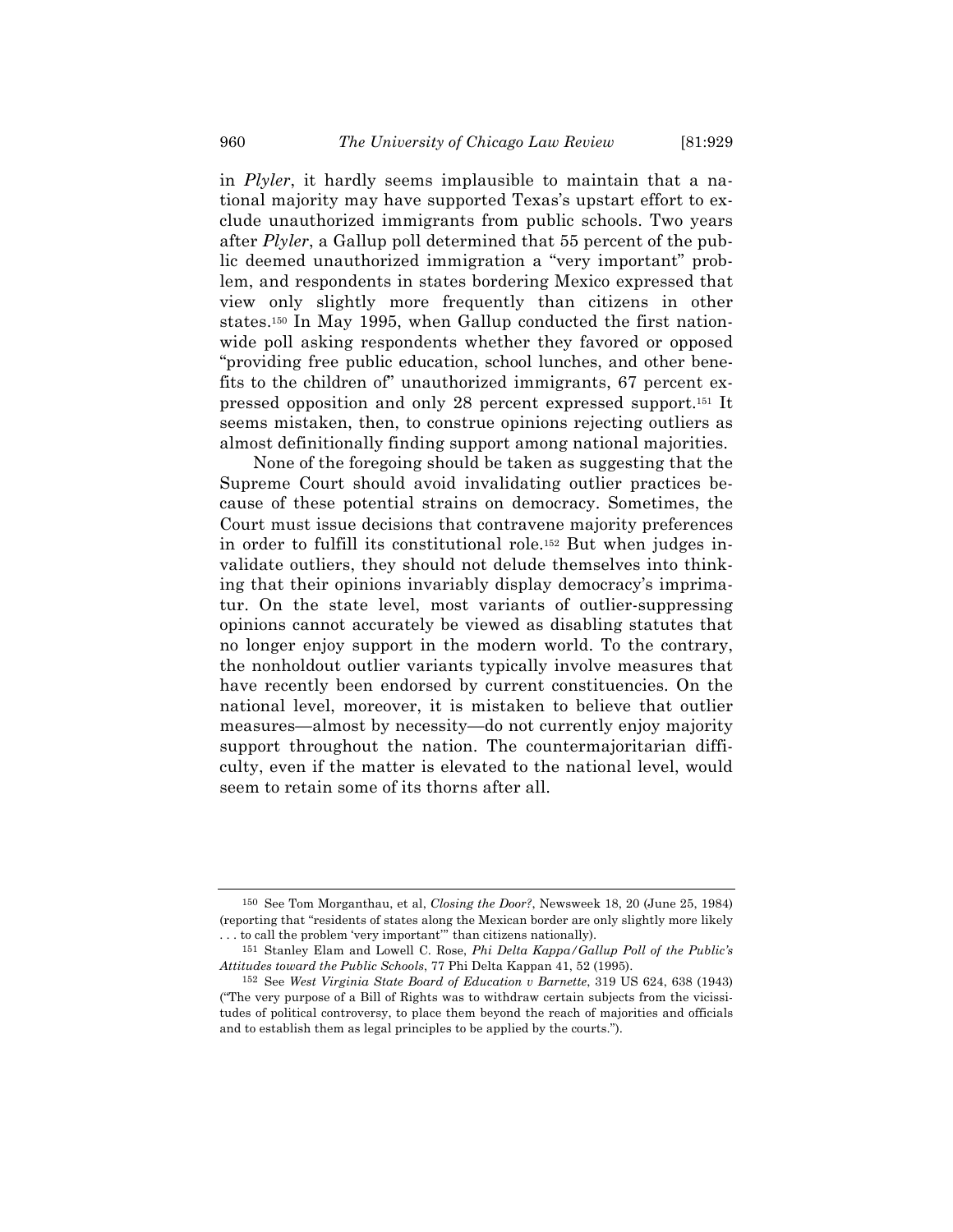2. Federalism.

These temporal considerations similarly complicate dominant readings of the relationship between outlier-suppressing opinions and notions of federalism. Some scholars have suggested that the relationship between outlier suppression and federalism is almost inherently a hostile one.153 When judicial opinions interpret the Constitution to suppress outliers, scholars note, those opinions impose national uniformity and undercut state autonomy, thus impinging on what they regard as the very hallmark of federalism. Yet just as it is crucial to remember that not all outliers are relics in need of modernization, the same observation holds for theories of federalism.154 By examining the outlier variants through various federalism lenses, it becomes possible to see that scholars should not view outlier-suppressing opinions as colliding with all federalism ideals with equivalent force.

To be sure, the notion that outlier-suppressing opinions clash with federalism contains some explanatory power—at least as applied to certain notions of federalism. If one values federalism primarily because it permits different states to arrive at different solutions, outlier-suppressing opinions typically should be viewed as clashing with federalism.155 New York and Florida are extremely different states, this state-autonomy version of federalism runs, and courts should not force them to follow precisely the same rules. Under a related theory, to the extent that one values federalism primarily because it permits people to relocate from one state to a different state whose policies better reflect their values, outlier-suppressing opinions also should generally be seen as disrespecting federalism.156 Under this competitive-federalism theory, for instance, New Yorkers who object to state income taxes may decide to express that policy

<sup>153</sup> See, for example, Powe, *The Warren Court* at 494 (cited in note 109) (contending that outlier-suppressing opinions eradicate respect for federalism); Easterbrook, 59 U Chi L Rev at 370 (cited in note 2) (contending that outlier-suppressing opinions violate federalism); Corinna Barrett Lain, *The Unexceptionalism of "Evolving Standards*,*"* 57 UCLA L Rev 365, 418 (2009) (same).

<sup>154</sup> See Michael S. Greve, *The Upside-Down Constitution* 4 (Harvard 2012) (observing that federalism carries multiple concepts rather than a single one).

<sup>155</sup> See Michael W. McConnell, *Evaluating the Founders' Design*, 54 U Chi L Rev 1484, 1487 (1987). For a recent comprehensive overview of the voluminous literature on federalism, see generally Vicki C. Jackson and Susan Low Bloch, *Federalism: A Reference Guide to the United States Constitution* (Praeger 2013).

<sup>156</sup> See McConnell, 54 U Chi L Rev at 1493–94 (cited in note 155). See also Charles M. Tiebout, *A Pure Theory of Local Expenditures*, 64 J Polit Econ 416, 423–24 (1956).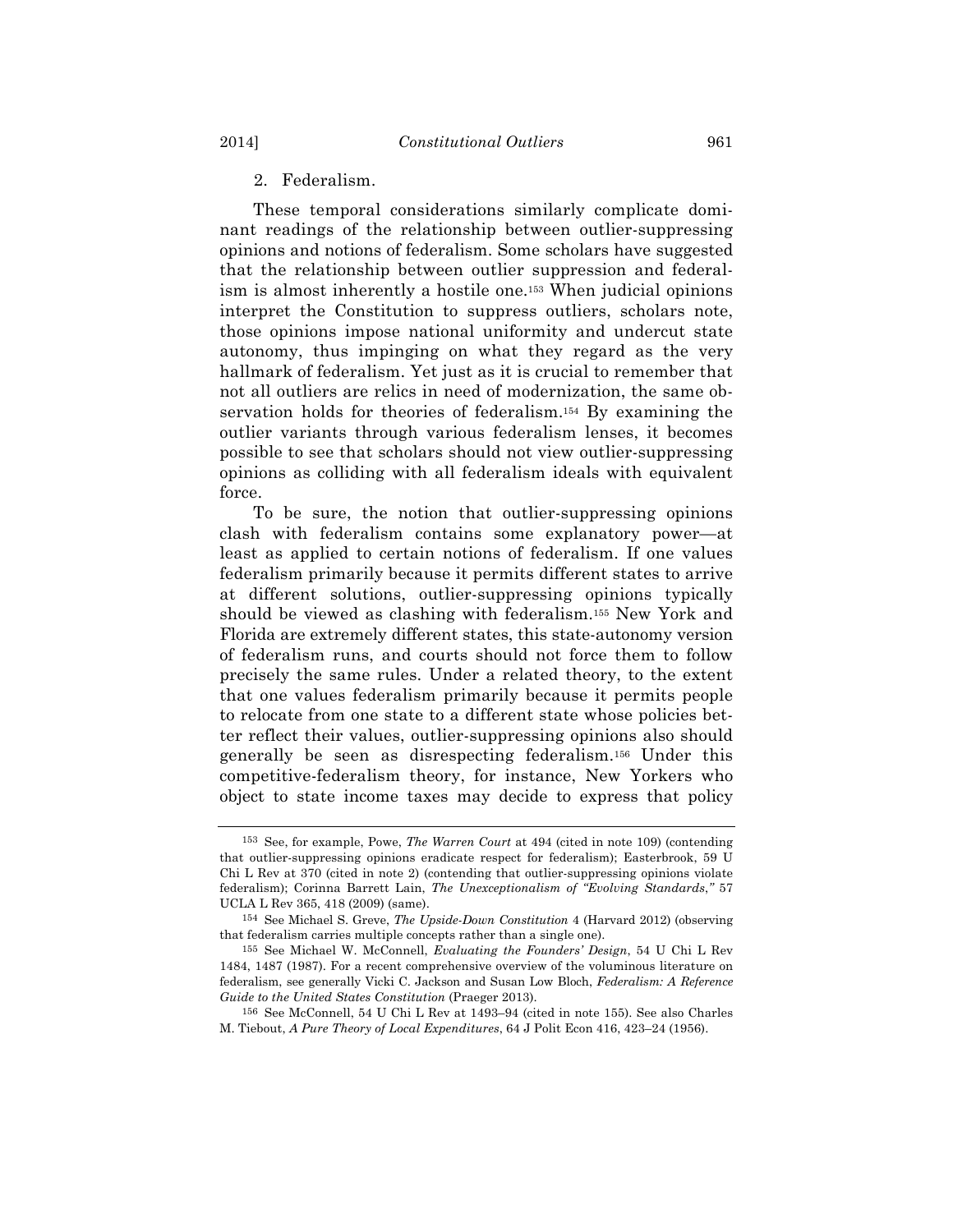preference by relocating to Florida, a state that eschews income taxation.157 Both of these federalism theories stand in considerable tension with judicial opinions that suppress all outlier variants because the theories are predicated on maintaining and permitting the existence of diverse measures that satisfy people with diverse preferences. Such state diversity seems plainly incompatible with outlier-suppressing opinions.

Yet not all theories of federalism are predicated on maintaining diverse approaches within states across all points in time. The federalism theory that Justice Louis Brandeis espoused in *New State Ice Co v Liebmann*158—which portrayed states as laboratories of experimentation—is often understood as rejecting the idea that federalism necessarily entails fostering a diverse set of state approaches in perpetuity.159 For Brandeis, a diverse set of state approaches to answering particular questions was a temporary, rather than a permanent, feature of federalism. Consistent with the scientific metaphor of experimentation, Brandeis's conception of federalism implicitly views states as attempting to discover a single "correct" policy.160 After the various state experiments yield evidence and it becomes apparent which policy best addresses a problem, Brandeis's version of federalism assumes that all states will eventually adopt the policy.161 Thus, following a period of permitting decentralized approaches, the laboratories of experimentation would ultimately be expected to produce a uniform approach.

Adherents to this Brandeisian conception of federalism can be understood as harboring quite distinct attitudes toward different outlier-suppressing opinions, depending on the particular type of outlier that the judiciary attacks. In the context of outliers, Brandeis's language from *New State Ice* warrants extended scrutiny because it makes clear that he was most concerned with judicial invalidations of one particular type of outlier:

To stay experimentation in things social and economic is a grave responsibility. Denial of the right to experiment may

<sup>157</sup> Instead of voting with their feet, New Yorkers might also express that policy preference by attempting to have New York change its law. See generally Albert O. Hirschman, *Exit, Voice, and Loyalty: Responses to Decline in Firms, Organizations, and States* (Harvard 1970).

<sup>158</sup> 285 US 262 (1932).

<sup>159</sup> Id at 311 (Brandeis dissenting).

<sup>160</sup> Edward A. Purcell Jr, *Evolving Understandings of American Federalism: Some Shifting Parameters*, 50 NY L Sch L Rev 635, 673 (2006).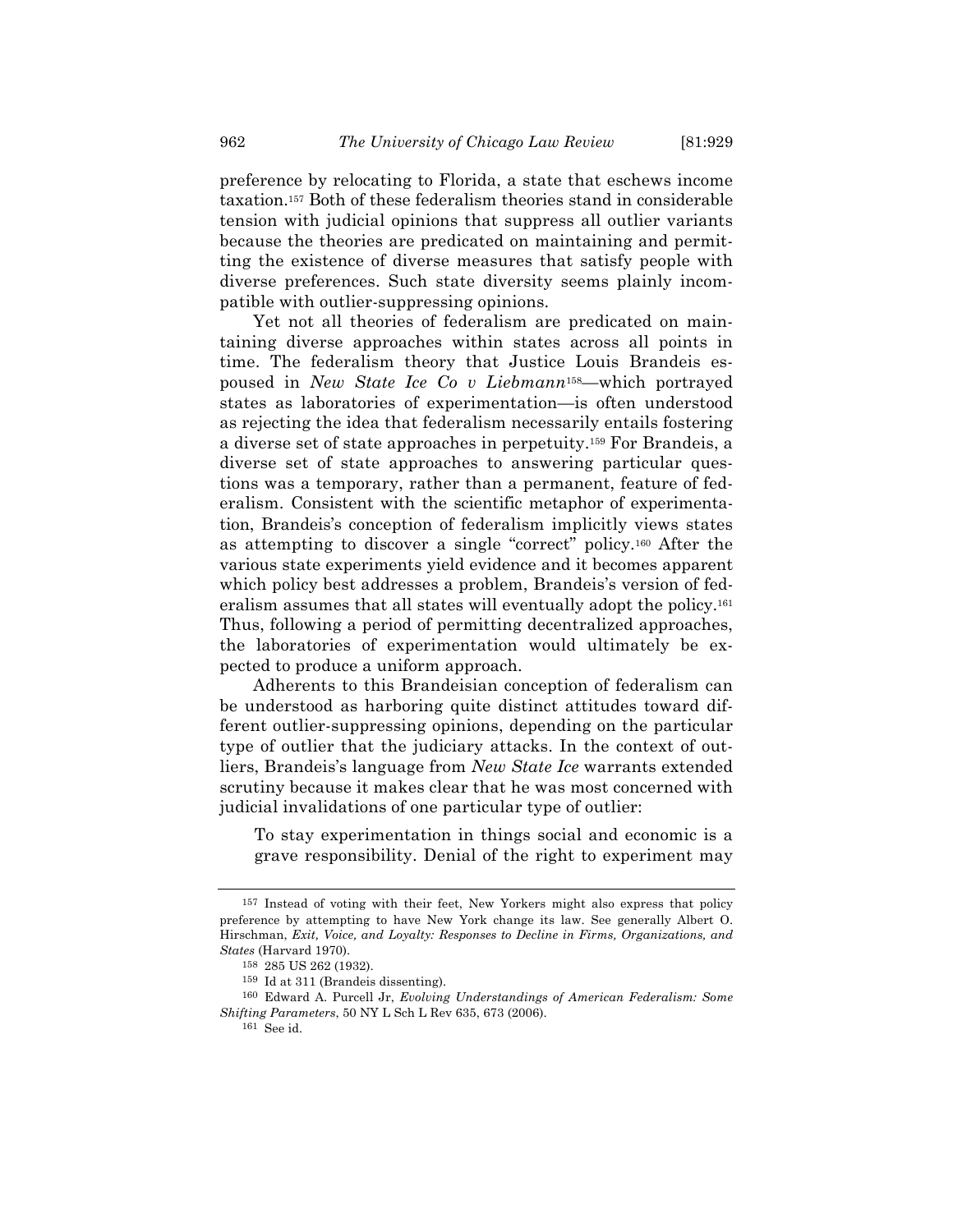be fraught with serious consequences to the Nation. It is one of the happy incidents of the federal system that a single courageous State may, if its citizens choose, serve as a laboratory; and try novel social and economic experiments without risk to the rest of the country. This Court has the power to prevent an experiment. . . . But in the exercise of this high power, we must be ever on our guard, lest we erect our prejudices into legal principles.162

Here, when Brandeis extols the ability of states to depart from a uniform approach and try something "novel," he can best be understood as counseling skepticism of outlier-suppressing opinions that invalidate upstarts. After all, when the Court invalidates an upstart measure, it precludes an experiment from getting off the ground and effectively freezes the status quo in place. Eliminating an upstart could have deleterious consequences for the nation, in Brandeis's estimation, because it thwarts the kind of trial-and-error process that may eventually lead states throughout the nation to adopt what was once a genuinely novel approach.163 Brandeis's theoretical aversion to upstartsuppressing opinions seems unmistakable.

It is far less clear, however, that Brandeis's federalism theory would be equally offended by judicial opinions that rein in nonupstart types of outliers. The Brandeisian conception of federalism may evince the least skepticism toward a judicial opinion that invalidates a holdout. If many states have independently rejected an approach that was once popular and only a few states continue with the old model, Brandeisians might plausibly view that trend as evidence that the experiment has run its course and construe the holdout states as offering merely an antiquated, "incorrect" answer to a policy question. The laboratory notion of federalism might view a backup-suppressing opinion in much the same way. With backups and holdouts alike, states can be regarded not as embarking on some novel approach, but only attempting to preserve a model that has been widely discarded as inferior. Yet it is possible that the Brandeisian might regard the backup as importantly distinct from the holdout: if the backup measure is regarded as sufficiently distinct from its predecessor so as in effect to inaugurate a new experiment, then

<sup>162</sup> *New State Ice*, 285 US at 311 (Brandeis dissenting).

<sup>163</sup> See id at 310 (Brandeis dissenting) ("The discoveries in physical science, the triumphs in invention, attest the value of the process of trial and error. In large measure, these advances have been due to experimentation.").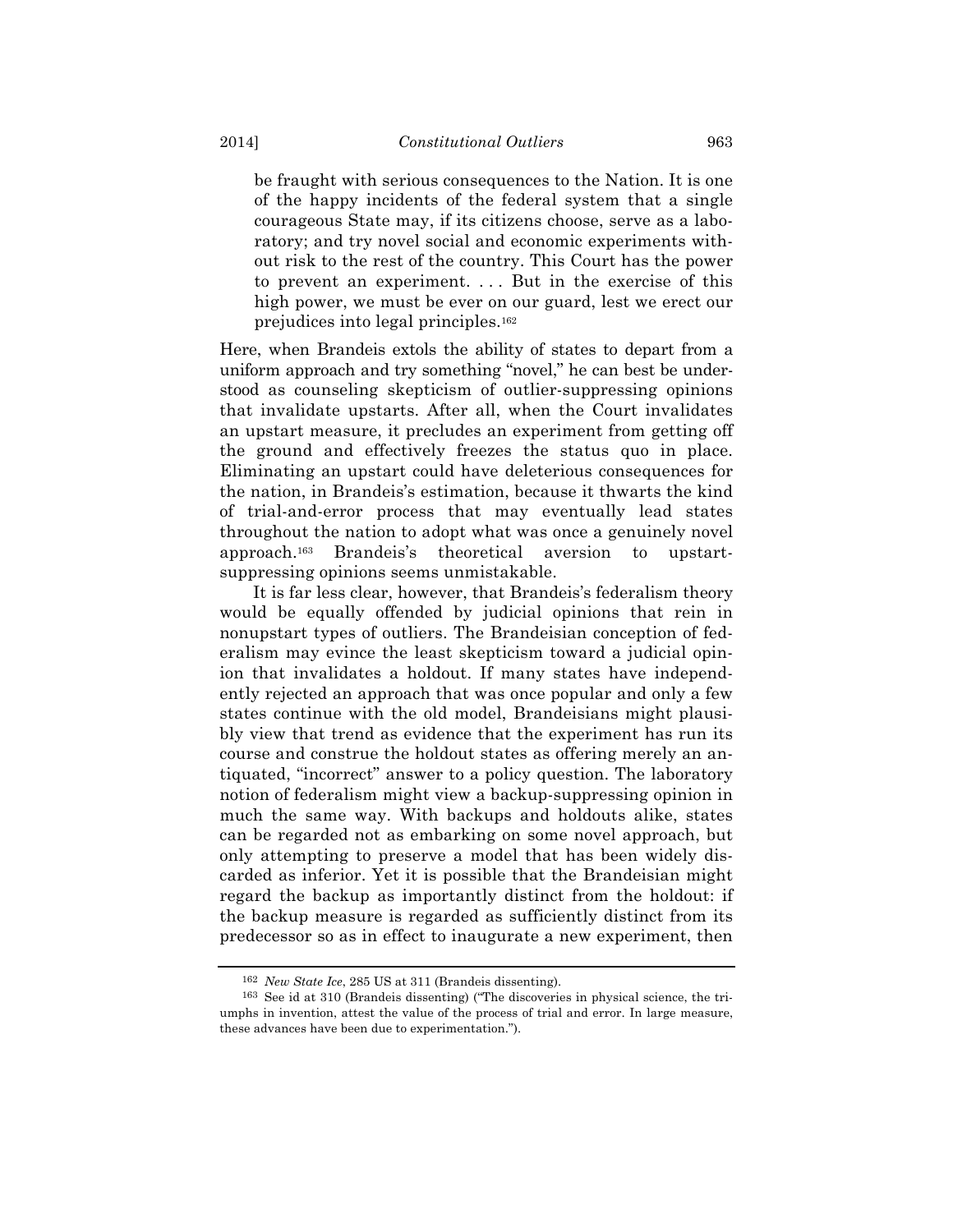the Brandeisian would be extremely reluctant to invalidate the backup measure. Finally, with throwback measures, it seems likely that Brandeis would regard states as attempting to revive a policy solution that has already been widely deemed inferior. But, as with holdouts, a caveat applies: if the throwback measure in question is regarded as sufficiently distinct from the measures of the earlier era that it constitutes an altogether new experiment, then the Brandeisian would seek to avoid invalidating the measure in its infancy.

The claim here is, thus, not that jurists committed to advancing a Brandeisian conception of federalism would invariably uphold state measures that were upstarts and invariably invalidate state measures involving all three remaining outlier variants. No statement so unequivocal can even remotely be supported. Brandeis himself, in voting to invalidate Oregon's upstart legislation requiring public school attendance in *Pierce v Society of Sisters*,164 demonstrated that his willingness to indulge what he must have regarded as ill-conceived experimentation was not limitless.165 Still, it is important to understand that Brandeisian federalism admonishes judges to be particularly aware of the heightened hazards that accompany the judiciary's invalidation of upstarts. At a minimum, it seems safe to say that outliersuppressing opinions invalidating holdouts, backups, and throwbacks generally pose less acute problems for Brandeisian notions of federalism. It may not even be too much to suggest that such opinions sometimes actually advance Brandeisian federalism, given that they can be construed as extending the "correct" answer to states that are slow to heed the lessons provided by the laboratories. In all events, though, broad statements about the acrimonious relationship between outlier-suppressing opinions and federalism should give way to accounts that allow for finer gradations.

<sup>164</sup> 268 US 510 (1925).

<sup>165</sup> Intriguingly, some Catholic leaders perceived the Oregon public school statute at issue in *Pierce* as an opening salvo that portended virulent anti-Catholic legislation across the nation. See generally *Oregon's Outlawing of Church Schools*, Literary Digest 34 (Jan 6, 1923). If this interpretation is possibly accurate, it suggests that the Court's opinion in *Pierce* contained broader significance than some outlier-minded theorists have allowed.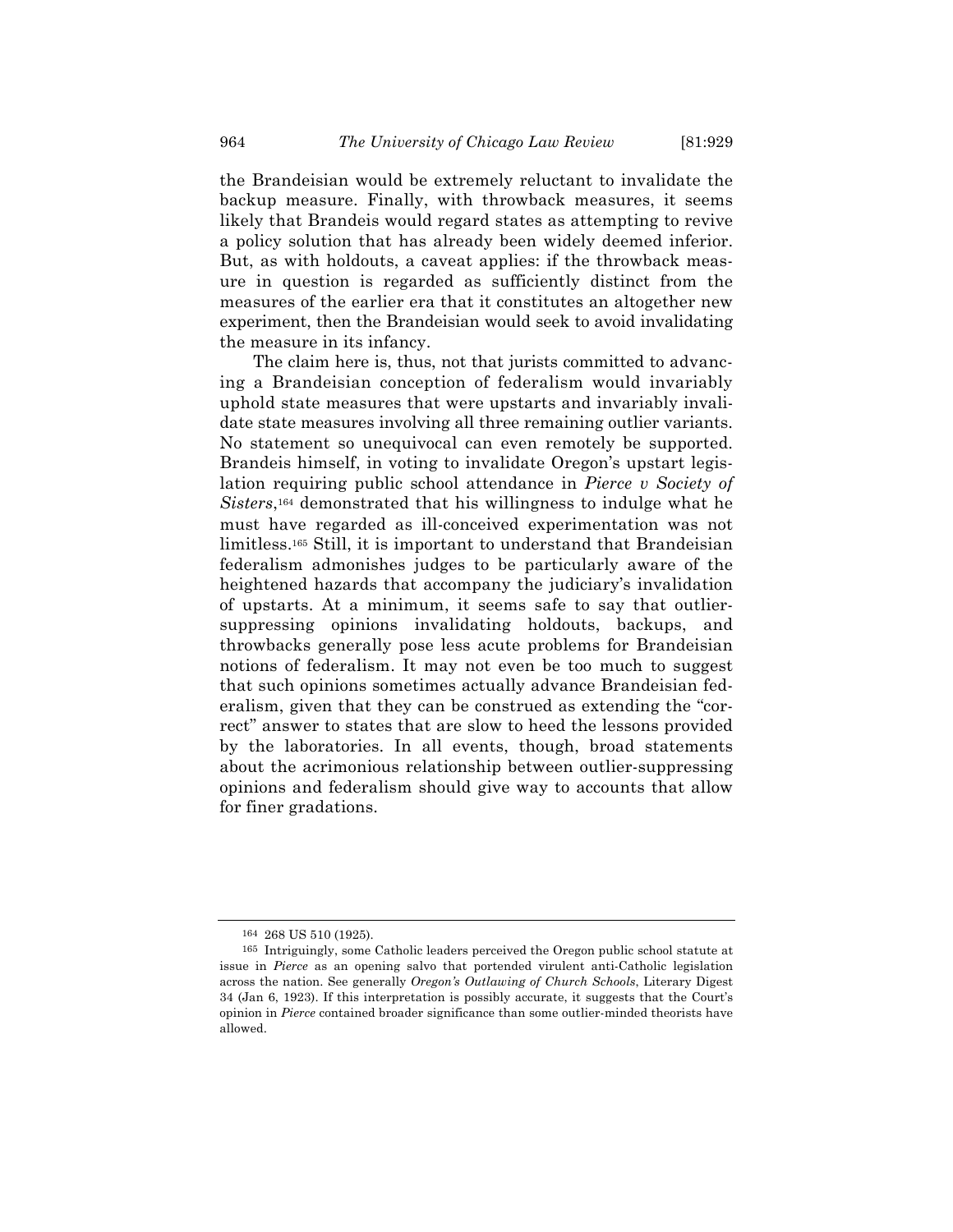# B. Backwardness?

Related to this modernization theory, scholars have suggested that outlier statutes embody values that the nation collectively deems "different" or "backward," and that the Court's opinions rejecting such outliers impose "national values" in flushing out these "backwaters."166 On this view, the Court's outlier-suppressing opinions identify the troglodytes in our midst and effectively force them to see the light. But viewing outliers as invariably disconnected from the country at large is misleading because it may offer an unduly sanguine conception of the attitudes that exist within the larger nation. This sharp delineation of states—and even whole regions of the country into camps of the enlightened and the unenlightened may do a poor job of capturing complex realities on the ground. A local attitude commonly dismissed as backward and outré may sometimes be less distinct from the whole than is initially assumed. Referring to a particular measure as an outlier should not be taken to mean that the larger society contains either no, or only scant, traces of the animating viewpoint.

In analyzing the outlier-as-backwater framework, students of law might learn something from statistics, the field from which legal scholars have imported the term outlier. When statisticians encounter a datum that they consider an outlier, they

<sup>166</sup> Powe's scholarship features this theme prominently. See Powe, *The Warren Court* at 376 (cited in note 109) (contending that *Griswold* rejected laws in Connecticut and "its backward cousins"); id at 492 (suggesting that outlier-suppressing opinions "bring[ ] backwaters into the mainstream"). See also L.A. Powe Jr, *Does Footnote Four Describe?*, 11 Const Commen 197, 197 (1994) (contending that the Court's decisions between 1938 and 1973 "create[d] a set of national norms [and] eradicat[ed] in the process that which was different or backward"); id at 210 (contending that the Court's opinions rejected "what was different—backward"); L.A. Powe Jr, Book Review, *Are "the People" Missing in Action (and Should Anyone Care)?*, 83 Tex L Rev 855, 888 (2005) (contending that the Court's outlier-suppressing opinions impose "national values"). But Powe's scholarship is not the only work that articulates such notions. See, for example, Tushnet, *Why the Constitution Matters* at 100 (cited in note 3) (contending that outliersuppressing opinions might be understood as imposing national ideas on "backwater[ ]" practices); Mark Tushnet, *Darkness on the Edge of Town: The Contributions of John Hart Ely to Constitutional Theory*, 89 Yale L J 1037, 1042–43 (1980) (contending that *Moore* invalidated "backwater[ ]" ideas). Klarman's generalized claim that outliersuppressing opinions check "recalcitrant" states can be viewed as sounding a similar theme. See, for example, Michael J. Klarman, *From the Closet to the Altar: Courts, Backlash, and the Struggle for Same-Sex Marriage* ix (Oxford 2013) ("Sometimes courts take dominant social mores, convert them into constitutional commands, and then use them to suppress outlier practices in a few recalcitrant states."). The term "recalcitrant" seems to apply most readily to backup measures, but would seem to be an inapposite term for other outlier variants.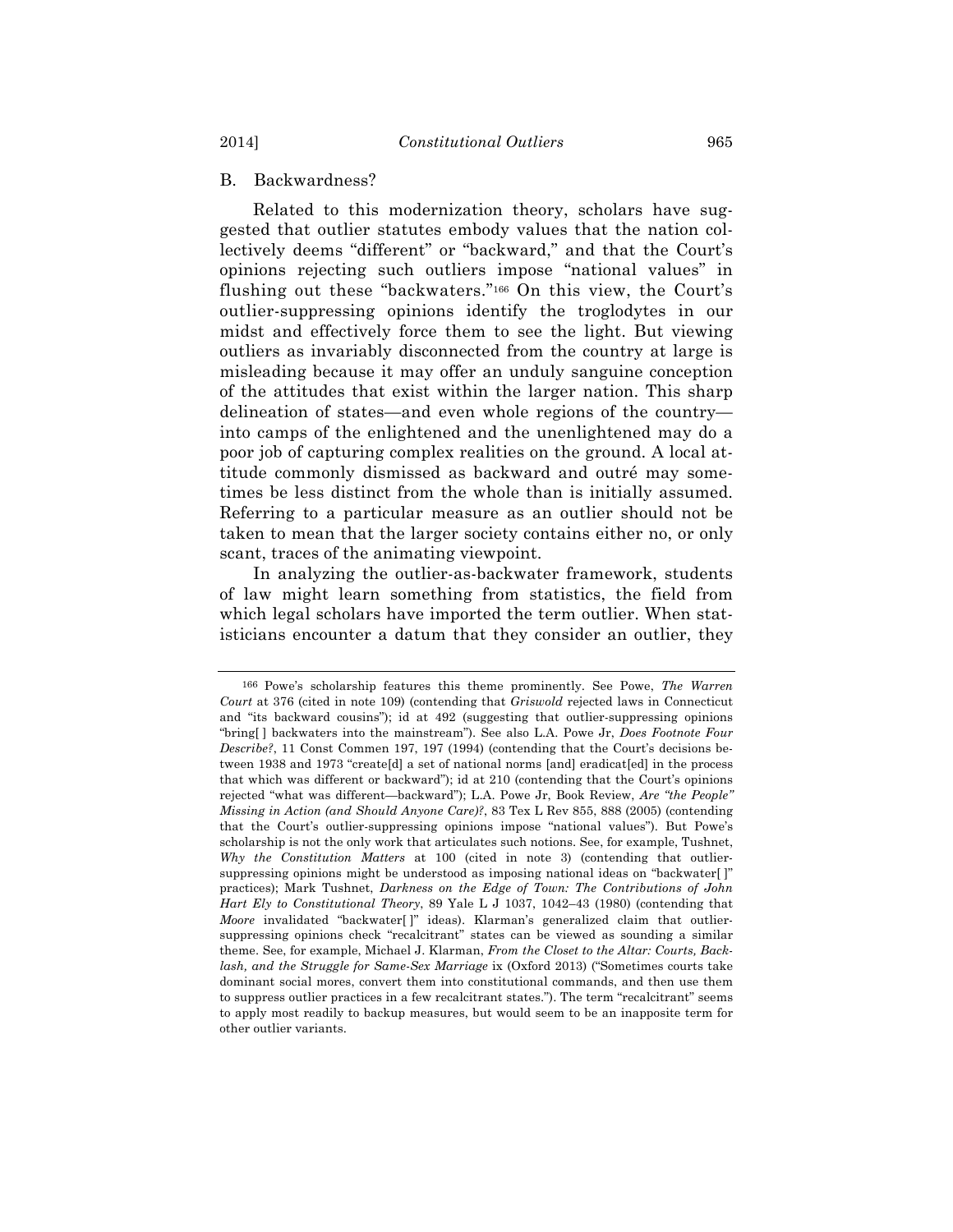do not automatically reject it out of hand. Instead, they sometimes scrutinize the datum in an effort to understand what, if anything, the isolated value signals about the larger data set.167 In that same spirit, legal scholars might do well to contemplate what, if anything, an outlier signals about the larger nation. Sometimes, upon close inspection, legal scholars may conclude that the outlier signals nothing particularly meaningful about the country as a whole. But other times, perhaps even most times, legal scholars may determine that the jurisdictional outlier, while certainly representing a noteworthy point in the data, is not completely aberrant from the remainder of the nation.

The Supreme Court's opinion in *Romer* may offer the most compelling evidence of how the outlier-as-backwater theory sometimes obscures more than it clarifies. Legal scholars have routinely labeled Colorado's upstart Amendment 2 measure not merely an outlier but have also called it "extreme," "highly unusual," and "an obvious outlier."168 These descriptions are not inaccurate; Colorado truly did tread where no state had previously trod. But such descriptions also seem incomplete, as they fail to address precisely why this measure first appeared in Colorado. Without elaboration, such terms may give readers the misimpression that Colorado contained unusually backward antigay attitudes that manifested themselves in the statewide referendum. Professor Eskridge has offered perhaps the most overt portrayal of Colorado as a backwater on matters of sexual orientation. *Romer*, in Eskridge's estimation, is best understood alongside *Griswold*'s rejection of the Connecticut holdout statute and *Virginia*'s invalidation of the effort to back up VMI.169 Each of those opinions, he argues, illustrates the Supreme Court's penchant for targeting "easy kill[s]" that merely reject "outlier laws" lacking national support.170 According to Eskridge, the

<sup>167</sup> See Robert M. Lawless, Jennifer K. Robbennolt, and Thomas S. Ulen, *Empirical Methods in Law* 222 (Aspen 2010) ("[O]utliers should not always be viewed simply as annoyances or as problematic data that need to be corrected. In some instances, the identification of outliers can be a discovery that is worth examining further.").

<sup>168</sup> Tushnet, *Why the Constitution Matters* at 140 (cited in note 3) ("No state had a measure as extreme as Colorado's in its denial of protection to gays and lesbians."); Sunstein, 122 Harv L Rev at 263 (cited in note 3) (contending that *Romer* "str[uck] down a highly unusual Colorado state constitutional amendment" and asserting that *Romer* was one of many instances in which the Court "insist[s] that states must obey a national consensus"); Michael J. Klarman, Book Review, *Rethinking the History of American Freedom*, 42 Wm & Mary L Rev 265, 281 n 79 (2000) (calling Amendment 2 "an obvious outlier").

<sup>169</sup> See Eskridge, 100 Mich L Rev at 2372 n 1436 (cited in note 3).

<sup>170</sup> Id.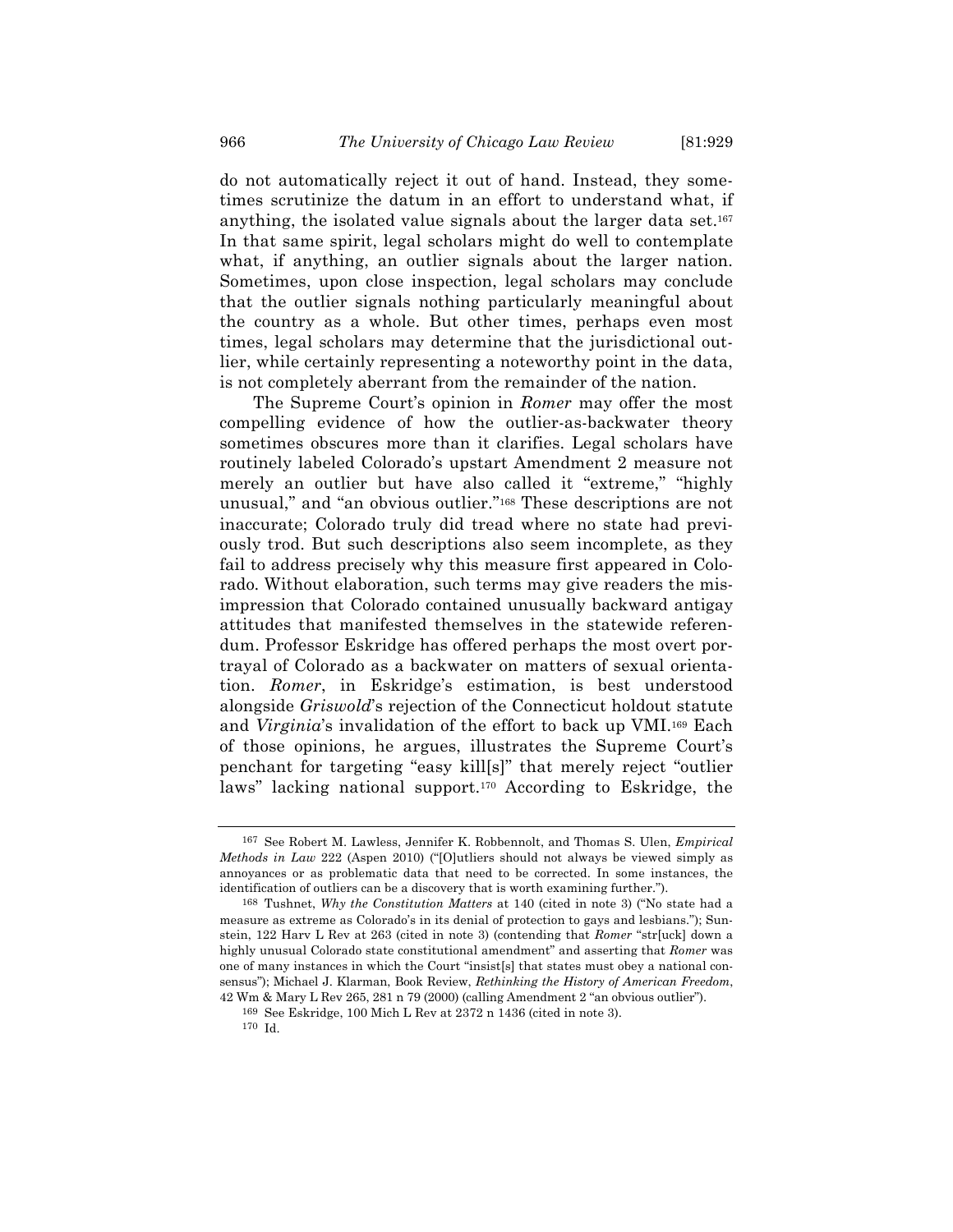Supreme Court shrinks from issuing opinions that protect minority rights when doing so may prove unpopular, a tendency that led it to trail national attitudes before offering any judicial protection for sexual minorities.171 When the Supreme Court finally issued *Romer*, what Eskridge in 1999 called "[a]bout the only significant progay decision the Supreme Court has ever handed down," the opinion simply invalidated a measure from "a smallpopulation, outlier state and after an incendiary antigay campaign."172

This account of Colorado as a "small-population" state with backward attitudes on sexual orientation seems hard to square with reality. Colorado was the twenty-sixth-most-populous state in the nation, according to the 1990 census.173 Nor was Colorado's campaign "incendiary," at least as assessed by contemporary standards. To the contrary, legal commentary following the passage of Amendment 2 expressly lamented that "the Colorado campaign's more muted emphasis" enabled it to be more effective than the vitriolic approach taken by a campaign in Oregon during the same year.174

It similarly strains credulity to maintain that Colorado enacted Amendment 2 because the state harbored citizens with outlandish views on sexual orientation when compared to the nation as a whole. During the mid-1990s, the nation seemed to best be characterized as closely divided, and even ambivalent, on the question of what legal rights should be extended to gays and lesbians. It is important to remember, for instance, that when the Court decided *Romer*, more than twenty states still had antisodomy statutes on the books.<sup>175</sup> Colorado was not among them; in 1971 it became among the first states to jettison its antisodomy law.176 This ambivalence may most readily be captured, however,

<sup>171</sup> Id at 2372.

<sup>172</sup> Id at 2372 n 1436.

<sup>173</sup> US Census Bureau, *Population Change and Distribution: 1990 to 2000*, \*2 (Apr 2001), online at http://census.gov/prod/2001pubs/c2kbr01-2.pdf (visited Aug 12, 2014).

<sup>174</sup> Jane S. Schacter, *The Gay Civil Rights Debate in the States: Decoding the Discourse of Equivalents*, 29 Harv CR–CL L Rev 283, 289–90 (1994).

<sup>175</sup> See Garrow, *Liberty and Sexuality* at 725 (cited in note 27).

<sup>176</sup> See *Romer*, 517 US at 645 (Scalia dissenting). The spur for Colorado to abandon its antisodomy statute in 1971 was not necessarily enlightened views on gay equality, but rather its adoption of the Model Penal Code (MPC), which did not include a statute prohibiting sodomy between consenting adults. But even if the initial motivation for losing the antisodomy statute was mundane, Colorado's decision to make sure it stayed lost is noteworthy. After all, approximately half of the states that revised their laws based on the MPC during this era either expressly retained their antisodomy provisions or later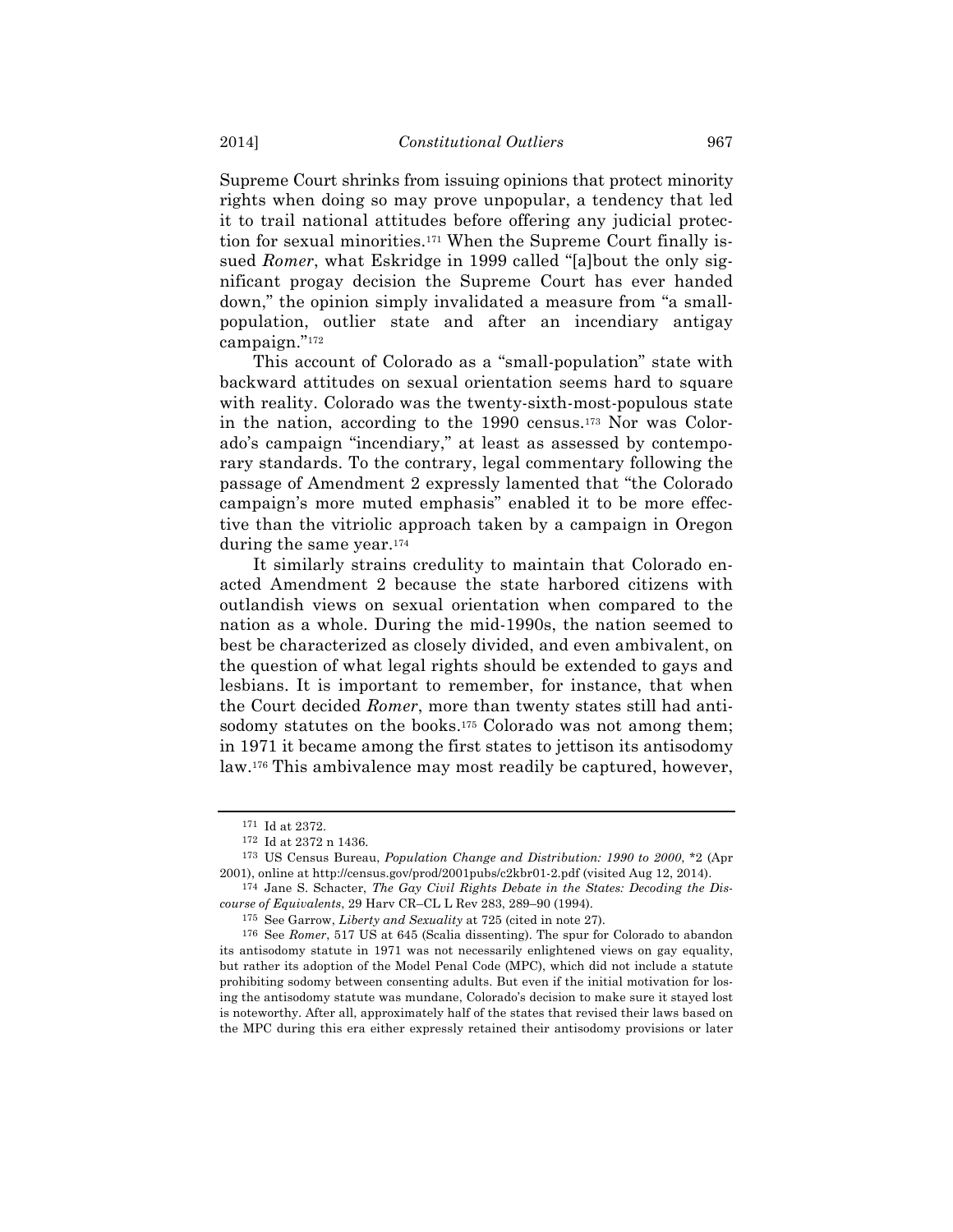by public opinion data.177 Depending on how questions about the issue were framed, responses demonstrated volatile swings. According to a *Newsweek* poll taken in *Romer*'s wake, 84 percent of respondents indicated homosexuals should receive equal job opportunities.178 That incredibly high percentage might be taken to suggest that the Colorado voters who supported Amendment 2 held views on sexual orientation that contradicted the views held by overwhelming percentages of Americans. Yet the further one delves into this poll, the murkier the picture becomes. Although 73 percent of respondents acknowledged that homosexuals faced discrimination, for instance, "only 27 percent believe[d] more effort [was] needed to protect homosexual rights."179 In response to a polling question asking whether there should be "special legislation" guaranteeing equal rights for homosexuals, moreover, a mere 52 percent of respondents indicated that such laws should not exist.180 This figure is almost identical to the 53 percent of Coloradans who supported Amendment 2, which its backers framed as denying "special rights" on the basis of sexual orientation.181 One should, of course,

178 David A. Kaplan and Daniel Klaidman, *A Battle, Not the War*, Newsweek 24, 29 (June 3, 1996).

179 Id.

180 Id. As the accompanying *Newsweek* article explained, "The majority does not support legislation guaranteeing equal rights for gays—the kind of measures Coloradans are now free to adopt." Id.

181 *Leading Cases*, 110 Harv L Rev 135, 156–57 (1996). Will Perkins of Colorado for Family Values, which backed Amendment 2, stated: "Our objectives have never been to discriminate. . . . Our position is that sexual orientation is not an acceptable criterion for special rights." Dirk Johnson, *Colorado Homosexuals Feel Betrayed*, NY Times 39 (Nov 8,

reinstated them. See Ellen Ann Andersen, *Out of the Closets & into the Courts: Legal Opportunity Structure and Gay Rights Litigation* 63, 72–73 (Michigan 2005). That Colorado declined to do so made it a relatively progressive state on such matters.

<sup>177</sup> This ambivalence is also revealed in *Romer*'s amicus briefs. To be sure, seven states—Iowa, Maryland, Massachusetts, Minnesota, Nevada, Oregon, and Washington and the District of Columbia joined an amicus brief arguing that Amendment 2 violated the Fourteenth Amendment. Brief of Amici Curiae States of Oregon, et al, Supporting Respondents, *Romer v Evans*, Docket No 94-1039, \*1–5 (US filed June 19, 1995) (available on Westlaw at 1995 WL 17008441). But seven states—Alabama, California, Idaho, Nebraska, South Carolina, South Dakota, and Virginia—also joined an amicus brief arguing that Amendment 2 should be affirmed in the Supreme Court. Brief of Amici Curiae States of Alabama, et al, in Support of Petitioner, *Romer v Evans*, Docket No 94- 1039, \*1–6 (US filed Apr 21, 1995) (available on Westlaw at 1995 WL 17008426). Not all of those states can be dismissed as hotbeds of homophobia. Indeed, California, Nebraska, and South Dakota no longer had antisodomy provisions on the books in 1996. Some may suspect that the pro–Amendment 2 amicus brief was framed at a high level of generality and simply affirmed the legitimacy of statewide popular referenda. But the brief went further, expressly contending that Amendment 2 did not run afoul of the Equal Protection Clause or any other constitutional provision. Id at \*11–17.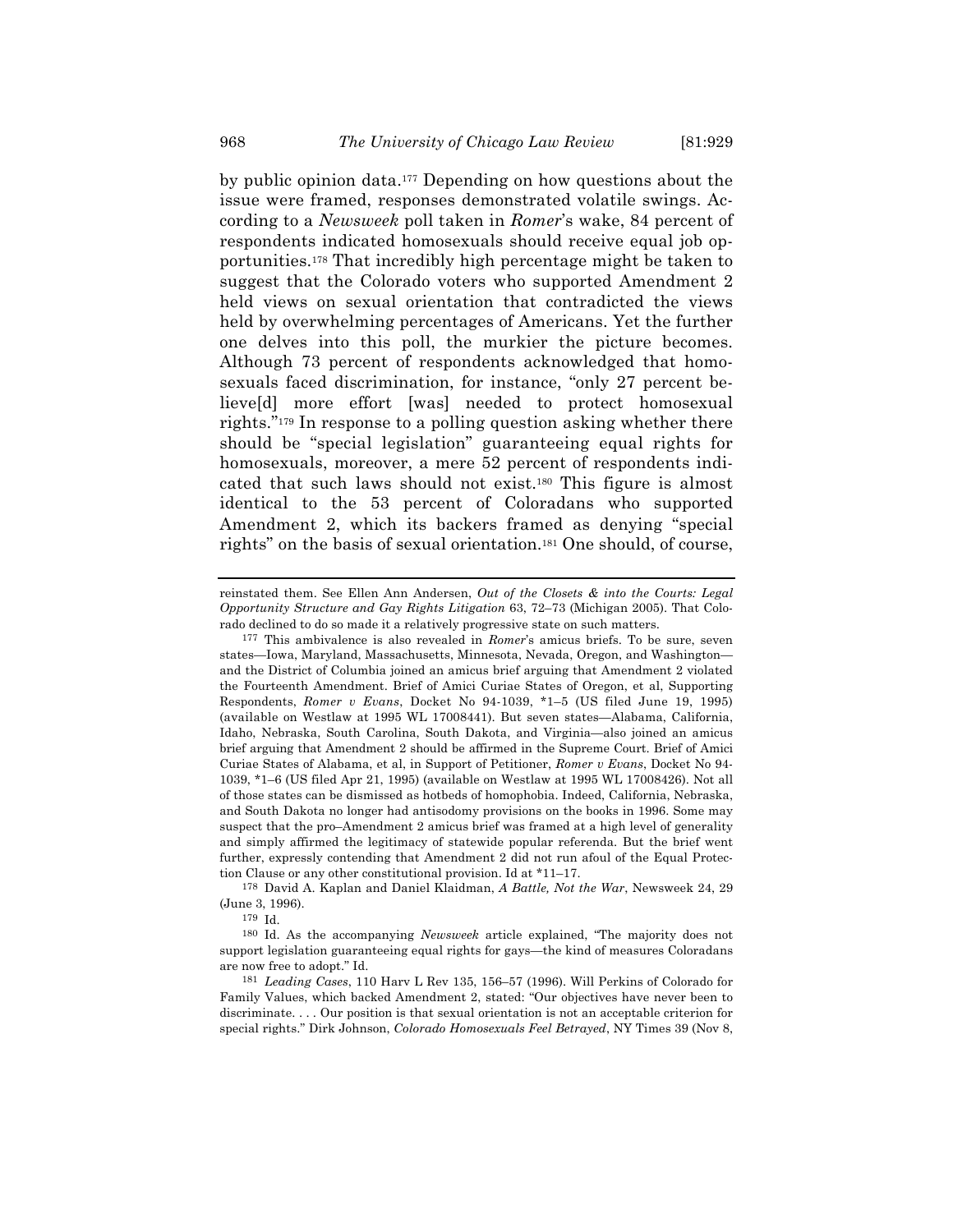avoid placing too much stock in polling results. Nevertheless, when Amendment 2 is placed within the context of the larger nation, it seems inaccurate to depict Colorado's views on sexual orientation as unusually retrograde. Instead, it seems closer to the mark to view the state as a microcosm of the nation.

A more convincing explanation for the upstart status of Amendment 2 may concentrate less on the unusual nature of Coloradans' antigay sentiment, and more on the state's particular political realities. In addition to its lengthy and extensive history of passing statewide referenda through popular sovereignty, it risks only mild exaggeration to view Colorado as containing a few extremely liberal islands surrounded by a sea of conservatism.182 In other words, the reason Mississippi, say, did not enact a version of Amendment 2 is not because its residents held more progressive views on sexual orientation than Coloradans. They almost certainly did not.183 Instead, Mississippi lacked an Amendment 2 because residents of Biloxi, Gulfport, and Jackson held less progressive views on sexual orientation than residents of Aspen, Boulder, and Denver. Even as *Romer* begins to approach its twentieth anniversary, not a single locality in Mississippi protects employees against discrimination on the basis of sexual orientation. Repealing antidiscrimination laws for gays and lesbians was evidently not on the legislative agenda in Mississippi—and many other states—because local antidiscrimination laws did not exist to be repealed.

One reason for this common misperception that the Court's invalidation of outliers involves backwater statutes may stem from the long shadow that *Griswold* casts over the phenomenon of constitutional outliers. Professor Whittington has accurately written: "Of course, the classic instance of regime enforcement against state outliers came in *Griswold v. Connecticut*, where

<sup>1992).</sup> Justice Antonin Scalia's dissent in *Romer* advanced a version of this idea: "The people of Colorado have adopted an entirely reasonable provision which does not even disfavor homosexuals in any substantive sense, but merely denies them preferential treatment." *Romer*, 517 US at 653 (Scalia dissenting). For an incisive account of how proponents of antigay measures became more sophisticated over time, particularly in reframing their measures as merely opposing "special rights," see Schacter, 29 Harv CR– CL L Rev at 302 (cited in note 174).

<sup>182</sup> See Johnson, *Colorado Homosexuals Feel Betrayed* at 39 (cited in note 181) (noting that Amendment 2 "was rejected soundly in Denver, Boulder, and Aspen[,] [b]ut it passed in most suburbs and rural communities").

<sup>183</sup> See Andrew Gelman, Jeffrey Lax, and Justin Phillips, *Over Time, a Gay Marriage Groundswell*, NY Times WK3 (Aug 22, 2010) (observing that among the fifty states Mississippi has had relatively low support for same-sex marriage).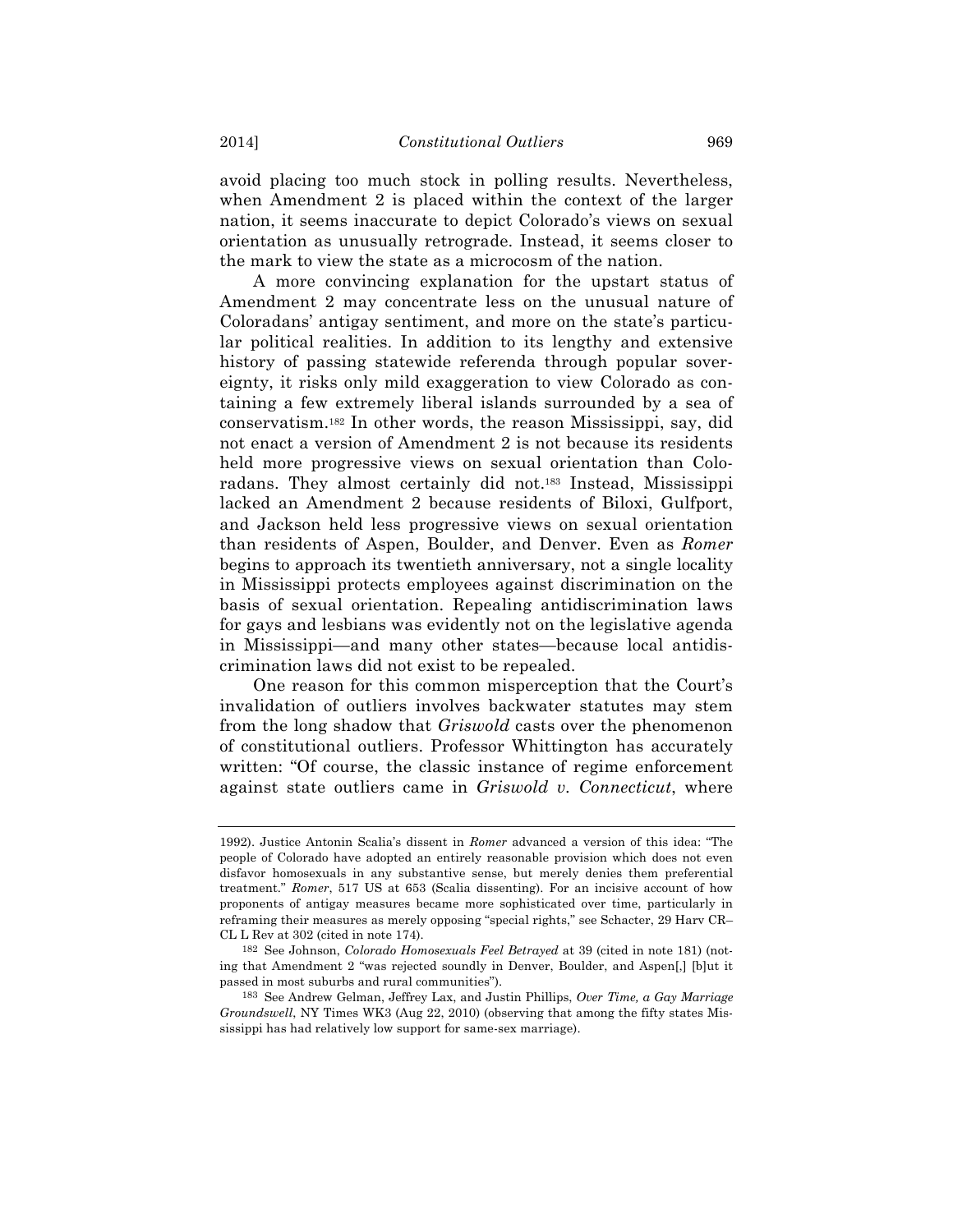the Court articulated a new constitutional right to privacy in order to strike down Connecticut's unique and rarely enforced ban on contraceptives."184 Whittington's opening two words here are, of course, instructive. Legal scholars often treat *Griswold* as the paradigmatic instance of a judicial opinion invalidating an outlier statute.185 Indeed, when legal scholars list various Supreme Court decisions that have suppressed outliers, they occasionally begin with *Griswold*—even though the opinion arrives first in neither alphabetical nor chronological order.186 When it comes to constitutional outliers, then, it seems that *Griswold* is literally first among equals.

*Griswold*'s taking pride of place among outlier-suppressing opinions is at once understandable and regrettable. It is understandable because, viewed in isolation, the Connecticut statute's one-of-a-kind status appears the very apotheosis of the outlier phenomenon and does so in a particularly arresting context. That any statewide statute prohibited the use of contraceptives during the mid-1960s, let alone among married couples, understandably strikes many observers as the epitome of a statute that seemed well outside the mainstream. *Griswold*'s eminent position among outlier-suppressing opinions is clinched by its doctrinal connection to *Roe v Wade*,187 which serves to elevate the opinion in modern constitutional controversy to a height that no other decision involving outliers can surpass. But *Griswold*'s looming presence over the entirety of constitutional outliers is regrettable because it seems to have helped instill a distorted scholarly understanding of the broader outlier phenomenon. Although *Griswold* may present, in Professor Amar's terms, "the most illustrious instance" of outlier suppression, the opinion should not be mistaken for the most illustrative instance.188 The quintessential holdout should not be conflated with the quintessential outlier because, as should by now be evident, the broad outlier category defies the search for a single quintessence.

<sup>184</sup> Whittington, *Political Foundations of Judicial Supremacy* at 120 (cited in note 3).

<sup>185</sup> See, for example, Rosen, *The Most Democratic Branch* at 4 (cited in note 3) (noting the Court's propensity for "identif[ying] a strong national sentiment and impos[ing] it on a few isolated state outliers (striking down an obsolete state ban on contraceptives, for example)"); Sunstein, 122 Harv L Rev at 260 (cited in note 3) (treating the statute at issue in *Griswold* as the quintessential outlier).

<sup>186</sup> See, for example, Klarman, 82 Va L Rev at 16–17 (cited in note 5) (listing *Griswold* first as an instance of the Court's outlier jurisprudence).

<sup>187</sup> 410 US 113 (1973).

<sup>188</sup> Amar, *America's Unwritten Constitution* at 117 (cited in note 3).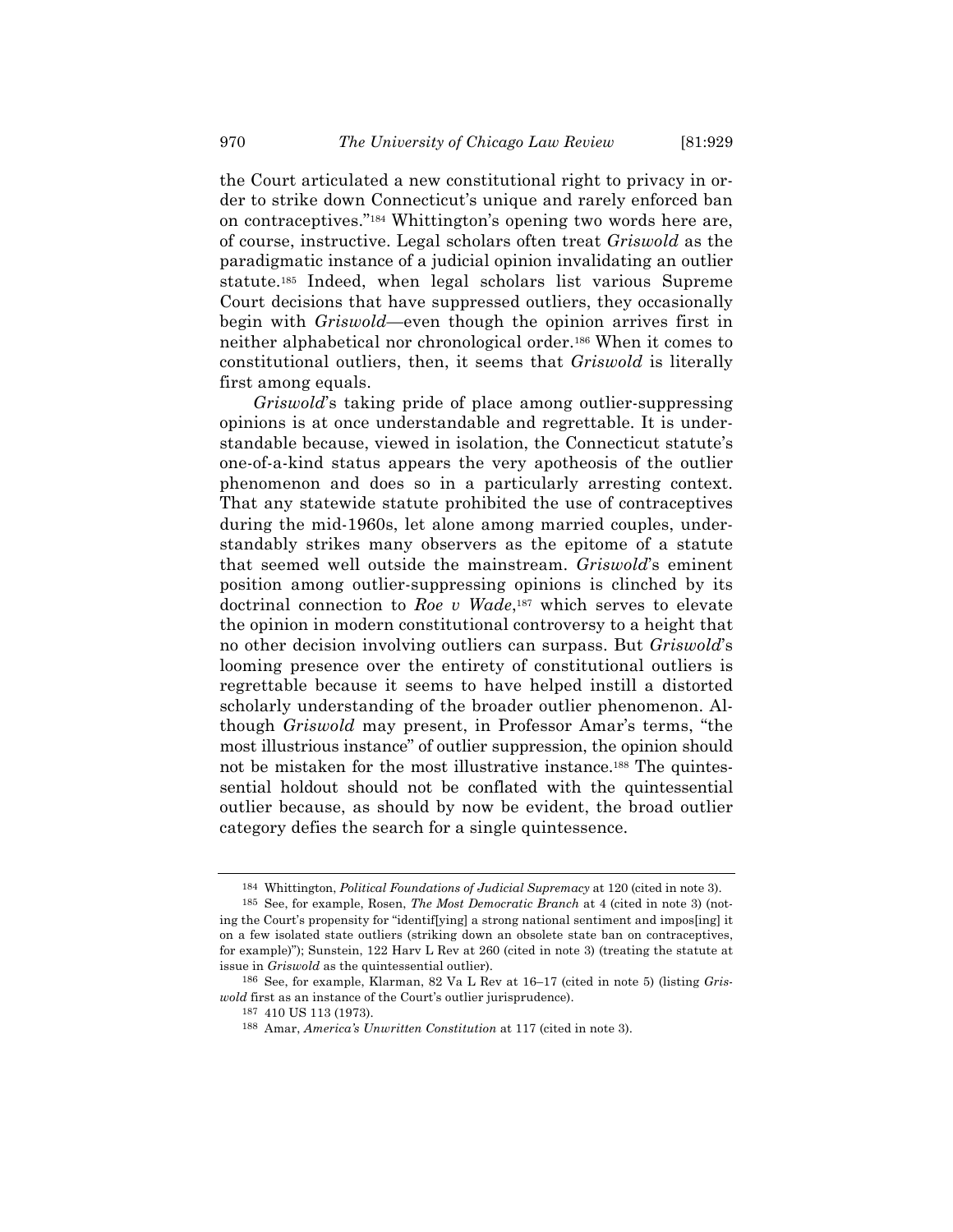Even *Griswold*, when contextualized within its larger era, reveals the frailties of the outlier-as-backwater framework. Connecticut certainly boasted the most comprehensive anticontraceptive statute in the country, closely followed by Massachusetts; it is tempting to view these two states as utterly isolated, even fetid, backwaters.189 In actuality, though, those two states' anticontraceptive statutes were not nearly so isolated as one might assume when assessed from the standpoint of the 1960s. While Connecticut and Massachusetts were alone in prohibiting all sale and distribution of contraceptives, more than half of the states in the nation joined them with statutes forbidding advertisements for contraceptives.190 Nearly one-third of the states, moreover, had laws permitting only certain authorized medical professionals to distribute contraceptives.191 Only a minority of states had no laws whatsoever on the books regulating contraceptives during that time.192 Thus, to the extent one regards any contraceptive regulation during the 1960s as evincing backwater attitudes, it is important to understand that the backwaters engulfed much of the country.

An examination of the voting margins by which the Court has rejected outlier statutes further undermines the notion that the Court's opinions invariably involve bringing what the justices generally regard as local backwaters into the national current. If the outlier measures embodied attitudes that observers widely agreed were alarming and eccentric, one might expect Supreme Court justices to invalidate outlier laws by consistently lopsided margins. Judicial assessments of constitutional law cannot, of course, be reduced solely to a judge's normative inclinations; but neither would it be wise to deny that such inclinations often play an important role in shaping judicial assessments of a statute's constitutionality.193 Justices are selected from a national elite that—regardless of political affiliation—might be thought to have a common disdain for measures that they deem beyond the pale and therefore might be able to locate common ground in

<sup>189</sup> See C. Thomas Dienes, *Law, Politics, and Birth Control* 44–47 (Illinois 1972). 190 See id at 317–19.

<sup>191</sup> See id.

<sup>192</sup> See id.

<sup>193</sup> See Richard A. Posner, *The Supreme Court, 2004 Term—Foreword: A Political Court*, 119 Harv L Rev 32, 40 (2005) (noting that constitutional law often assumes a "political" cast); Klarman, *From Jim Crow to Civil Rights* at 5–6 (cited in note 3) (emphasizing how a judge's normative views shape interpretations of indeterminate constitutional text).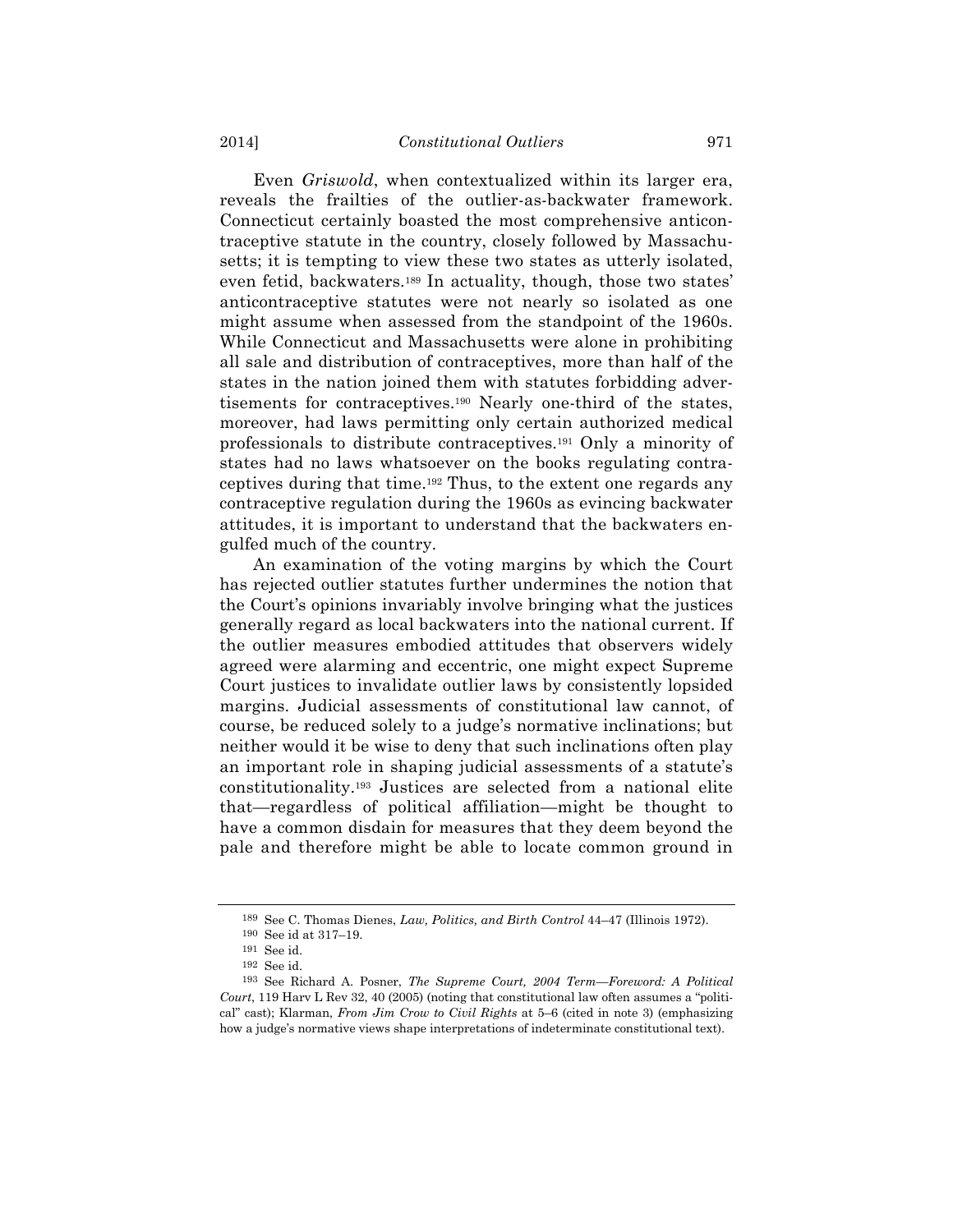invalidating such outré measures.194 Yet the Supreme Court has often suppressed outliers by not overwhelming majorities, but the narrowest of margins.195 When a statute's constitutionality hinges on the votes of one or two justices, it seems difficult to believe that informed observers almost uniformly view the measure as a blatant affront to the current constitutional order.

The Court's resolution of the upstart measure at issue in *Plyler* illustrates the point. Perhaps somewhat surprisingly from today's vantage point, the statute that *Plyler* invalidated was not contemporaneously derided as a law that only an outlandish cowboy mentality prevalent in Texas could possibly find constitutional. Four justices found the Texas statute passed constitutional muster.196 This 5–4 split in *Plyler* hardly suggests the sort of lopsided spread that one might anticipate if the statute embodied truly bizarre attitudes from a national perspective. When the Court discussed *Plyler* in conference, moreover, Justice William Rehnquist referred to the schoolchildren targeted by Texas's law as "wetbacks."197 That a Supreme Court justice would use such inflammatory language in discussing a closely divided case with colleagues vividly attests to the animus directed toward unauthorized immigrants during the early 1980s—even on the national stage, even in the most rarefied environments. Perhaps even more tellingly, though, only one of Rehnquist's colleagues—Justice Thurgood Marshall—appears to have orally objected to his using the term.<sup>198</sup> At least one close Court watcher thought that *Plyler* quite conceivably could have resulted in a decision that affirmed the Texas statute: John Roberts, who was a special assistant to the US attorney general when the Court issued *Plyler*, coauthored a memorandum lamenting the solicitor general's failure to support the Texas law because he speculated it may have prompted the Court to uphold the statute.199

<sup>194</sup> See Klarman, *From Jim Crow to Civil Rights* at 6, 452 (cited in note 3) (noting that justices are drawn from society's elite).

<sup>195</sup> In Professor Adrian Vermeule's terms, the lesson here is that the Supreme Court is a "they," not an "it." See generally Adrian Vermeule, *The Judiciary Is a They, Not an It: Interpretive Theory and the Fallacy of Division*, 14 J Contemp Legal Issues 549 (2005).

<sup>196</sup> See *Plyler*, 457 US at 242 (Burger dissenting, joined by White, Rehnquist, and O'Connor).

<sup>197</sup> Seth Stern and Stephen Wermiel, *Justice Brennan: Liberal Champion* 475 (Houghton 2010).

<sup>198</sup> See id.

<sup>199</sup> See Linda Greenhouse, *What Would Justice Powell Do? The "Alien Children" Case and the Meaning of Equal Protection*, 25 Const Commen 29, 30–31 (2008).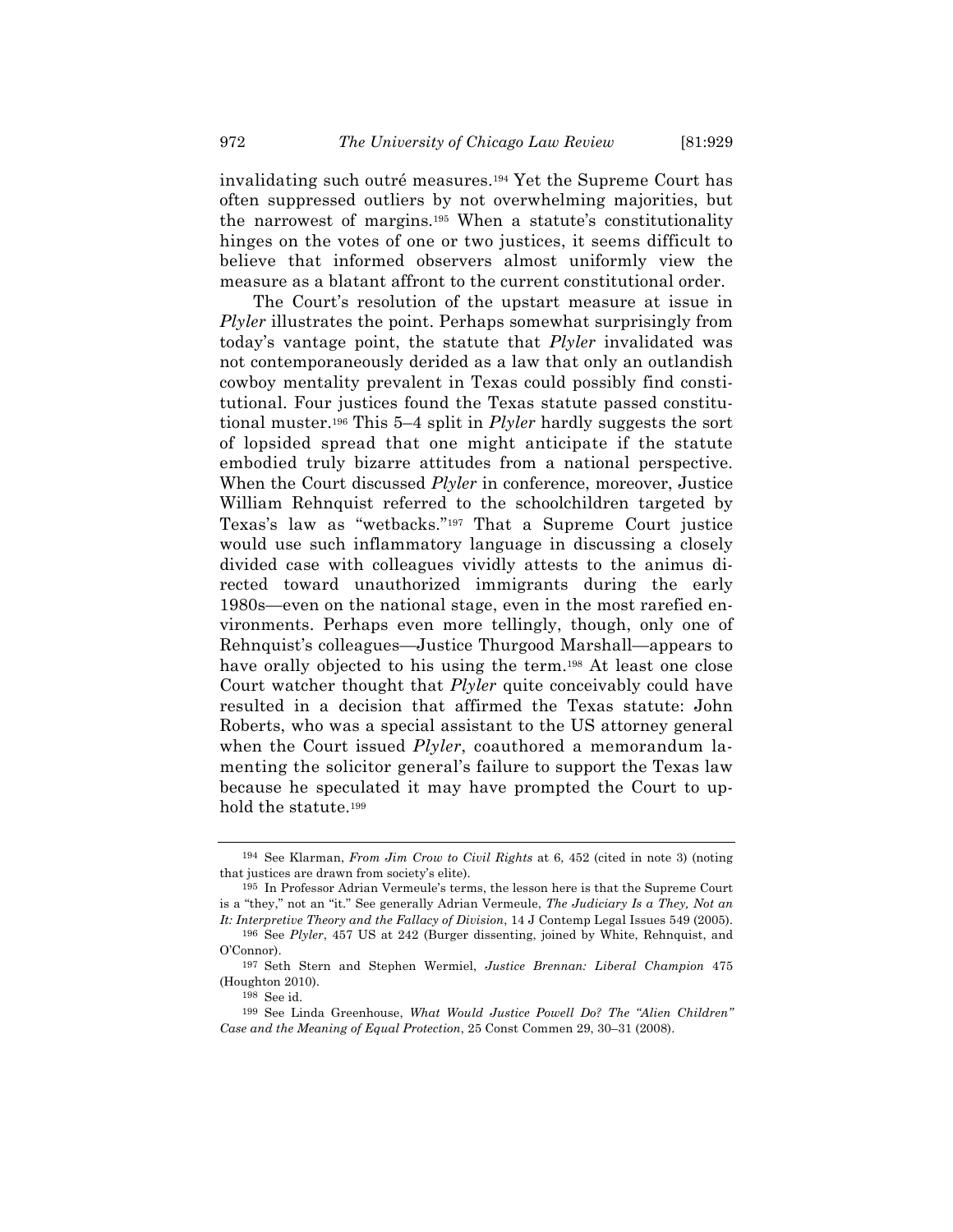*Plyler* is not, moreover, unusual in eliciting considerable support from justices to uphold the challenged outlier. Only five justices voted to invalidate the throwback death penalty statute for child rape in *Kennedy* and the upstart local housing ordinance in *Moore*.200 Similarly, only six justices voted to prohibit the upstart antigay legislation at issue in *Romer*, the holdout poll tax in *Harper*, and the backup death penalty for rape at issue in *Coker*.201 Indeed, the only three archetypal outliersuppressing opinions explored in Part I that garnered lopsided majorities occurred when the Court invalidated the anticontraceptive holdout statute in *Griswold*, the holdout jurisdictions' views on counsel for indigent defendants in *Gideon*, and the backup establishment of VWIL in *Virginia*. All three of those cases saw at least seven justices vote to invalidate the measures under review.202

When one examines the frequency with which the Supreme Court's outlier-suppressing decisions invalidate measures that lower courts have affirmed, a similar pattern emerges—again belying the notion that outliers always strike judges as backward. *Griswold* reversed a Connecticut Supreme Court opinion that validated the anticontraceptive statute.203 *Harper* reversed a three-judge district court opinion that upheld Virginia's imposition of the poll tax.204 *Gideon* reversed a Florida Supreme Court opinion that denied counsel to an indigent defendant charged with a felony.205 *Moore* reversed an Ohio Court of Appeals decision that upheld a grandmother's conviction for the crime of living with her grandchild.206 *Virginia* reversed a Fourth Circuit opinion that validated the establishment of VWIL as an alternative to admitting women to VMI.207 *Coker* reversed a

<sup>200</sup> *Kennedy*, 554 US at 411; *Moore*, 431 US at 494.

<sup>201</sup> *Romer*, 517 US at 621; *Harper*, 383 US at 664; *Coker*, 433 US at 584. Powell's opinion rejected the imposition of capital punishment on *Coker*'s particular facts, but refused to categorically prohibit states from imposing the death penalty for rape. See *Coker*, 433 US at 603–04 (Powell concurring in the judgment in part and dissenting in part).

<sup>202</sup> *Griswold*, 381 US at 480; *Gideon*, 372 US at 336; *Virginia*, 518 US at 518.

<sup>203</sup> *Griswold*, 381 US at 480, 485, revg *State v Griswold*, 200 A2d 479 (Conn 1964).

<sup>204</sup> *Harper*, 383 US at 664–65 & n 2, 670, revg *Harper v Virginia State Board of Elections*, 240 F Supp 270 (ED Va 1964).

<sup>205</sup> *Gideon*, 372 US at 336–37, 345, revg *Gideon v Cochran*, 135 S2d 746 (Fla 1961).

<sup>206</sup> *Moore*, 431 US at 496–97, 506, revg *City of East Cleveland v Moore*, No 33888 (Ohio App July 18, 1975).

<sup>207</sup> *Virginia*, 518 US at 528–29, 557–58, revg *United States v Virginia*, 44 F3d 1229 (4th Cir 1995).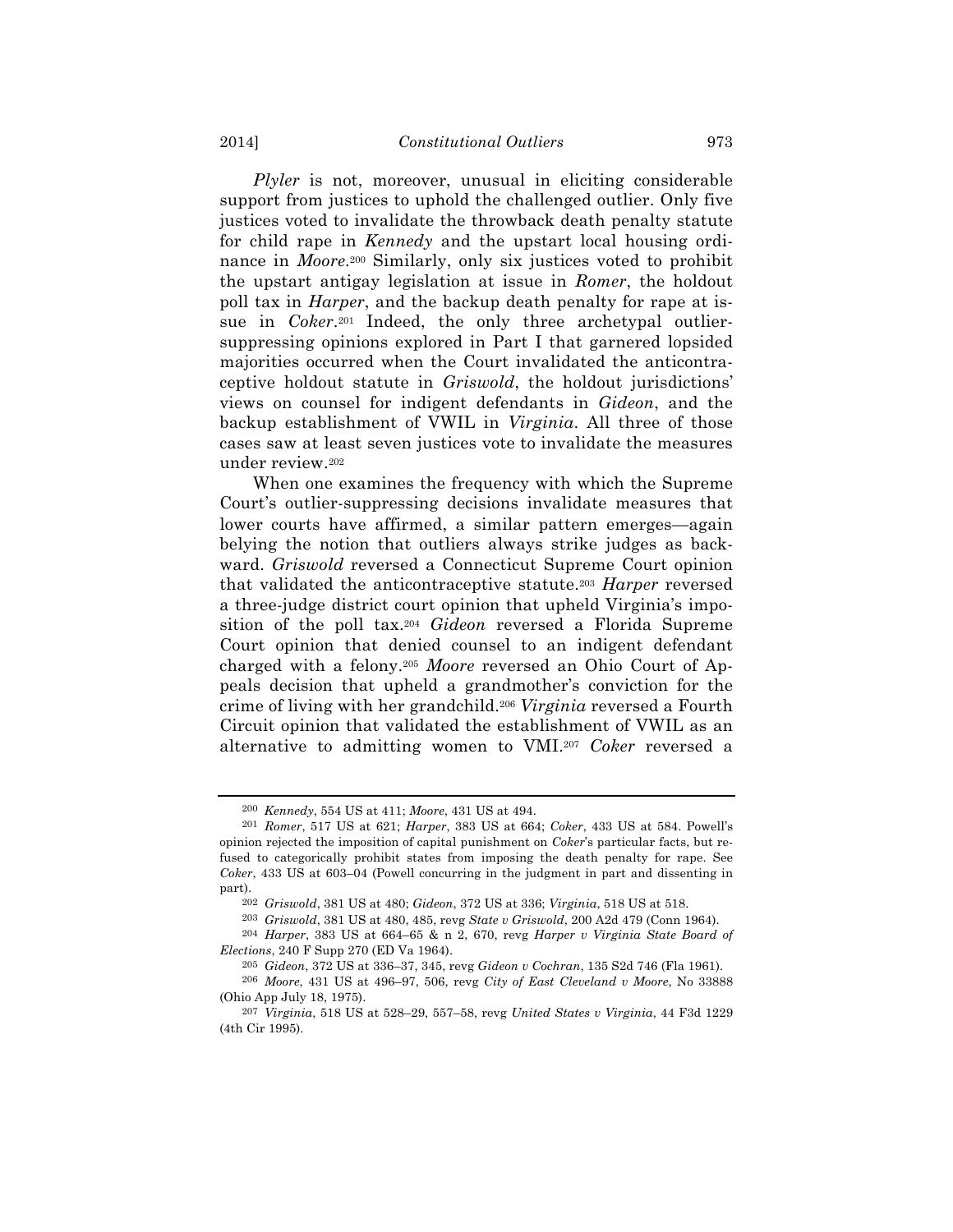Georgia Supreme Court opinion that upheld imposition of the death penalty for raping an adult woman.208 *Lane* reversed a Tenth Circuit opinion that upheld Oklahoma's effort to preserve the grandfather clause.209 And *Kennedy* reversed a Louisiana Supreme Court opinion that deemed capital punishment permissible for raping a minor.210

These reversals effectively mean that, had the Court declined to grant relief, all of these outlier measures would have remained in place. Indeed, among all of the archetypal outlier cases, the Court's opinions in *Romer* and *Plyler* were the only two that affirmed lower court decisions.211 It is at least somewhat confounding that lower courts granted relief only in those particular two cases because the upstart regimes at issue appeared to rank among the most popular outlier measures that the Court has invalidated.212 *Romer* and *Plyler* thus do precious little to confirm the narrative of Supreme Court justices issuing outlier-suppressing opinions that merely invalidate backwater statutes.213

When legal scholars portray outliers as emerging only from isolated backwaters, the move bears some resemblance to modern politicians who proclaim to audiences on the campaign

<sup>208</sup> *Coker*, 433 US at 586, 600, revg *Coker v State*, 216 SE2d 782 (Ga 1975).

<sup>209</sup> *Lane*, 307 US at 269, 277, revg *Lane v Wilson*, 98 F2d 980 (10th Cir 1938).

<sup>210</sup> *Kennedy*, 554 US at 413, revg *State v Kennedy*, 957 S2d 757 (La 2007).

<sup>211</sup> See *Romer*, 517 US at 636; *Plyler*, 457 US at 230.

<sup>212</sup> See text accompanying notes 150–51, 178–81.

<sup>213</sup> In the broader context of the Court's outlier-suppressing opinions, this marked pattern of reversing lower court decisions does not appear aberrational. Consider the Court's outlier-suppressing opinions that involved gender equality during the 1970s. See, for example, *Duren v Missouri*, 439 US 357, 359–60, 370 (1979), revg *State v Duren*, 556 SW2d 11 (Mo 1977) (reversing the Missouri Supreme Court opinion that validated a state measure granting women, but not men, an automatic exemption from jury duty on request); *Craig v Boren*, 429 US 190, 191–92 (1976), revg *Walker v Hall*, 399 F Supp 1304 (WD Okla 1975) (reversing the three-judge district court opinion that validated the state's inequitable statute for alcohol consumption); *Taylor v Louisiana*, 419 US 522, 523, 525 (1975), revg *State v Taylor*, 282 S2d 491 (La 1973) (reversing the Louisiana Supreme Court opinion that validated the state's measure requiring women, but not men, to volunteer in order to be eligible for juror service); *Reed v Reed*, 404 US 71, 74, 77 (1971), revg *Reed v Reed*, 465 P2d 635 (Idaho 1970) (reversing the Idaho Supreme Court opinion that validated the state's male-preferring intestacy statute). It is certainly true that the Supreme Court has for many years far more frequently reversed lower court decisions than it has affirmed them. See Lee Epstein, et al, *The Supreme Court Compendium: Data, Decisions, and Developments* 244–45 (CQ Press 4th ed 2007) (noting reversal rates). Yet one might suppose that outlier-suppressing opinions would buck this broad trend if the outlier measures struck the bench as truly backward. That appears not to be the case.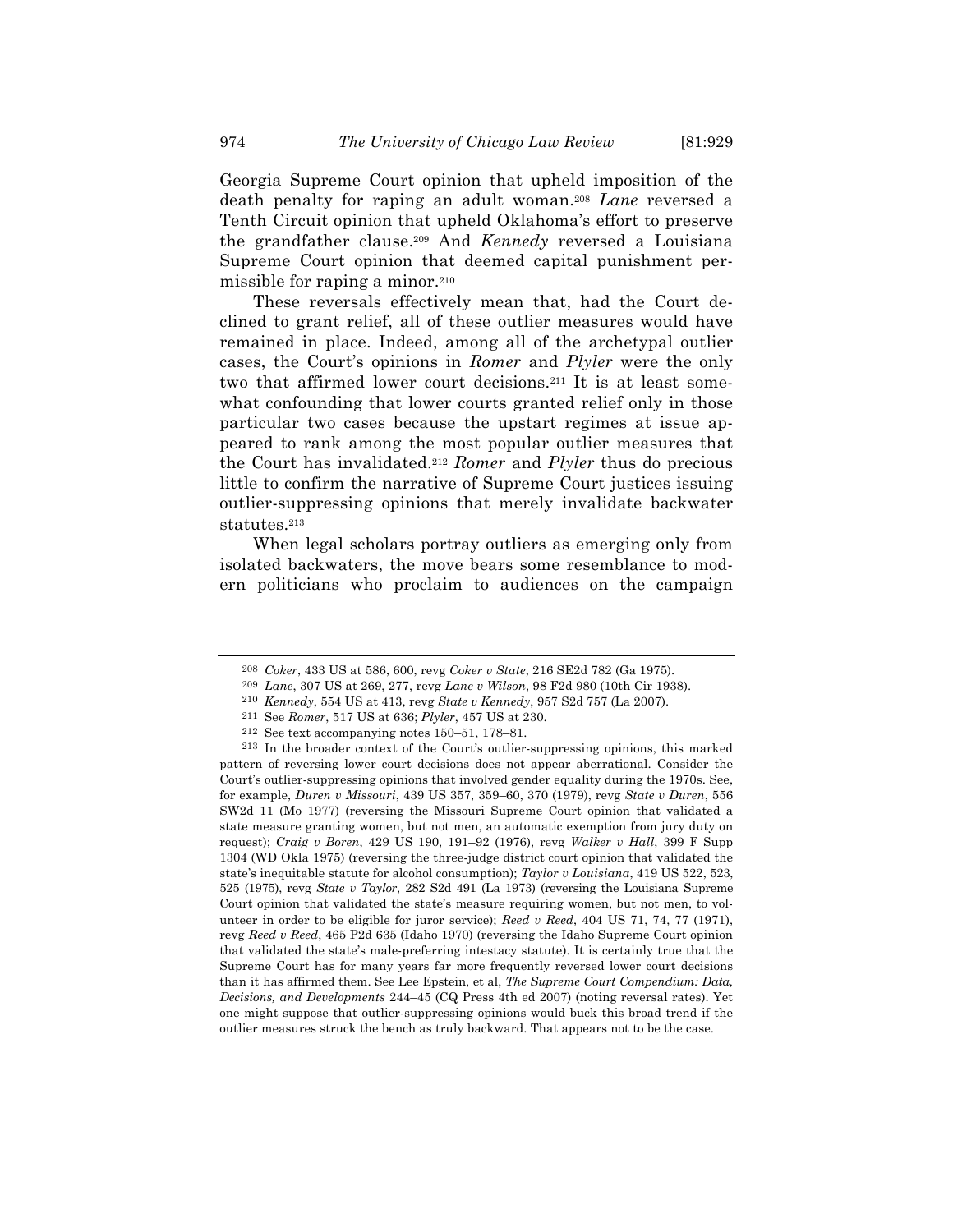stump: *This is the real America*.214 The outlier-as-backwater notion works in a similar way, only in reverse. *That outlier jurisdiction is not the real America*, the academic argument might be formulated. But skepticism of both essentialist notions about the nation and its ideological commitments would appear to be warranted. Thus, the overly broad view that construes all outliersuppressing opinions as challenging backward measures may contain some backwardness of its own.

#### C. Insignificance?

A direct result of the misperceptions that outliersuppressing opinions simply modernize outdated statutes and flush out backwaters is the notion that these opinions involve issues that are of, at most, modest significance to the nation generally. Outlier-suppressing decisions may matter to the people who have the misfortune of living within the borders of a particular outlying state, scholars allow, but that should not be mistaken for understanding the decisions to hold national significance. Professor Tushnet contends: "Almost by definition 'outliers' aren't all that important to the nation as a whole, no matter how difficult they make life in one or another state."215 Professor Klarman advances a version of this claim with particular verve: "Invoking the Constitution to invalidate extreme outlier practices hardly represents a momentous contribution to the story of American freedom."216 Outlier-suppressing opinions, Klarman insists, "are consonant with dominant national norms and thus are best described as reflecting rather than producing national unity."217 When judges issue outlier-suppressing opinions, this analysis suggests, they are not shaping society's foundations; instead, they are merely tweaking society's edges. Articulating this view, Easterbrook has contended that the Court's penchant for challenging outliers, rather than "changing the rules under which most persons lived," is consistent with its ex-

<sup>214</sup> See Paul Krugman, *E Pluribus Unum*, NY Times A19 (July 5, 2013) (critiquing the idea of the "real America" as rural, white, and Protestant).

<sup>215</sup> Tushnet, *Why the Constitution Matters* at 103–04 (cited in note 3).

<sup>216</sup> Klarman, 42 Wm & Mary L Rev at 279 (cited in note 168).

<sup>217</sup> Klarman, 93 Nw U L Rev at 172 (cited in note 108) (contending that constitutional interpretation "deploy[s] a national consensus to suppress outliers"). See also Klarman, *From Jim Crow to Civil Rights* at 453 (cited in note 3) ("More constitutional law than is commonly supposed reflects this tendency to constitutionalize consensus and suppress outliers.").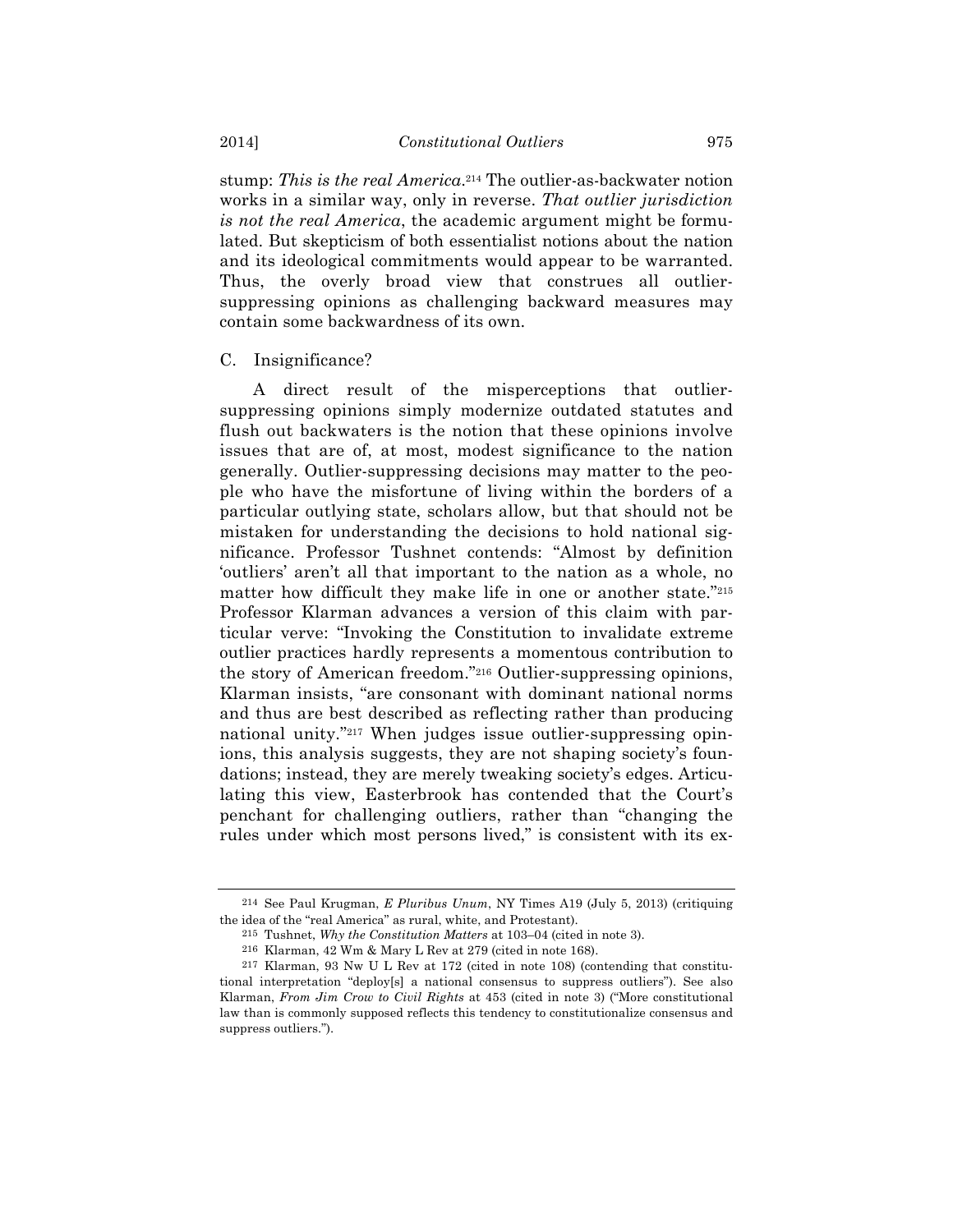tremely narrow ability to produce social reform.218 "To understand the effect of law," Easterbrook instructs, "you must look at effects on the margin."219 Whittington has echoed Easterbrook's sentiment, contending that judges "correct small-scale injustices by bringing outliers into line with mainstream norms" and suggesting the effects of such opinions occur "at the margin."220 The language that legal scholars often use to describe outliersuppressing opinions—drawn from the context of domestic work that purportedly demands only modest exertion—bolsters this notion that such opinions do not present constitutional issues of central importance. Thus, when the Supreme Court invalidates outlying measures, it engages in what scholars have variously termed "mopping up operations,"221 "cleaning up operations,"222 and "housecleaning."223

The Court's outlier-suppressing opinions do not, however, always involve interventions in realms that are ancillary to foundational national concerns. At least some of the Court's outlier-suppressing opinions help to ensure that measures currently found in a small number of states do not spread to other states and eventually become the dominant approach. There is a vast difference between invalidating what appears to be among the last of a few remaining statutes and invalidating the first of what could be a great many statutes to come. In rejecting some outlier variants, judges do not discard a bouquet that has overstayed its welcome so much as nip an unwelcome development in the statutory bud. After glimpsing what could be the nation's legislative future, the Court sometimes rejects the outlying legislation and issues an opinion that is designed to prevent that

<sup>218</sup> Frank H. Easterbrook, *Bills of Rights and Regression to the Mean*, 15 Harv J L & Pub Pol 71, 74 (1992).

<sup>219</sup> Id at 77.

<sup>220</sup> Keith E. Whittington, *Extrajudicial Constitutional Interpretation: Three Objections and Responses*, 80 NC L Rev 773, 834 (2002).

<sup>221</sup> Mark Tushnet, *The Role of Courts in Social Change: Looking Forward?*, 54 Drake L Rev 909, 925 (2006). See also Steven G. Calabresi, *Substantive Due Process after* Gonzales v. Carhart, 106 Mich L Rev 1517, 1539 (2008) (referring to outlier-suppressing opinions as "mopping up"); Mark Tushnet, *Political Power and Judicial Power: Some Observations on Their Relation*, 75 Fordham L Rev 755, 759 n 19, 767 (2006) (referring to outlier-suppressing opinions as "mopping-up operations" and "mop[ping] up outliers").

<sup>222</sup> Eskridge, 100 Mich L Rev at 2373 (cited in note 3). See also Tushnet, *Why the Constitution Matters* at 101 (cited in note 3) (contending that elected officials "assigned the job of cleaning up the statute books to the Supreme Court"); William N. Eskridge Jr, *Channeling: Identity-Based Social Movements and Public Law*, 150 U Pa L Rev 419, 513 (2001) (labeling outlier-suppressing decisions as "clean-up operations").

<sup>223</sup> Eskridge, 150 U Pa L Rev at 513 (cited in note 222).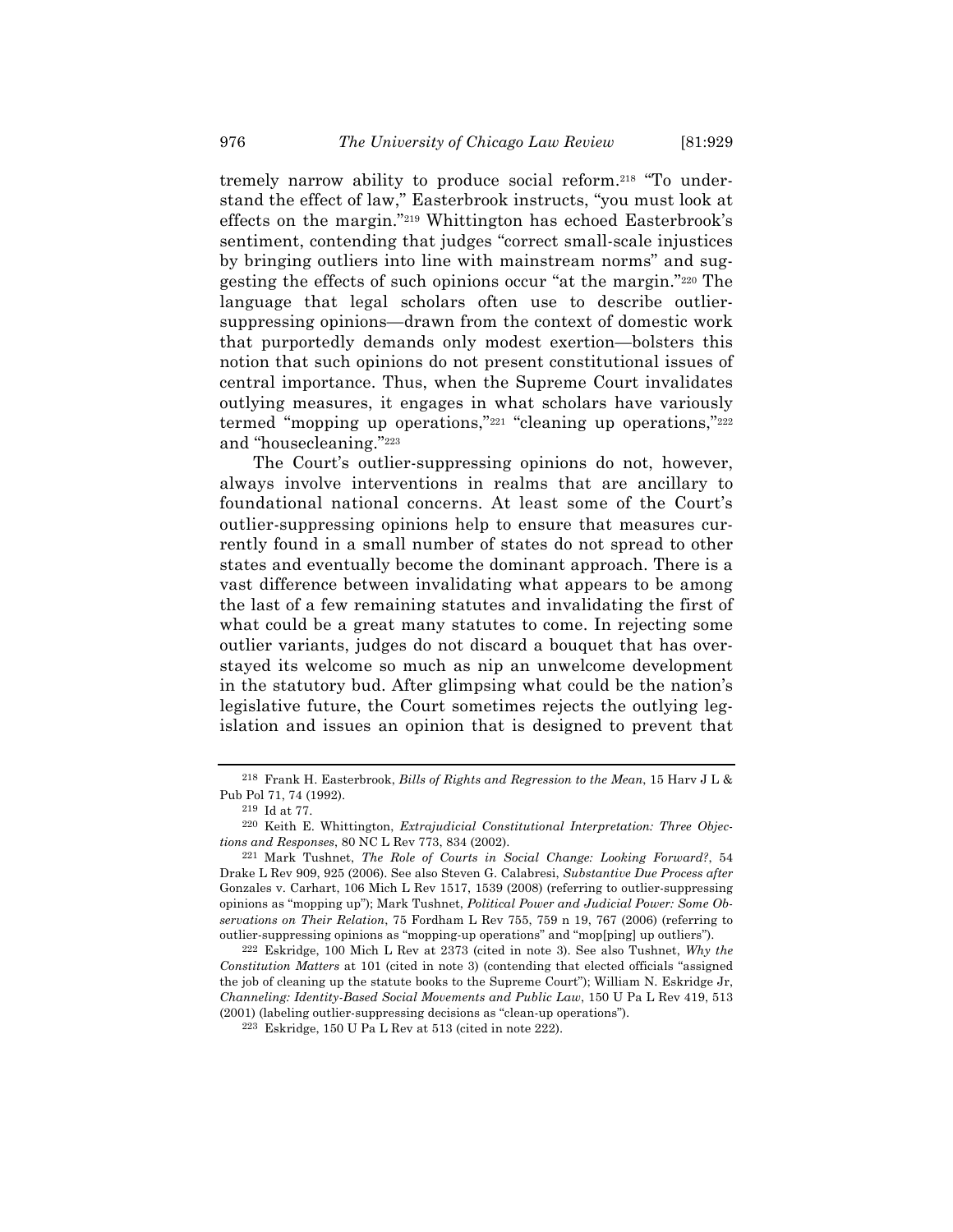future development from taking hold. Even if outliersuppressing opinions are not—in the moment—widely appreciated as carrying national import, those opinions may ultimately still play an important role in shaping the entire nation's constitutional order. By issuing opinions that severely constrain the likelihood that other jurisdictions will successfully implement an invalidated measure, some outlier-suppressing opinions can indeed be viewed as representing significant contributions to the nation's freedom.

The Supreme Court's invalidation of the upstart statute at issue in *Plyler* richly illustrates how outlier-suppressing opinions can, at least sometimes, shape foundational values across the nation. Texas may well have been the first state in the nation that sought to exclude unauthorized immigrants from its public schools, but it certainly was not the last. In 1994, California voters adopted Proposition 187, a measure that would have, among other things, prohibited unauthorized immigrants from attending public schools.224 It did not take long for a federal district court to conclude that the measure conflicted with *Plyler*'s interpretation of the Equal Protection Clause.225 In 2011, the Alabama legislature enacted a broad immigration law that included a provision requiring public school officials to ascertain the immigration status of enrolling students.226 One year later, the Eleventh Circuit rejected the education provision because it contravened *Plyler*.227 Perhaps even more consequential than these judicial invalidations of state laws, though, is how civil rights groups have wielded *Plyler* against school districts that have demanded information from enrolling students that unauthorized immigrants cannot provide. Those enrollment practices are not confined to school districts located in either southern states or states that border Mexico. Instead, such practices have been found in states throughout the nation, including Illinois, Indiana, Maryland, Michigan, Nebraska, New Jersey, and New York.228

<sup>224</sup> See David A. Sklansky, *Proposition 187 and the Ghost of James Bradley Thayer*, 17 UCLA Chicano-Latino L Rev 24, 35 (1995). The measure passed with 59 percent of the vote. Id.

<sup>225</sup> See *League of United Latin American Citizens v Wilson*, 908 F Supp 755, 774 (CD Cal 1995).

<sup>226</sup> Beason-Hammon Alabama Taxpayer and Citizen Protection Act (HB 56), 2011 Ala Laws 535, codified at Ala Code Ann § 31-13-27(a).

<sup>227</sup> See *Hispanic Interest Coalition of Alabama v Alabama*, 691 F3d 1236, 1245 (11th Cir 2012).

<sup>228</sup> See Kirk Semple, *US Warns Schools against Checking Immigration Status*, NY Times A14 (May 7, 2011); Jaclyn Brickman, Note, *Educating Undocumented Children in*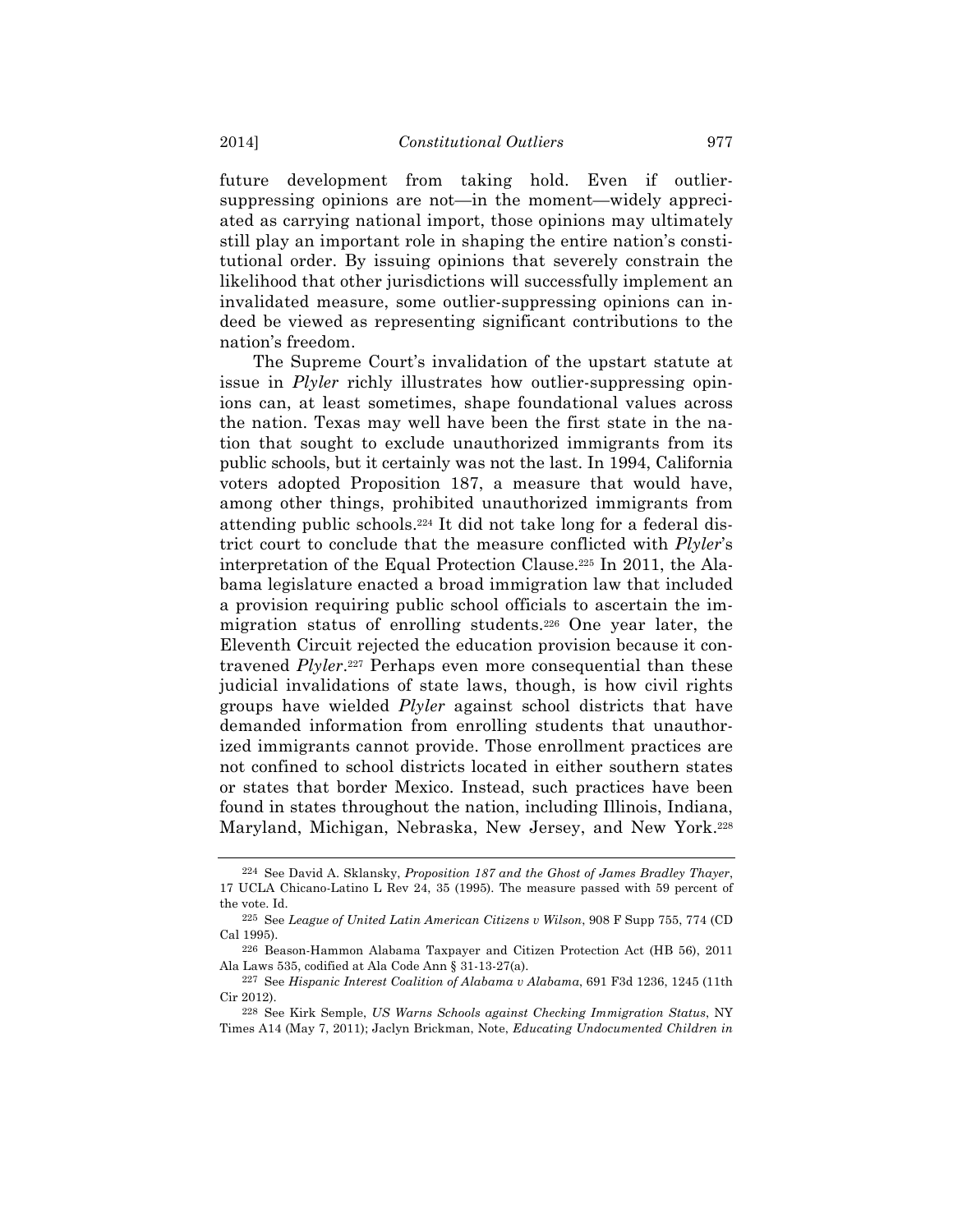In recent years, civil rights groups have motivated state education officials in all of those jurisdictions to warn school districts against requiring information from enrolling students that would cause unauthorized immigrants to reveal their immigration status.229 Two years ago, the federal government joined the chorus condemning these enrollment practices when the Department of Justice relied on *Plyler* to inform school administrators that the practices violated federal law.230

The Court's opinion in *Plyler* should not be minimized as some trivial event in the nation's constitutional history. Although the decision initially applied exclusively to Texas, *Plyler* has enjoyed broad applicability throughout the nation, serving as a bulwark against persistent measures that would deprive unauthorized immigrants of an education. It is difficult to identify many opinions in the entire US Reports that have had more profound consequences, in more important arenas, than *Plyler's*, guaranteeing that the schoolhouse doors cannot be closed to one of society's most marginalized groups. Even though many Americans disagree with *Plyler*—or, rather, *precisely because* of that broad disagreement—the opinion should be understood as making a vital contribution to closing the gap between the nation's lofty rhetoric and its lowly realities.231

In suggesting that outlier-suppressing opinions deal with statutes that are insignificant to the nation as a whole, scholars risk unduly discounting the contingent nature of legal history. Simply because modern American society has assumed its current form, in other words, should not be mistaken for meaning that its features were somehow foreordained to assume this particular shape.232 Yet outlier-minded legal scholars can sometimes seem

*the United States: Codification of* Plyler v. Doe *through Federal Legislation*, 20 Georgetown Immig L J 385, 398 & n 76 (2006).

<sup>229</sup> See Semple, *US Warns Schools against Checking Immigration Status*, NY Times at A14 (cited in note 228); Brickman, Note, 20 Georgetown Immig L J at 398 n 76 (cited in note 228).

<sup>230</sup> See Semple, *US Warns Schools against Checking Immigration Status*, NY Times at A14 (cited in note 228).

<sup>231</sup> Brennan's opinion for the Court in *Plyler* contended that Texas's statute affronted American ideals: "The existence of such an underclass presents most difficult problems for a Nation that prides itself on adherence to principles of equality under law." *Plyler*, 457 US at 219.

<sup>232</sup> See generally Kenneth W. Mack, *Rethinking Civil Rights Lawyering and Politics in the Era before* Brown, 115 Yale L J 256 (2005) (encouraging scholars to avoid examining early legal efforts to achieve racial desegregation with *Brown* in mind as the ultimate destination).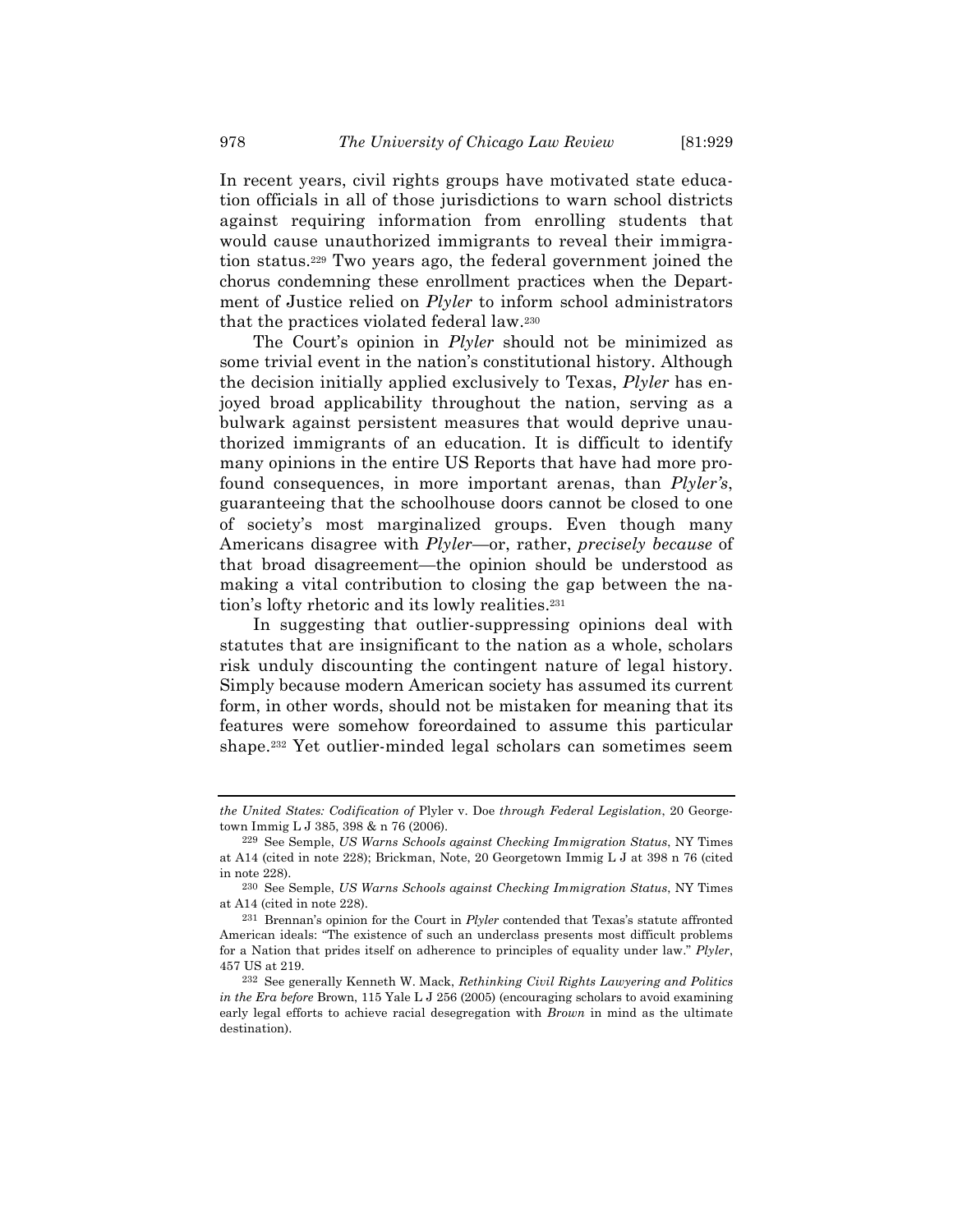to engage in a type of Whiggish approach to the nation's legal development, in which the past is viewed as an inevitable march toward enlightenment.233 After all, a strikingly large number of core outlier-suppressing opinions occupy an exalted place in legal academia. Many constitutional scholars believe the decisions in *Gideon*, *Griswold*, *Harper*, *Romer*, *Plyler*, *Moore*, and *Virginia* not only reached the correct outcomes, but also that the opinions advanced the cause of justice.234 These cases inspire feelings not only of respect, but also of reverence. And while outlier-minded theorists warn against exaggerating the jurisdictional magnitude of these opinions, their analysis often suggests that society was already moving toward the destination of justice; the Court's decisions simply expedited the nation's arrival.235 Indeed, it is sometimes suggested that in invalidating outliers, the Court simply predicts the future: the justices determine in which direction the political winds are blowing, identify an obvious outlier, and issue an opinion that anticipates a statute's inevitable demise.236 If these outlier-suppressing opinions embodied laudable values and the nation as a whole would have certainly embraced these values regardless of the Court's intervention, then the opinions can be viewed as modest steps in the nation's Whiggish procession to enlightenment.

Fred P. Graham, *Court's Final Word on Poll Taxes: "No*,*"* NY Times 198 (Mar 27, 1966).

<sup>233</sup> See Herbert Butterfield, *The Whig Interpretation of History* 9–33 (G. Bell 1931); Ernst Mayr, *When Is Historiography Whiggish?*, 51 J Hist Ideas 301, 301–03 (1990).

<sup>234</sup> See generally, for example, Morton J. Horwitz, *The Warren Court and the Pursuit of Justice* (Hill and Wang 1998).

<sup>235</sup> See, for example, Strauss, 76 U Chi L Rev at 895 (cited in note 5) ("[I]t seems reasonably clear that part of what is going on in the areas where the Supreme Court is modernizing . . . is that the justices are hastening along developments that are occurring anyway but that the justices would like to see move faster."). At least one observer contemporaneously portrayed *Harper*'s invalidation of the poll tax as (unnecessarily) expediting a foreordained outcome:

<sup>[</sup>T]he Court made law in the poll tax case when it was clearly not necessary to do so. If ever there was a legal device doomed for extinction, it was the poll taxes of the South, where politicians are suddenly clamoring for issues to attract the thousands of newly-enfranchised Negro voters.

<sup>236</sup> See, for example, Strauss, 76 U Chi L Rev at 861 (cited in note 5) (contending that modernization involves predicting the future). Klarman's work emphasizes how the Court's legitimacy flows from the accuracy of its predictions. See Klarman, 89 Cal L Rev at 1756 (cited in note 8) ("[T]he Court's reputation may depend, to a significant degree, on the Justices' skill at predicting the future."). Such contentions build on the foundational work of Alexander Bickel. See Bickel, *The Supreme Court and the Idea of Progress* at 102–81 (cited in note 101) (contending that the Supreme Court "remembers the future" in deciding cases).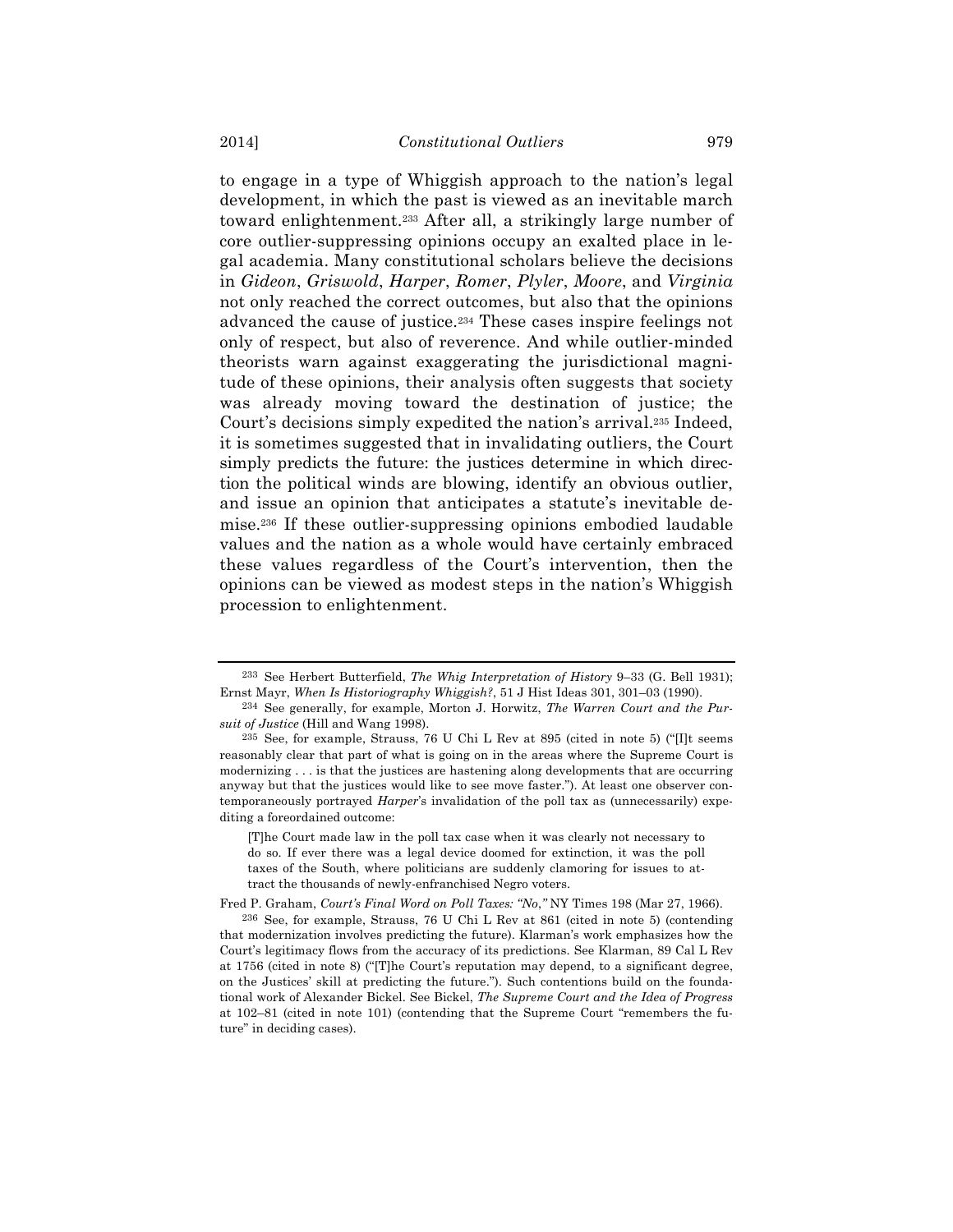This conception of outlier-suppressing opinions suffers from two interrelated shortcomings. First, this view inaccurately suggests that American attitudes can broadly be mapped onto a narrative of ascent, with each generation embracing ever more egalitarian attitudes than the one that preceded it. But the Court has issued outlier-suppressing opinions in critical areas including unauthorized immigration, capital punishment, and criminal procedure—in which attitudes seem to defy such tidy accounts. Each of those issues has, as a matter of political contestation, elicited undulating attitudes from American citizens, not unidirectional ascent toward enlightenment.237 Second, this view unduly minimizes the Supreme Court's role in forging the nation's constitutional values. The justices are not mere bystanders to the nation's constitutional conversation, but fullthroated participants who alter its very contours.238 Portraying the justices as mere forecasters—picture nine meteorologists in black robes—conceals their ability to influence the nation's constitutional climate. Even when the justices depict their outliersuppressing opinions as merely expediting matters, it is important to understand that those opinions are themselves constitutive of the modern constitutional order. Professor John Hart Ely expressed this point memorably many years ago: "[T]he fact that things turned out as the Supreme Court predicted may prove only that the Supreme Court is the Supreme Court. Thus by predicting the future the justices will unavoidably help shape it, and by shaping the future they will unavoidably  $\dots$  shape the present."<sup>239</sup>

Understanding that the Supreme Court's outliersuppressing opinions cannot all be dismissed as of marginal significance may help scholars to gauge the normative desirability of judicial review with greater accuracy. Some left-leaning scholars have in recent years questioned whether judicial review has been a net negative or positive force in advancing and

<sup>237</sup> See Greenhouse, 25 Const Commen at 29–30, 46, 48–50 (cited in note 199) (noting nativist moments that periodically seize the nation); *Death Penalty* (Gallup 2014), online at http://www.gallup.com/poll/1606/death-penalty.aspx (visited Aug 12, 2014) (charting the vacillating rates of support for the death penalty from 1936 to the present); Corinna Barrett Lain, *Countermajoritarian Hero or Zero? Rethinking the Warren Court's Role in the Criminal Procedure Revolution*, 152 U Pa L Rev 1361, 1421–27 (2004) (noting fluctuations in public opinion polling about the rights of criminal defendants).

<sup>238</sup> See Archibald Cox, *The Warren Court: Constitutional Decisions as an Instrument of Reform* 26–27 (Harvard 1968) (contending that Supreme Court justices help to shape national values).

<sup>239</sup> Ely, *Democracy and Distrust* at 70 (cited in note 15).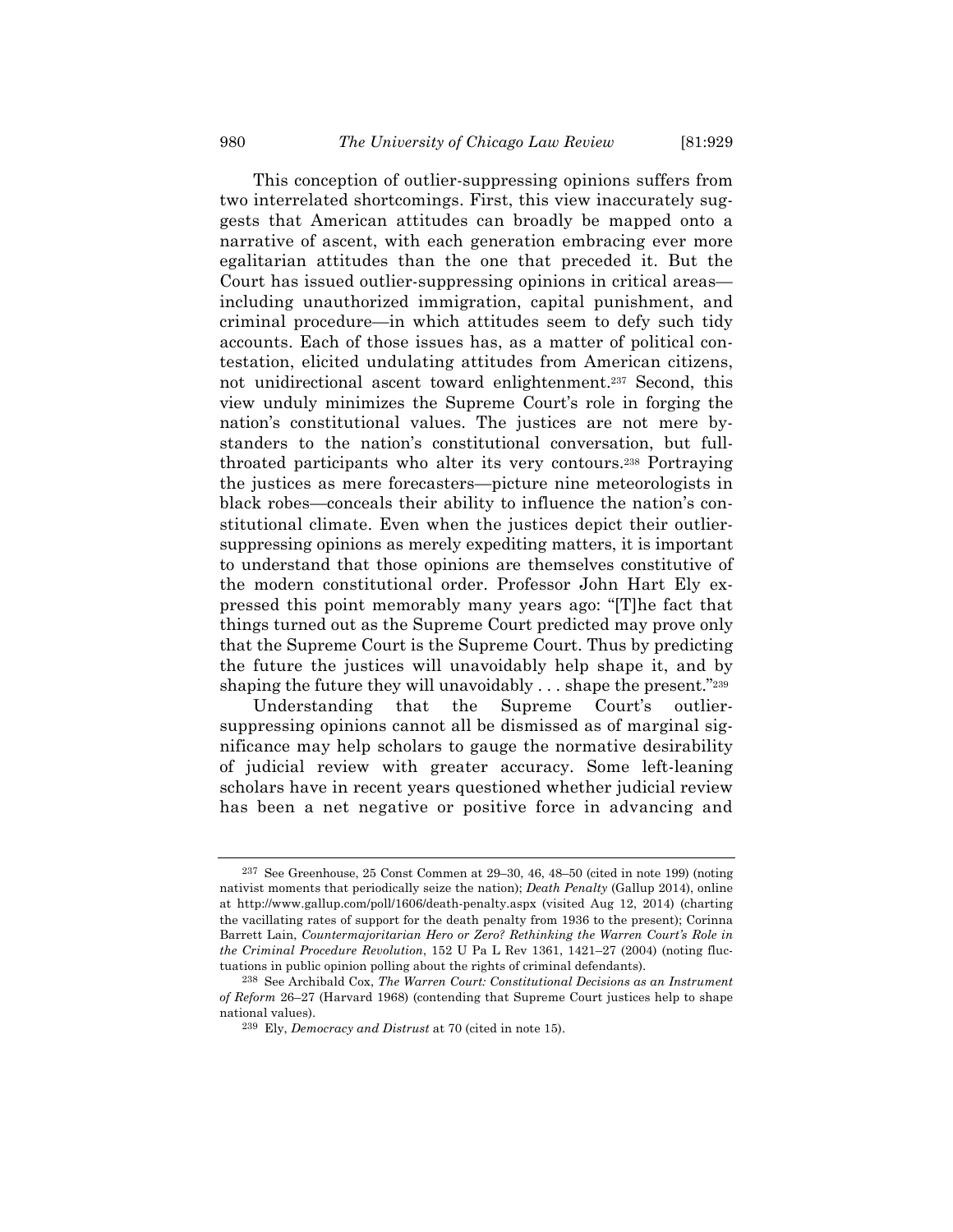preserving liberal causes.240 If outlier-suppressing opinions are understood as merely expediting inevitable developments, then it would seem safe to minimize, or perhaps even ignore altogether, such opinions in assessing whether judicial review has made egalitarian contributions to American society. Yet as the above analysis suggests, outlier-suppressing opinions might not be dismissed so casually. If some such opinions involved not only the relatively modest question of *when* (within a concentrated period of time a constitutional right would be recognized), but instead resolved the fundamental question of *whether* (a constitutional right would be recognized at all), then assessing judicial review's value may require grappling with outlier-suppressing opinions at extended length. Properly evaluating the egalitarian contributions of the Court's opinions rejecting outliers could require some left-leaning scholars to undertake a fundamental reassessment of whether judicial review has overall proven beneficial to the causes they hold dear. But even if that reassessment bolsters the case supporting judicial review in only a relatively modest fashion, it may still prove decisive. If, as some have suggested, determining whether judicial review's benefits have outweighed its costs presents an exceedingly close call, even a small amount of weight could make all the difference.<sup>241</sup>

One reason scholars may understate the import of some outlier-suppressing opinions is that the term has overwhelmingly been applied in retrospect. Because the term outlier dates back only to the early 1990s, most archetypal cases involving outliers had long since been decided before they received the appellation. That passage of time could lead to a distorted perspective, as an opinion that initially struck observers as momentous and consequential may over time seem to recede in significance as the opinion becomes simply another fixture of the nation's constitutional framework. While the passage of time may render all judicial opinions at least somewhat vulnerable to such retrospective diminution, outlier-suppressing opinions would seem particularly prone to downgrading precisely because they formally reject

<sup>240</sup> See, for example, Tushnet, *Taking the Constitution Away from the Courts* at 172– 73 (cited in note 10) (questioning how much judicial review has aided liberal and progressive causes); Larry D. Kramer, *The People Themselves: Popular Constitutionalism and Judicial Review* 247–48 (Oxford 2004) (advocating a severely diminished role for judges in constitutional interpretation).

<sup>241</sup> See, for example, Tushnet, *Taking the Constitution Away from the Courts* at 152 (cited in note 10) ("On balance, the question of whether judicial review benefits progressive and liberal causes more than it harms them seems rather difficult.").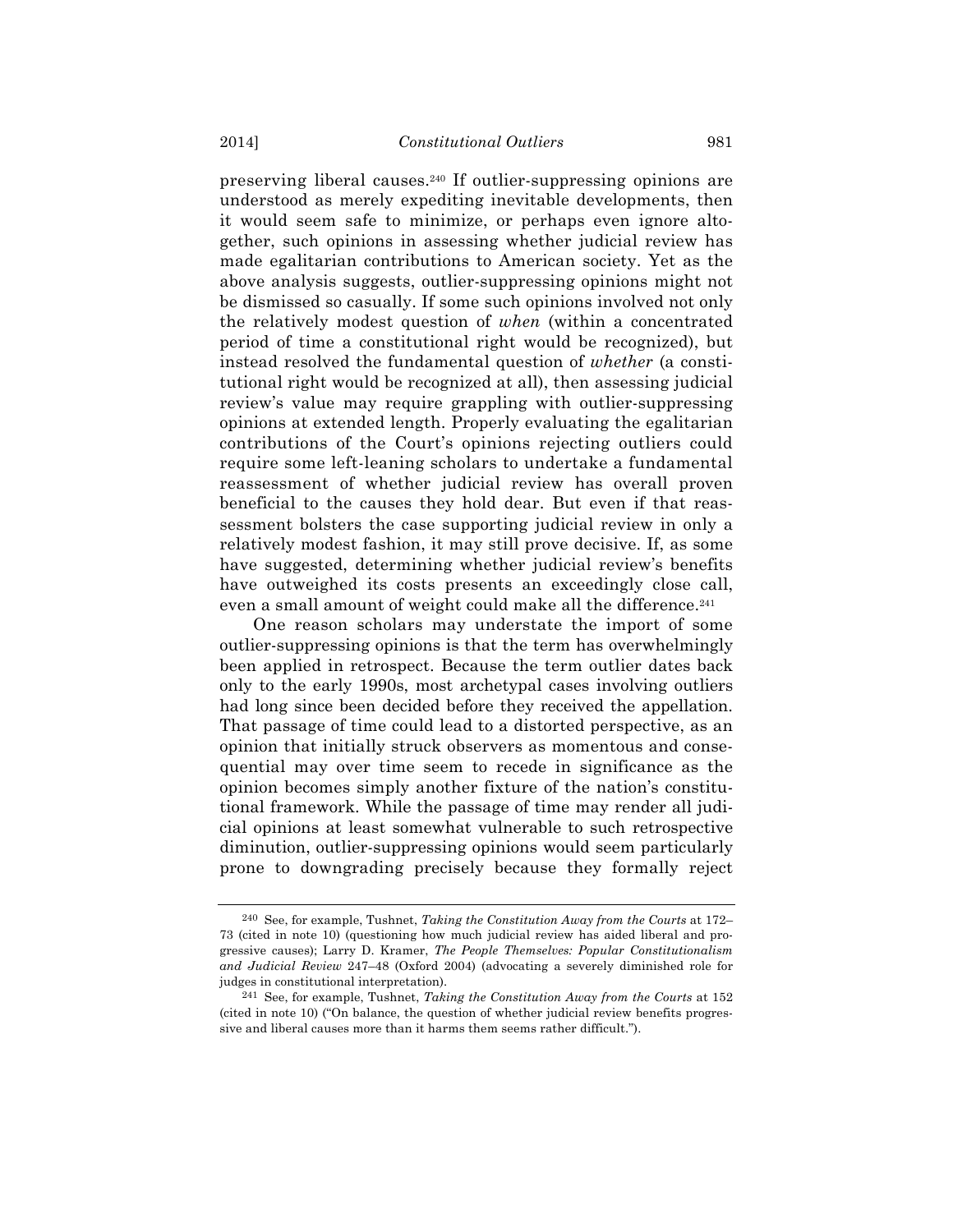practices found in only a small number of states. In the context of constitutional outliers, then, hindsight may sometimes yield not perfect vision but myopia.

This notion that seeing outlier-suppressing opinions in the rearview mirror can lead scholars to accord those opinions insufficient import is not mere conjecture. Rather, it acutely describes shifting academic assessment of the Court's most prominent outlier-suppressing opinion issued since the term outlier entered constitutional parlance. When the Court decided *Romer* in 1996, some outlier-minded scholars initially portrayed the opinion as resolving a fraught question in a highly divisive arena.242 The question raised by Colorado's Amendment 2 was regarded as so divisive, in fact, that scholars originally declined to label *Romer* an outlier-suppressing opinion altogether, even in scholarship that viewed cases through that prism.243 With the passage of time, however, scholars eventually came to classify *Romer* as an outlier-suppressing opinion and, in the process, reconceptualized it as an opinion of marginal import.244

This downgrading of *Romer*'s significance suggests that the outlier framework has, at times, suffered from a form of hindsight bias.<sup>245</sup> A few years after the Court invalidated Amendment 2, a statewide measure expressly prohibiting gays and lesbians from seeking the protection of antidiscrimination laws would have likely grown to seem more and more unusual—and perhaps over time even come to seem unthinkable. But that perception of increasing strangeness is inescapably influenced by the constitutional world that the opinion in *Romer* itself helped to create.246 *Romer* can be understood as having effects on two

<sup>242</sup> See, for example, Klarman, 70 S Cal L Rev at 413–14 (cited in note 9) (classifying *Romer*—alongside *Brown*, *Furman*, and *Roe*—as a divisive case and juxtaposing that group of cases with outlier-suppressing opinions like *Griswold*, *Harper*, and *Moore*); Tushnet, *Taking the Constitution Away from the Courts* at 144, 150 (cited in note 10) (omitting *Romer* from his category of outlier-suppressing opinions—which included *Griswold* and *Moore*—and instead categorizing the case as anticipating a move toward gay equality).

<sup>243</sup> See Klarman, 70 S Cal L Rev at 414 (cited in note 9); Tushnet, *Taking the Constitution Away from the Courts* at 150 (cited in note 10).

<sup>244</sup> See Klarman, 89 Cal L Rev at 1749 (cited in note 8); Tushnet, *Why the Constitution Matters* at 140 (cited in note 3) (contending that Amendment 2 might be construed as an "outlier" measure because "[n]o state had a measure as extreme as Colorado's in its denial of protection to gays and lesbians").

<sup>245</sup> For a useful overview of this phenomenon, see generally Jeffrey J. Rachlinski, *A Positive Psychological Theory of Judging in Hindsight*, 65 U Chi L Rev 571 (1998).

<sup>246</sup> See Laurence H. Tribe, *The Curvature of Constitutional Space: What Lawyers Can Learn from Modern Physics*, 103 Harv L Rev 1, 4 (1989) (suggesting that, like ob-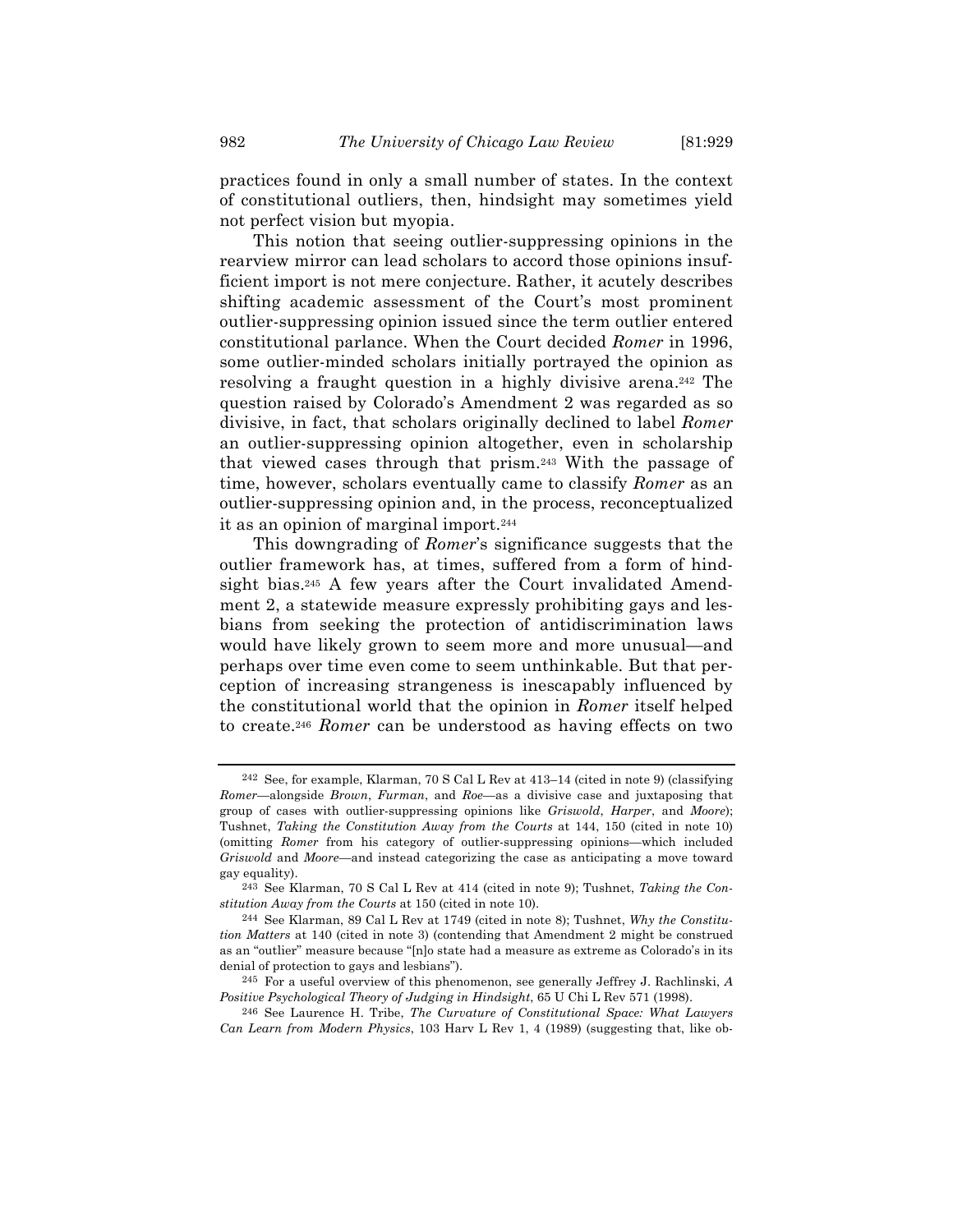different levels. On a concrete level, *Romer*'s existence may, at least conceivably, have dissuaded other states from adopting measures like Amendment 2.247 Perhaps more importantly, on an expressive level, *Romer* was the first consequential Supreme Court decision to communicate the resounding message that animus directed toward gays and lesbians violates the Constitution. From today's vantage point it may be difficult to recall, but *Romer* came as an utter shock to contemporary legal observers even to ardent advocates of gay equality.248 Professor Louis Michael Seidman's ebullient assessment, offered in *Romer*'s immediate wake, attests to how the decision was initially hailed as a revelation. "If there is ever a final reckoning of twentieth-century constitutionalism," Seidman wrote, "*Romer v. Evans* will stand as a monument to the transformative possibilities of constitutional law. . . . By handing gay people their first major Supreme Court victory in the history of the republic, the opinion substantially alters the legal landscape."249 As a technical matter, *Romer* may

248 See Justin Driver, *The Significance of the Frontier in American Constitutional Law*, 2011 S Ct Rev 345, 388–92 (noting how many legal observers predicted *Romer* would uphold Amendment 2 and thus confessed surprise at the decision when it was issued).

249 Louis Michael Seidman, Romer*'s Radicalism: The Unexpected Revival of Warren Court Activism*, 1996 S Ct Rev 67, 67–68.

jects in space, judicial opinions "change the space around them—they literally 'warp' it so that their effect is both complex and interactive") (emphasis omitted); Jane S. Schacter, Book Review, *Making Sense of the Marriage Debate*, 91 Tex L Rev 1185, 1197 (2013) ("The aftermath of litigation can look very different based on when it is assessed.").

<sup>247</sup> In a book published recently, Klarman altered his assessment of *Romer*, acknowledging that the opinion may have been an at least somewhat significant victory for gay equality. See Michael J. Klarman, *From the Closet to the Altar* at 69–70 (cited in note 166). Nonetheless, Klarman continues to caution readers against imbuing *Romer* with too much meaning. See id at 69. It is certainly true—as Klarman emphasizes—that shortly after Coloradans passed Amendment 2 in 1992, statewide antigay referenda in three states failed. But it is also important to recognize that those referenda all attempted to exceed the Colorado statute in significant ways. In 1994, Idaho residents (with 50.4 percent of the vote) and Oregon residents (with 51.6 percent of the vote) defeated similar measures that—in addition to what Amendment 2 provided—would have prohibited using state funds in a manner that approved of homosexuality, permitted adverse employment action to be taken against homosexual public employees, and placed age limitations on access to library materials that addressed homosexuality. See id at 69 n 104. In 1995, Maine residents defeated an initiative (with 53.5 percent of the vote) that would have limited the categories that could qualify for legal protections to only certain enumerated classifications. Sexual orientation did not make the list. While this technique of enumeration may have diminished the perception that the initiative was targeting gays, it also meant that the law's effect would have been even more sweeping. See Daniel Levin, *The Constitution as Rhetorical Symbol in Western Anti-gay Rights Initiatives: The Case of Idaho*, in Stephanie L. Witt and Suzanne McCorkle, eds, *Anti-gay Rights: Assessing Voter Initiatives* 33, 36–43 (Praeger 1997). It is certainly plausible that the efforts were doomed by going further than Amendment 2.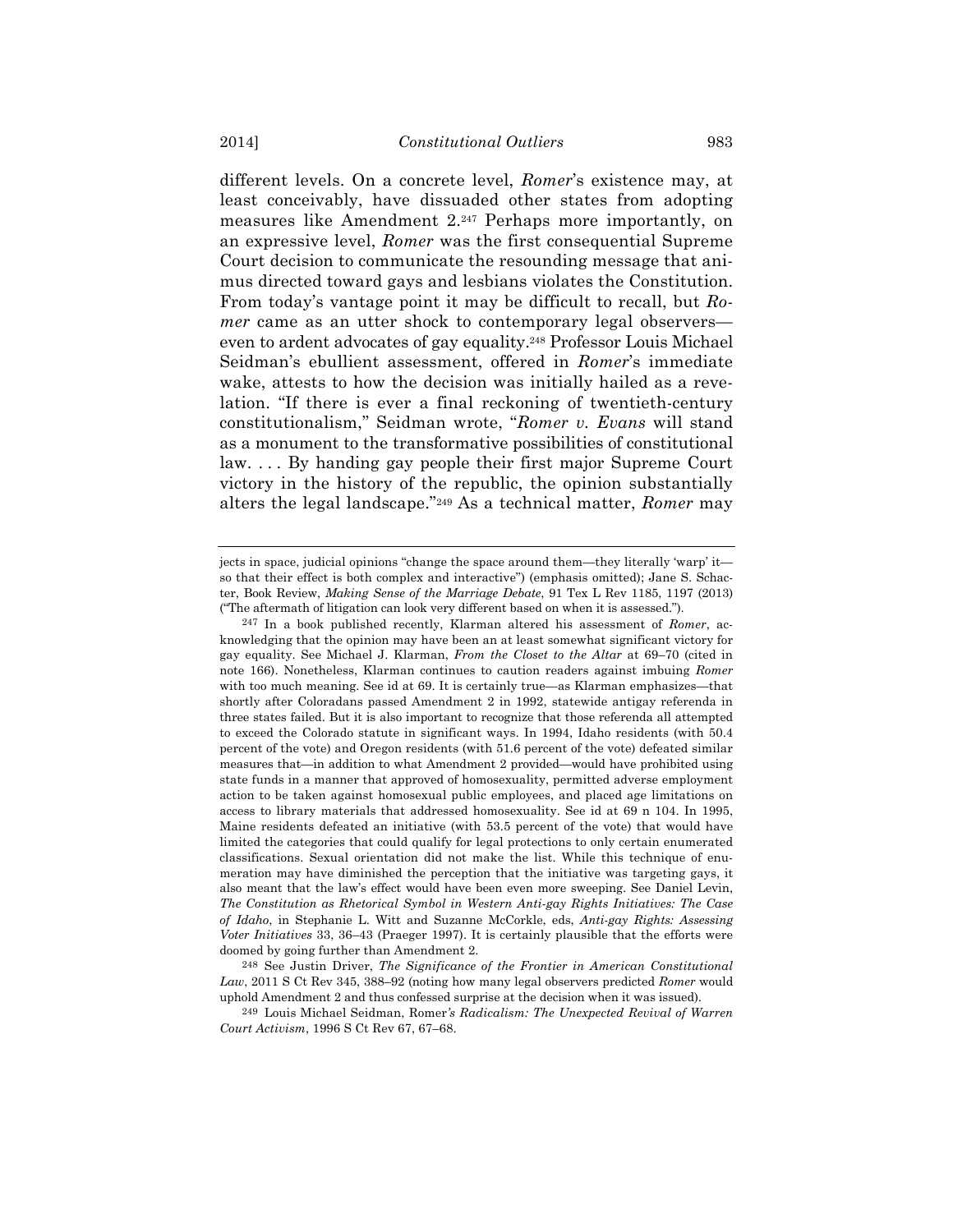have altered the law in only one lonely state, but it seems deeply misguided to deny that its effects were anything less than national in scope.

Finally, it is essential to contest the myth that outliersuppressing opinions must implicate measures of marginal significance because, if judges accept that notion, it may decrease their willingness to issue constitutional opinions protecting marginalized groups. Outlier-minded constitutional scholars frequently suggest that what the Supreme Court does "best" is reject insignificant outliers, and that the Court invites trouble when it attempts to resolve divisive social issues by counteracting widespread measures.250 But if engaged members of the legal community do not in the heat of the moment regard a particular measure as insignificant, even though it can be found in a small number of states, then justices who internalized the message of outlier-minded theorists may opt to refrain from invalidating the measure solely to avoid causing unwanted controversy. This analysis means that in *Romer*, for instance, justices who subscribed to the traditional understanding of outliers as involving definitionally inconsequential measures may have declined to invalidate Amendment 2 because the measure seemed immensely consequential at the time of decision. And for judges, of course, the time of decision is the time that counts.251 Furthermore, a hypothetical–Supreme Court opinion that validated Amendment 2 because the measure seemed too explosive could have had negative downstream consequences, effectively inviting states to enact their own versions of the measure. Justices must understand that, even when invalidating outliers, the opinion may feel less like "housecleaning" than an extremely heavy lift.

More broadly, the historical record undermines the claim that the Supreme Court can engage in nothing more than "mopping

<sup>250</sup> See, for example, Rosen, *The Most Democratic Branch* at 124 (cited in note 3) (contending that "suppressing outlier states" is quite simply "what [the Court] does best"); id at 15:

Although the Court . . . can plausibly strike down an occasional state law that is dramatically out of line with a clear national consensus . . . it should hesitate to strike down state laws unless it is confident that a clear national consensus, represented by a strong majority of states, has, in fact, materialized.

See also Kermit Roosevelt III, Book Review, *Reconstruction and Resistance*, 91 Tex L Rev 121, 128 (2012) ("[T]here is a reasonable argument that enforcing the will of a national majority against outlier states is what the Supreme Court does best.").

<sup>251</sup> See Driver, 2011 S Ct Rev at 384 (cited in note 248) ("A theory of judging does not seem to provide much help if it fails to comport with how judges themselves understand their own actions in deciding cases at the time of the decisions.").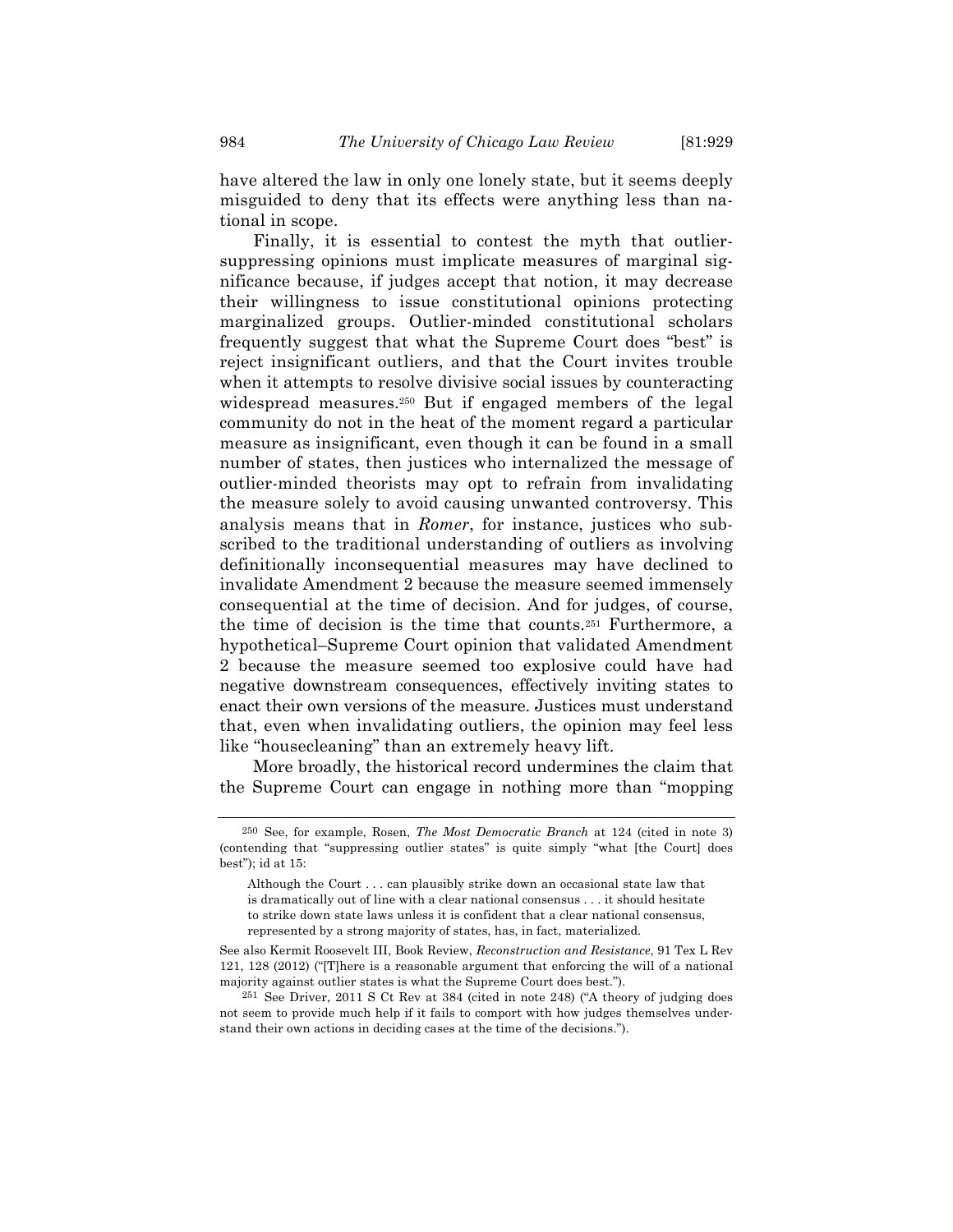up" fringe statutes, or that the justices invariably inflict longterm damage on the Court as an institution when they endeavor to challenge widespread practices throughout the nation.252 To the contrary, the Court has sometimes interpreted the Constitution in a manner that takes what is for practical purposes an outlier measure and has successfully imposed that vision on the nation as a whole. These opinions—which we might term "outlierinverting opinions"—have occurred in salient areas and have afforded constitutional protection to widely reviled groups. In *West Virginia State Board of Education v Barnette*,253 the Supreme Court in 1943 upset practices present in all forty-eight states when it found that public school districts acted unconstitutionally by expelling Jehovah's Witnesses for refusing to salute the American flag.254 In *Miranda v Arizona*,255 the Supreme Court in 1966 required police officers in nearly every state to follow new arrest procedures.256 In *Shapiro v Thompson*,257 the Supreme Court in 1969 rejected laws found in more than forty states when it determined that jurisdictions may not attach durational residency requirements to welfare benefits without violating the Constitution's right to travel.258 In *Texas v Johnson*,259 the Supreme Court in 1986 invalidated laws found in forty-eight states when it determined that prohibitions on burning the American flag violated the First Amendment.260 These opinions undoubtedly offer some of the more spectacular instances in which the Supreme Court has successfully mounted challenges to measures that were extremely widespread throughout the nation. They are not alone.261 Even if these four opinions provided the only instances of outlier inversion, however, they would suffice to demonstrate

<sup>252</sup> See Pildes, 2010 S Ct Rev at 151 (cited in note 146) (contending that it is easy to overstate the Court's outlier-suppressing role).

<sup>253</sup> 319 US 624 (1943).

<sup>254</sup> Id at 627, 642. See also David R. Manwaring, *Render unto Caesar: The Flag-Salute Controversy* 187 (Chicago 1962).

<sup>255</sup> 384 US 436 (1966).

<sup>256</sup> Id. See also Powe, *The Warren Court* at 394 (cited in note 109) (noting that all states had to change their laws in response to *Miranda*).

<sup>257</sup> 394 US 618 (1969).

<sup>258</sup> Id at 639 n 22.

<sup>259</sup> 491 US 397 (1989).

<sup>260</sup> Id at 434 (Rehnquist dissenting).

<sup>261</sup> See, for example, Pildes, 2010 S Ct Rev at 151 (cited in note 146) (noting that *New York Times Co v Sullivan* "invalidated the libel laws of every state"); *Reynolds v Sims*, 377 US 533, 610–11 (1964) (Harlan dissenting) (observing that the Court's decision invalidated the composition of state legislatures across the nation).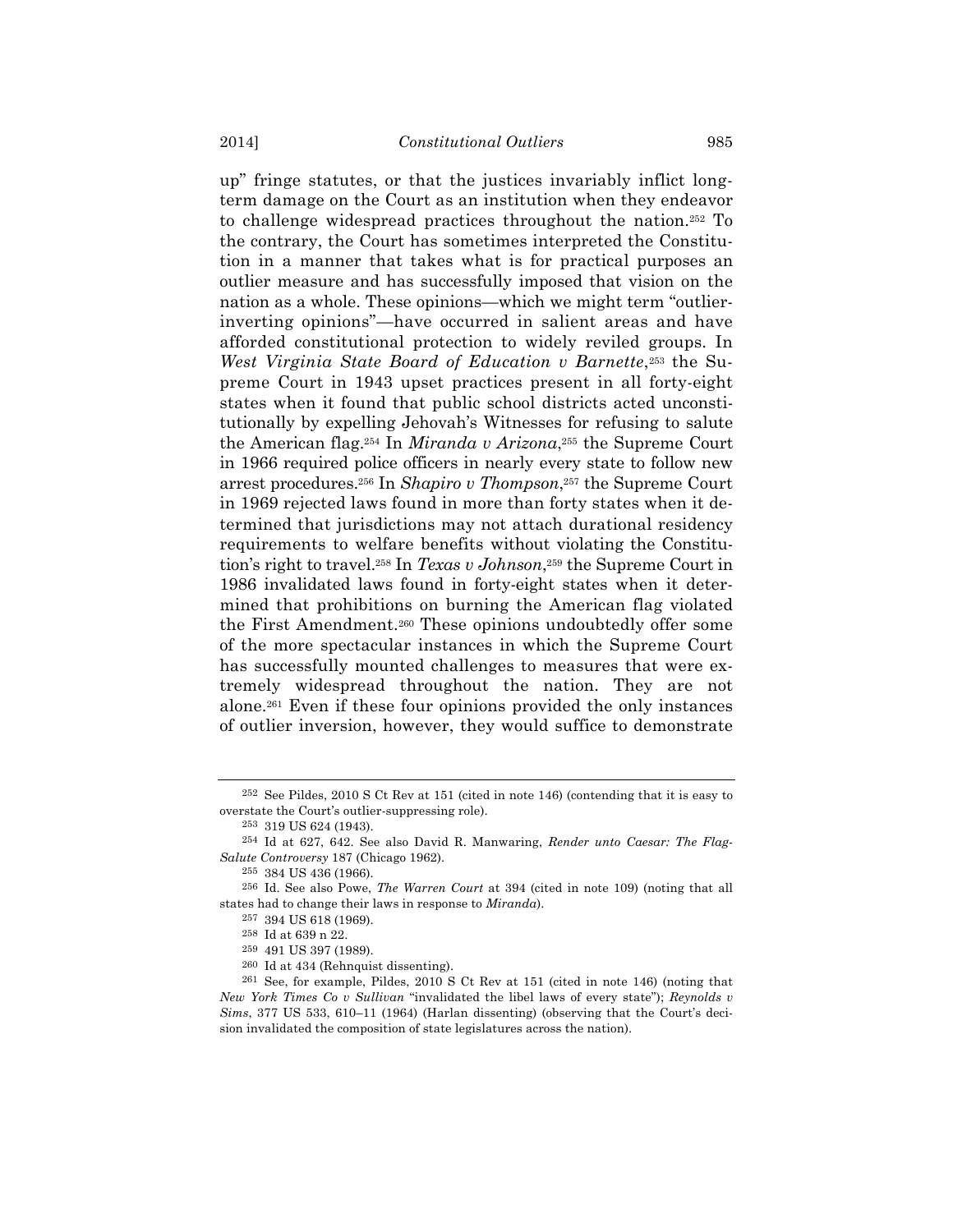that the Supreme Court possesses far greater judicial capacity than outlier-minded theorists sometimes seem to allow.

# III. DEMARCATING OUTLIERS

Until this point, I have charted the divisions that exist within the term outlier and traced some of the more significant implications for constitutional theory that flow from understanding that the term should be viewed as multiple rather than singular. I have not, however, in any way attempted to define the concept's boundaries. Yet it is crucial to explore the borders of what constitutes an outlier-suppressing opinion because scholars have used the term in inconsistent and even contradictory fashions, thereby sowing confusion. Indeed, outlier-minded scholars have implicitly disagreed whether that term applies to three of the Supreme Court's most meaningful constitutional decisions of the last six decades: *Brown*, *Loving*, and *Lawrence*. These silent disagreements within the broad camp of outlier-minded constitutional theorists should be neither ignored nor brushed aside; instead, they demand forthright scholarly acknowledgement and analysis. After all, if leading proponents of the outlier theory of constitutional interpretation do not even agree on how to classify iconic Supreme Court opinions, it might be thought that those disputes raise serious, perhaps even unanswerable, questions about the theory's intellectual coherence. But the internal disagreement over this trio of celebrated opinions presents less a problem than an opportunity. Grappling with whether *Brown*, *Loving*, and *Lawrence* are accurately understood as invalidating outlier practices initiates a sorely needed conversation to determine with greater precision how widely a state practice can spread before it can no longer accurately be termed an outlier. While legal scholarship has overwhelmingly declined to undertake this task, doing so is necessary to avoid the concept of constitutional outliers being either employed in an inconsistent fashion or stretched beyond all recognition.

One major reason that scholars may disagree about whether particular opinions should be construed as invalidating outliers is because these scholars consistently avoid articulating their criteria with any specificity for what constitutes an outlier practice. Whatever its utility as a method for identifying hardcore pornography, "I know it when I see it" has little to recommend it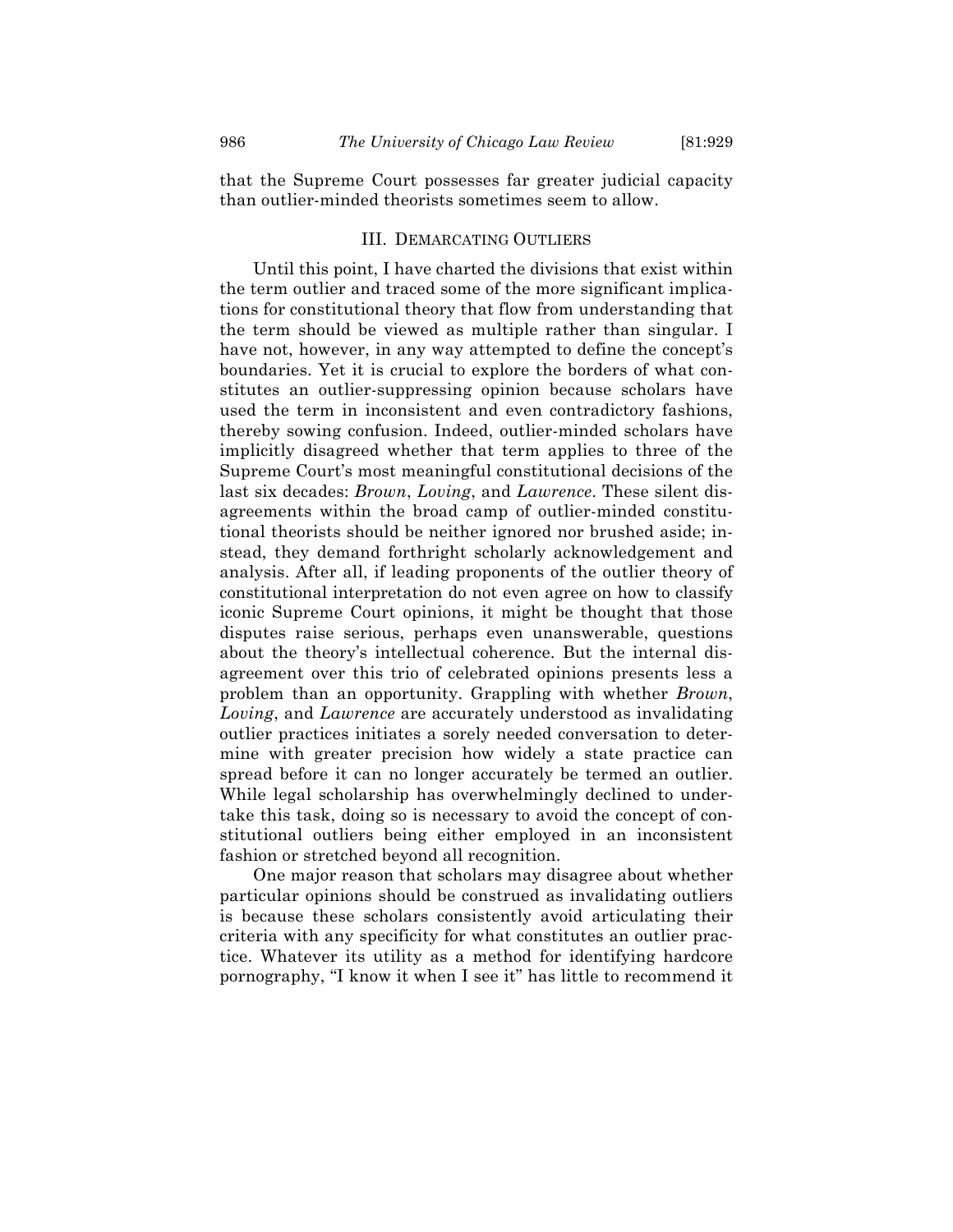as a method for identifying outliers.262 Accordingly, after analyzing the three high-profile cases of common disagreement, this Part advances specific guidelines for determining how widespread a practice can become before it can no longer accurately be labeled an outlier. It also includes a recommendation for using the term outlier that would, if followed, go a long way toward reducing confusion about the term among authors and readers alike.

## A. Identifying Nonoutliers

Legal scholars who invoke outlier terminology divide sharply on whether *Brown*, perhaps the most celebrated decision in the Supreme Court's entire history, can profitably be understood through the outlier framework.263 Professor Powe's influential analysis of the Warren Court provides the most familiar depiction of *Brown* as an opinion that reined in outliers.<sup>264</sup> Powe's central argument rejects the view that the Warren Court's legendary opinions actually protected minorities and instead insists that the decisions merely "demanded national liberal values be adopted in outlying areas."265 In Powe's estimation, landmark judicial opinions during the 1950s and 1960s that addressed segregation, reapportionment, and contraception demonstrate that "[t]he Warren Court was routing outliers—first and foremost the segregated South, but also rural America and pockets of urban pre-Vatican II Catholic dominance—and bringing national values to bear on all of them."266 *Brown* may have helped to "nationalize[ ]" what Powe labels "the legal regime of race," but he argues it would be misguided to overlook that the opinion "was directed exclusively at the South and was designed to force the South to conform to northern—that is, national—norms."267 While Powe's portrayal of *Brown* may be the foremost such

<sup>262</sup> *Jacobellis v Ohio*, 378 US 184, 197 (1964) (Stewart concurring).

<sup>263</sup> See, for example, *Parents Involved in Community Schools v Seattle School District No. 1*, 551 US 701, 867 (2007) (Breyer dissenting) (calling *Brown* the Supreme Court's "finest hour").

<sup>264</sup> See Powe, *The Warren Court* at 490 (cited in note 109). See also Tushnet, *Why the Constitution Matters* at 97 (cited in note 3) (identifying Powe's book on the Warren Court as "the most astute detailed analysis").

<sup>265</sup> Powe, *The Warren Court* at 494 (cited in note 109).

<sup>266</sup> Powe, 83 Tex L Rev at 888 (cited in note 166). For Powe's earliest articulation of this theme, see Powe, 11 Const Commen at 197 (cited in note 166).

<sup>267</sup> Powe, *The Warren Court* at 490 (cited in note 109).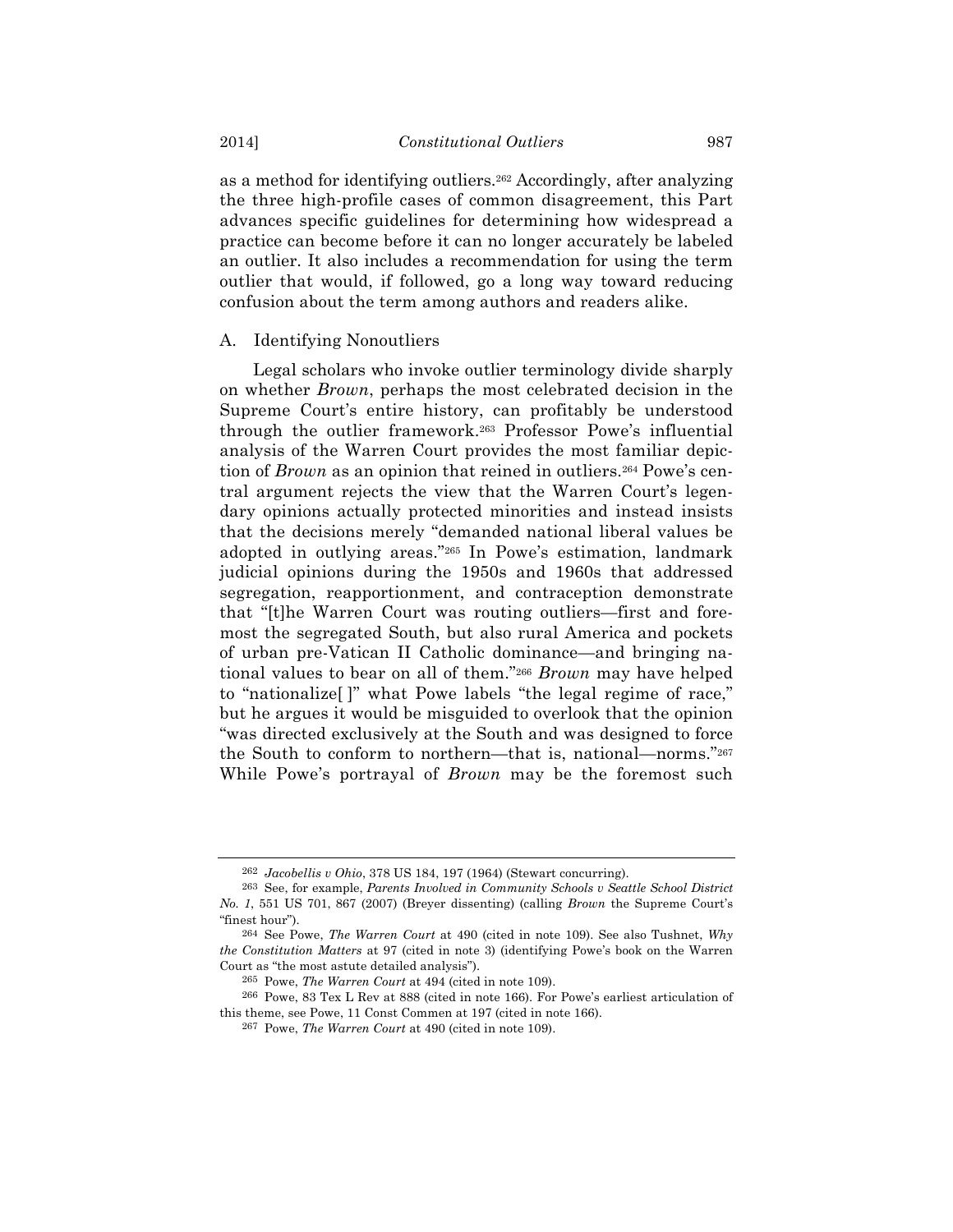reading, his assessment of the case as suppressing southern outliers is far from idiosyncratic.268

On the debate's opposing side, it is not simply that some legal scholars who otherwise use the term outlier eschew that word when analyzing *Brown*. Instead, these scholars affirmatively hold up *Brown* as approaching the antithesis of a judicial opinion that merely rejected outliers. Professor Klarman—the scholar most closely associated with this view—has often warned scholars to avoid overstating the Court's countermajoritarian capabilities and has insisted that *Brown* tapped into an "emerging national consensus" on racial egalitarianism.269 Nevertheless, Klarman has also consistently maintained that *Brown* did not involve simple outlier suppression.270 Where Powe broadly conceives *Griswold* and *Brown* as opinions of a piece, Klarman portrays those two decisions as drawing on categorically distinct amounts of judicial capacity.271 If *Griswold*'s outlier suppression was an easy lift for the Court, Klarman has suggested, *Brown* displayed the Court near maximum exertion.272 Klarman's work is far from the only outlier-influenced scholarship that can be read to contend that *Brown* should not be placed within the outlier framework, and to suggest further that *Brown* may more accurately be construed as the Court's prototypical opinion challenging a nonoutlier practice.273

<sup>268</sup> See, for example, Jack M. Balkin, *Framework Originalism and the Living Constitution*, 103 Nw U L Rev 549, 562–65 (2009) (portraying *Brown* as bringing outliers into line with the nation's dominant political norms); Easterbrook, 15 Harv J L & Pub Pol at 74 (cited in note 218) (contesting the notion that the Court, in issuing *Brown*, did anything more than suppress outliers); Roosevelt, 91 Tex L Rev at 128 (cited in note 250) (contending that *Brown* suppressed outliers).

<sup>269</sup> Klarman, *From Jim Crow to Civil Rights* at 310 (cited in note 3). For a critique of the notion that *Brown* simply recognized an "emerging national consensus"—and of the phenomenon of consensus constitutionalism more broadly—see Justin Driver, *The Consensus Constitution*, 89 Tex L Rev 755, 758 (2011) ("When the Court decided *Brown v. Board of Education*, the racial attitudes of Americans revealed greater complexity and inner conflict (both regionally and racially) than the consensus-constitutionalist narrative generally allows.").

<sup>270</sup> See, for example, Klarman, *From Jim Crow to Civil Rights* at 453 (cited in note 3) (contending that *Brown* was not a case that should be understood as routing outliers); Klarman, 82 Va L Rev at 16–17 & n 80 (cited in note 5) (same).

<sup>271</sup> See Klarman, 82 Va L Rev at 16–17 & n 80 (cited in note 5) (identifying *Griswold* as a classic opinion that rejected an outlier practice and *Brown* as a classic opinion that challenged a more widespread practice).

<sup>272</sup> See id at 17–18.

<sup>273</sup> See, for example, Rosen, *The Most Democratic Branch* at 4 (cited in note 3) (identifying *Griswold* as the Court's paradigmatic case involving outlier suppression and *Brown* as the Court's paradigmatic case involving considerably more than simple outlier suppression); David A. Strauss, *The Living Constitution* 118 (Oxford 2010) (contrasting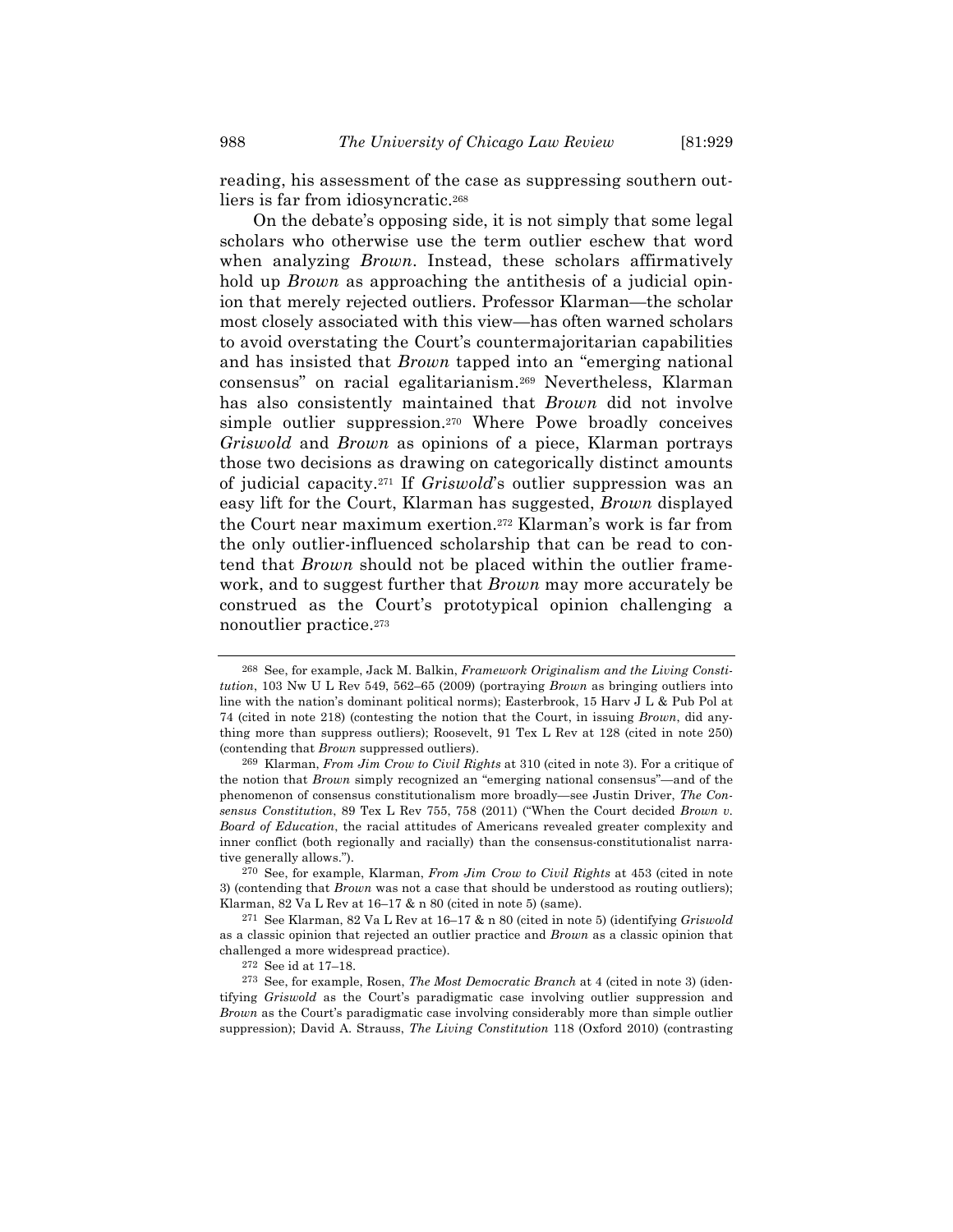The most compelling notion of constitutional outliers, I believe, excludes *Brown* from the category because an excessively large number of states permitted racial segregation in public schools when the case was decided. In 1954, when the Court decided *Brown*, seventeen states required racial segregation in public schools, and an additional four states allowed localities to implement the practice.274 Given that 21 of the 48 states (44 percent) embraced some form of racial segregation, it is difficult to understand how the term outlier helpfully describes that legal landscape. I have not encountered any constitutional scholar who has labeled a Supreme Court decision that challenged the practices in a majority of states as rejecting outliers. Such a label would, of course, be mystifying because it would require treating the most commonly found arrangement as aberrant. But it is difficult to see how viewing a judicial decision that challenges a near majority of state practices as rejecting outliers has much more to recommend it. Describing public school segregation in 1954 as existing only among outliers, when the terms "near majority of states" or "large minority of states" are readily available, risks giving readers an overly optimistic understanding of the nation's mid-twentieth-century racial realities. This unduly elastic conception of outliers should, accordingly, be discarded because it invites analytical imprecision and historical misimpression.

Although *Loving* presents a somewhat closer case than *Brown*, legal scholars should also, I believe, discontinue the surprisingly common practice of contending that the Court's decision in *Loving* merely rejected outliers. Professor Eskridge, to take only one example, has suggested that the Court's decision invalidating prohibitions on interracial marriage in 1967 rejected "outlier discrimination[ ]" and likened *Loving* to *Griswold* in that both opinions amounted to "constitutional housecleaning" and "fine-tuning."275 But in 1967, sixteen of fifty states continued to prohibit marriages between people of different races.276 It

*Brown*'s significance with the comparatively insignificant constitutional amendments that result in routing outliers).

<sup>274</sup> See Klarman, *From Jim Crow to Civil Rights* at 311 (cited in note 3).

<sup>275</sup> Eskridge, 150 U Pa L Rev at 513 (cited in note 222) (contending that *Loving* rejected outliers). See also Amar, *America's Unwritten Constitution* at 214 (cited in note 3) (contending that, when the Court decided *Loving*, "bans on interracial marriage were relatively rare"); Roosevelt, *Reconstruction and Resistance* at 128 (cited in note 250) (contending that *Loving* suppressed outliers).

<sup>276</sup> See *Loving*, 388 US at 6.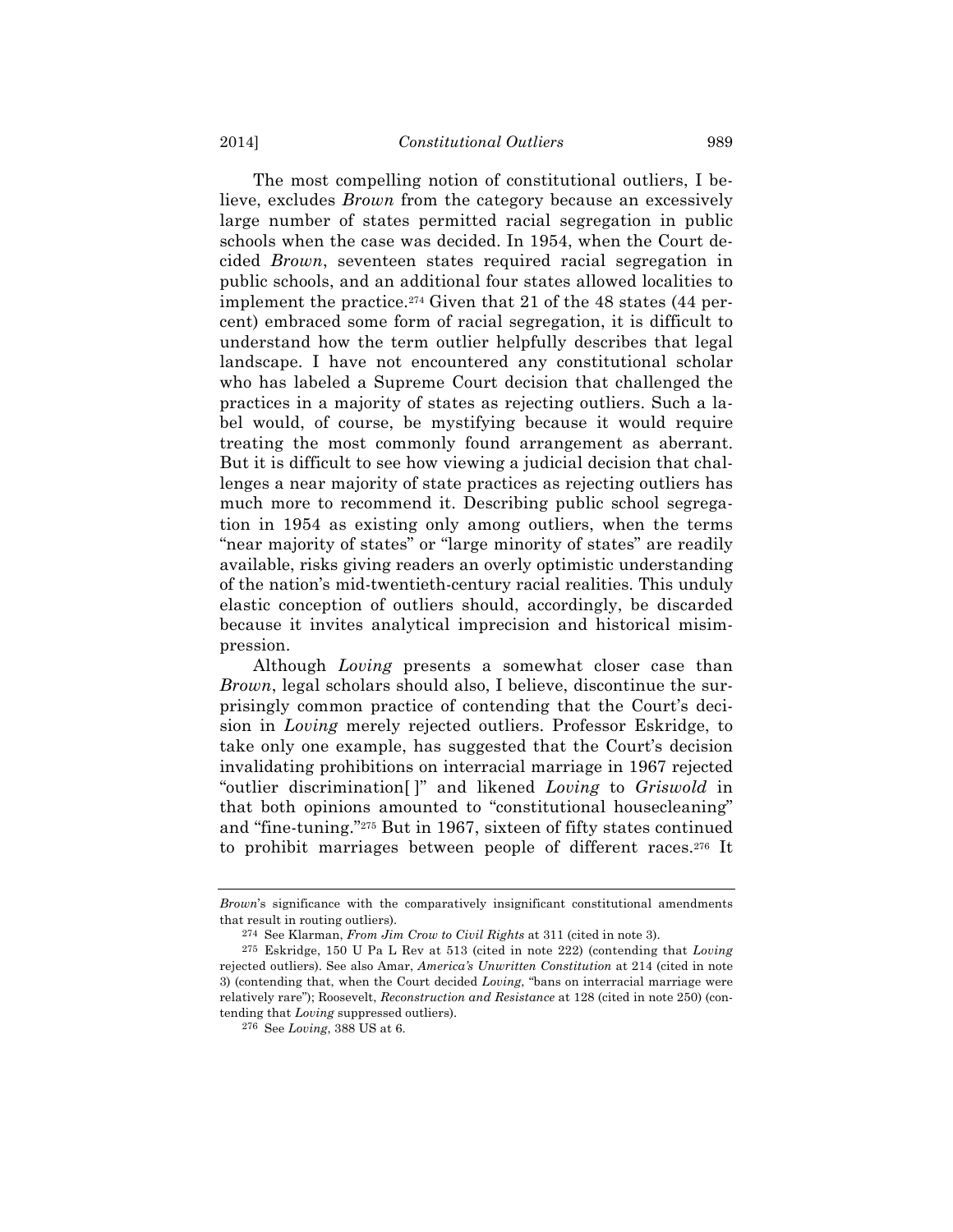seems odd to conclude, absent some extended explanation, that laws found in nearly one-third of the states can meaningfully be termed outliers. Although it may be attractive to believe that Americans overwhelmingly disapproved of antimiscegenation laws when the Court decided *Loving*, nationwide polls taken after the decision found that larger percentages of respondents expressed approval of such laws rather than disapproval.277 It seems, in sum, far more accurate to conceive of state laws against interracial marriage in 1967 as a reasonably common practice—one that enjoyed considerable support throughout the nation—even if they existed in only a minority of states.

Some legal scholars, though certainly not all, have also contended that the thirteen antisodomy provisions invalidated by *Lawrence* in 2003 should be understood as outliers.278 *Lawrence* presents an excruciatingly close call—closer even than the one presented by *Loving*. But, in my judgment, *Lawrence* should not be viewed as suppressing an outlier practice. It seems awfully difficult to contend that thirteen states—making up slightly more than one-quarter of the nation—can helpfully be termed outliers. Appearing to recognize this point, Professor Rosen, who often uses outlier terminology to describe judicial opinions, has suggested that the invalidation of thirteen state laws rendered *Lawrence*'s scope too large to accurately be portrayed as tackling outliers.279 Attempting to suggest how *Lawrence* might have been framed so that it suppressed genuine outliers, Rosen has argued that the opinion should have invalidated only the four statutes that directly proscribed homosexual sodomy.280 That solution, using the Fourteenth Amendment's Equal Protection Clause rather than the Due Process Clause, would have left untouched the other nine statutes purporting to proscribe all sodomy.281 But Rosen's approach appears to be predicated on disregarding the

<sup>277</sup> See Driver, 89 Tex L Rev at 825 n 412 (cited in note 269).

<sup>278</sup> See, for example, Nan D. Hunter, Book Review, *Federal Courts, State Courts and Civil Rights: Judicial Power and Politics*, 92 Georgetown L J 941, 978–79 (2004) (asserting that *Lawrence* rejected outliers); Klarman, *From the Closet to the Altar* at ix (cited in note 166) (same); Strauss, 76 U Chi L Rev at 886 (cited in note 5) (contending, albeit with some hesitation, that *Lawrence* rejected outliers).

<sup>279</sup> See Rosen, *The Most Democratic Branch* at 108–11, 113 (cited in note 3).

<sup>280</sup> See id at 109 ("Like the Supreme Court's most successful cases, it would have brought a handful of state outliers into a national consensus that sodomy cannot be criminalized for gays and lesbians alone.").

<sup>281</sup> As Rosen acknowledges, this solution echoes Justice Sandra Day O'Connor's concurring opinion in *Lawrence*. See *Lawrence*, 539 US at 579 (O'Connor concurring in the judgment).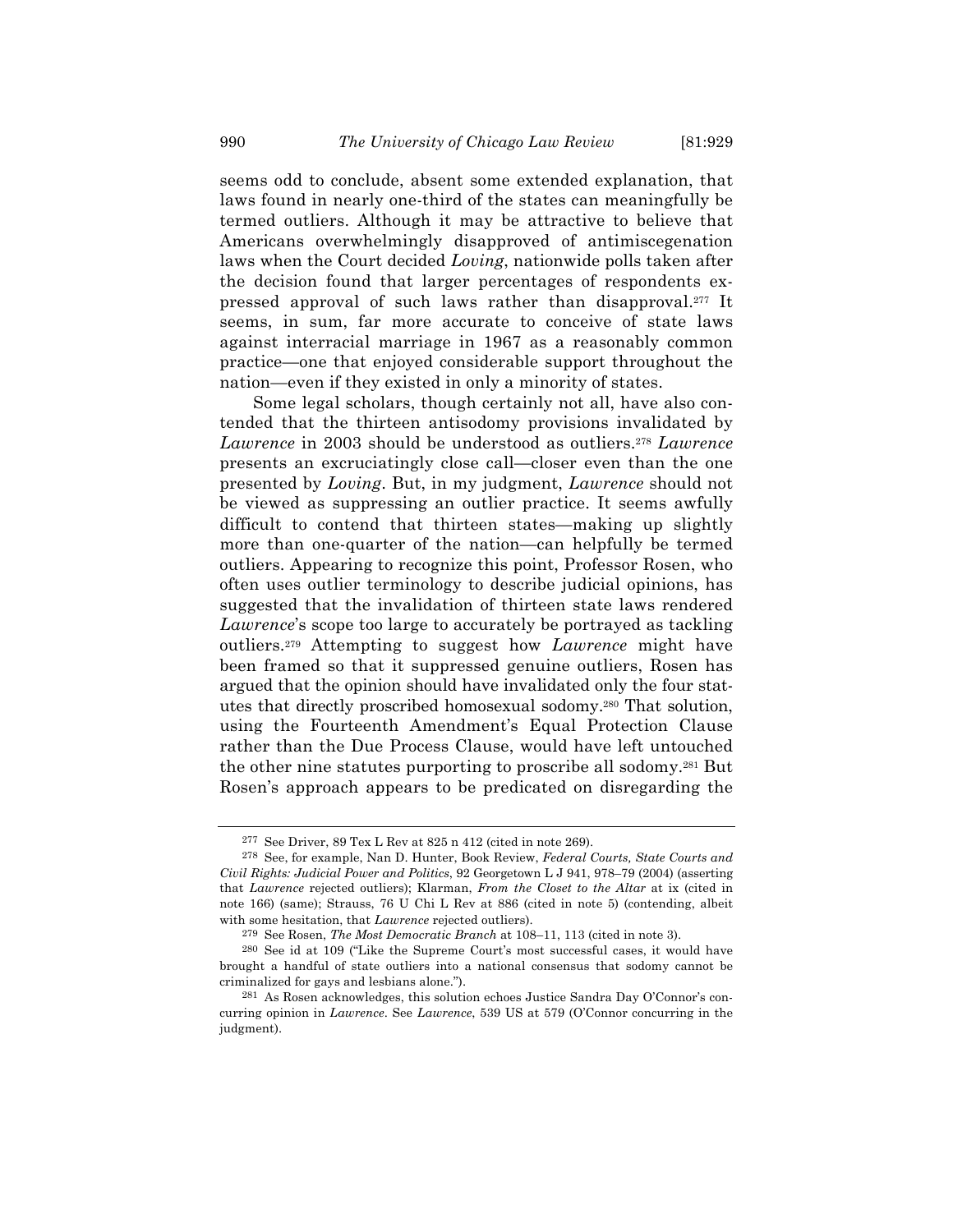social meaning that *all* antisodomy statutes had obtained by 2003.282 Even if nine statutes were drawn in language that applied to heterosexuals and homosexuals alike, it seems safe to say that citizens and legislators who supported retaining those laws would have overwhelmingly rejected a judicial decision deeming it impermissible to target only homosexual sodomy. To the extent that an outlier inquiry is meant to depict current attitudes toward a particular practice, artificially confining the issue presented in *Lawrence* to a mere four states provides a sorely inaccurate snapshot.

Even the scholars who insist that *Lawrence* actually invalidated outliers—perhaps aware that the statutory context makes the term an awkward fit—often do so in a qualified manner. Thus, Professor Strauss, rather than calling the Texas statute an outlier outright, as he does with other measures,<sup>283</sup> instead contends that it "was something of an outlier."284 In a similar vein, other legal scholars who suggest that *Lawrence* can be viewed as rejecting outliers seek to shift the traditional outlier focus from statutory prevalence to the nonenforcement of existing statutes.285 It is certainly true that the thirteen antisodomy statutes were seldom enforced when the Court decided *Lawrence* in 2003.286 But by that time, the fight for gay equality centered less on the sporadic enforcement of antisodomy provisions and more on the antigay message communicated by the statutes' continuing existence on the books.287 Thus, that thirteen states steadfastly refused to abandon laws that had become widely regarded as a proxy for antigay sentiment remained a central question for the outlier inquiry.

To contend that mere nonenforcement renders a practice an outlier is, moreover, an argument that risks proving far too much. After all, jurisdictions infrequently enforced antisodomy

<sup>282</sup> See Laurence H. Tribe, Lawrence v. Texas*: The "Fundamental Right" That Dare Not Speak Its Name*, 117 Harv L Rev 1893, 1905–06 (2004) ("[E]ven if the Texas law . . . had been applied to opposite-sex as well as same-sex sodomy and had been enforced equally against both (or not enforced at all), it would still have been 'anti-gay' in terms of both its practical impact and its cultural significance.").

<sup>283</sup> See Strauss, 76 U Chi L Rev at 876, 881 (cited in note 5) (calling the statutes at issue in *Griswold* and *Moore* outliers).

<sup>284</sup> Id at 886.

<sup>285</sup> See, for example, Amar, *America's Unwritten Constitution* at 122 (cited in note 3) (noting the paucity of enforcement of antisodomy provisions); Klarman, *From the Closet to the Altar* at ix (cited in note 166) (same).

<sup>286</sup> *Lawrence*, 539 US at 569.

<sup>287</sup> See Tribe, 117 Harv L Rev at 1910 (cited in note 282).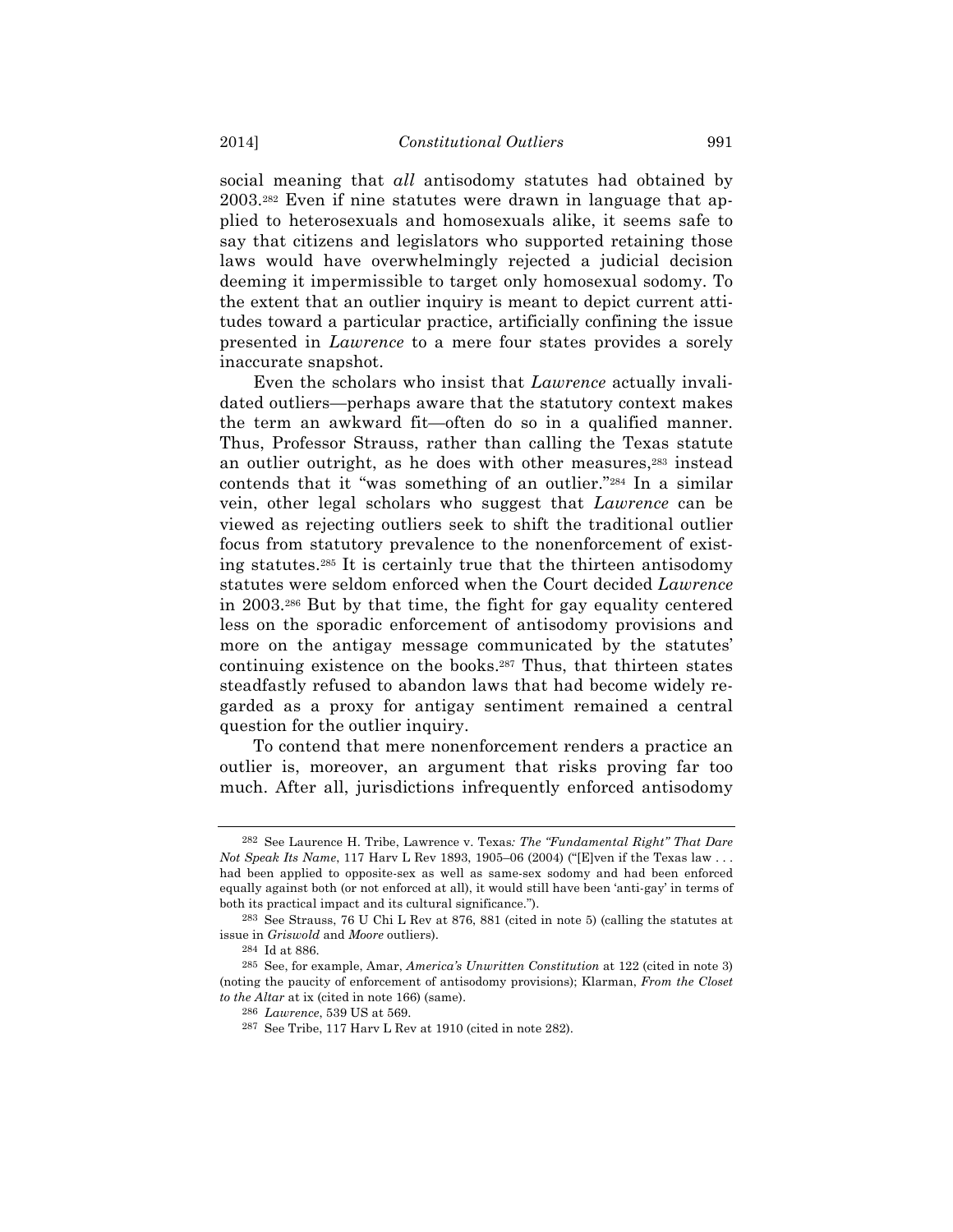statutes dating back to at least 1986, when the Supreme Court's opinion in *Bowers v Hardwick*288 affirmed the antisodomy measures that still could be located in twenty-four states.289 It would seem not only strained but downright strange to believe that *Hardwick* could be meaningfully construed as propping up outliers when exactly half of the states had such measures. Pursuing such nonenforcement logic would open the theoretical possibility of calling a measure an outlier that existed, but was not enforced, in all fifty states. While negligible statutory enforcement and a small number of statutes on the books may both render a law vulnerable to judicial challenge, those phenomena reach that final destination through conceptually distinct routes. The notion of outliers would already seem to contain quite enough analytical challenges without further complicating matters by collapsing the distinction between statutory prevalence and statutory desuetude.290

# B. Identifying Outliers

If neither *Brown*, nor *Loving*, nor *Lawrence* should be viewed as a decision suppressing outliers because each opinion invalidated a law that was too widespread to merit use of the term, the question becomes: How many states can employ a law or practice before a measure becomes too widespread to accurately be labeled an outlier? Over the last one hundred years of American history, the term outlier, in my view, should generally be reserved for describing laws or practices that can be found in fewer than ten states.291 If a practice can be found in ten or more

<sup>288</sup> 478 US 186 (1986).

<sup>289</sup> See id at 198 n 1 (Powell concurring) (noting that twenty-four states had antisodomy laws). See also Cass R. Sunstein, *What Did* Lawrence *Hold? Of Autonomy, Desuetude, Sexuality, and Marriage*, 2003 S Ct Rev 27, 40 (noting that antisodomy statutes overwhelmingly went unenforced even in 1986).

<sup>290</sup> See Sunstein, 2003 S Ct Rev at 55 (cited in note 289) (appearing to recognize a distinction between outlier statutes and generally unenforced statutes).

<sup>291</sup> I limit the claim to the last one hundred years for two reasons. First, the term "constitutional outlier" has overwhelmingly been applied to cases decided within that timeframe. Second, the number of states in the Union has been extremely stable during that period, as the forty-eighth state was admitted in 1912. Obviously, if one were interested in identifying outlier cutoffs for earlier periods in American history, the number would need to be lowered to account for the smaller number of total jurisdictions.

My proposal for identifying outliers concentrates on counting the number of states that feature a particular measure in no small part because scholars who use the terminology typically invoke that metric, when they endeavor to explain the concept at all. This method is, of course, far from the only way that one could identify outlying practices. One might alternately consider, for instance, the number of people residing in the states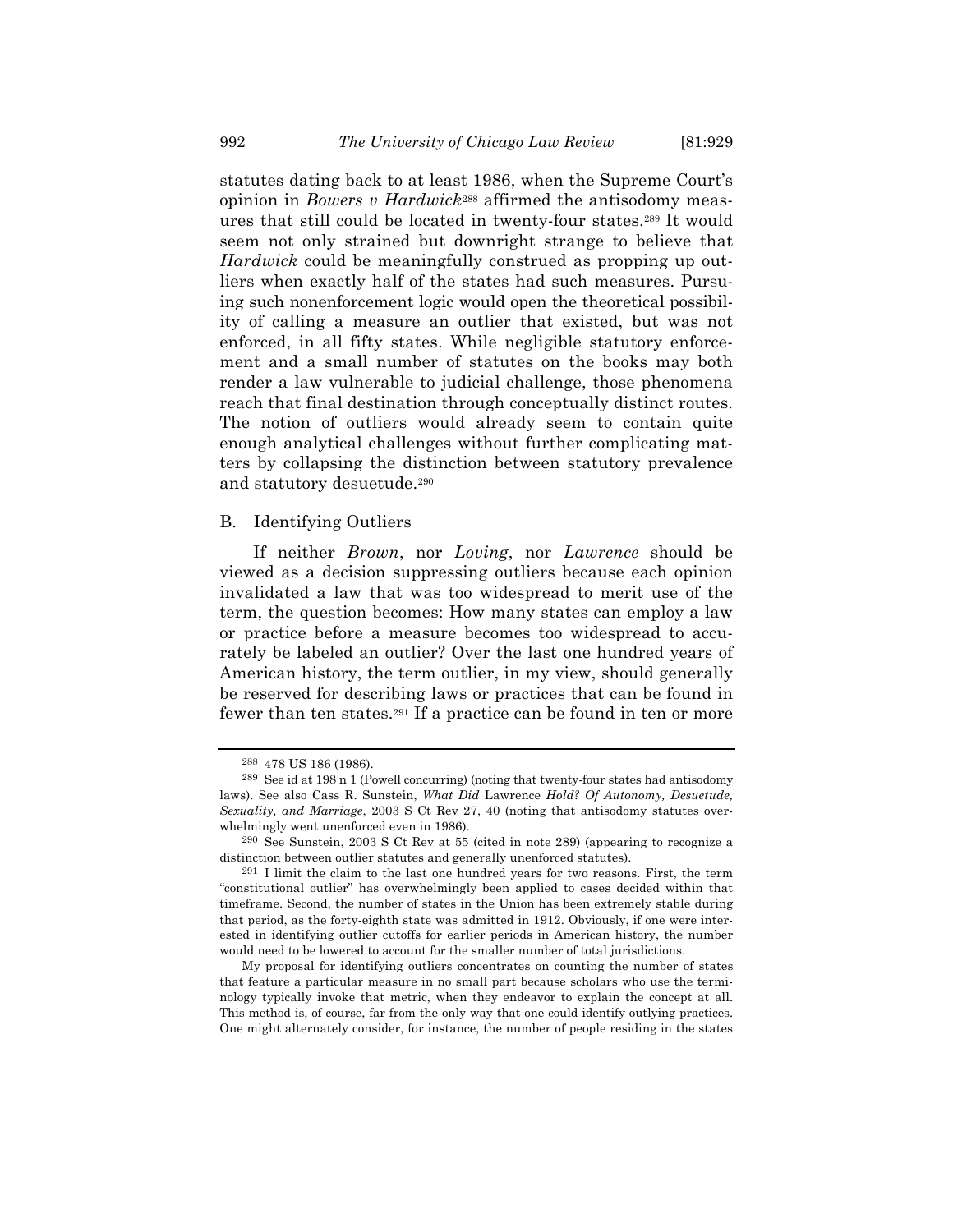states, it will typically be difficult to establish that the phenomenon should be regarded as either isolated or unusual. The selection of a particular number to form the presumptive outer bound for outliers doubtless contains some measure of arbitrariness. (Why not more than eight? Why not more than eleven?) Yet articulating a specific cap for the outlier phenomenon appears necessary to achieve greater consistency in how the term is used. Although invoking a softer term like "a handful of states" to describe the outlier maximum holds undeniable appeal, legal scholars have at least sometimes used that hazy term to describe a situation that may more accurately be characterized as involving two handfuls of states that are heaping.292

Concerns about arbitrariness should not, however, be overblown for at least three reasons. First, this presumptive tenstate threshold for outliers tracks how scholars have actually applied the term, at least in the mine-run of cases. The dubious application of outlier terminology to refer to some of the most high-profile cases that the Supreme Court has issued during the last sixty years should not be permitted to obscure how professors have generally employed the term. Outside of the Court's decisions in *Brown*, *Loving*, and *Lawrence*, none of the leading scholars who frequently employ the term outlier so designated a practice that could be found in a double-digit number of states. It hardly seems surprising that some scholars have strained to apply the outlier label in an effort to demonstrate that a favored theory can accommodate these widely revered and widely discussed opinions.293 But beyond the settings of race and sexual orientation, the largest number of states that adopted a practice a legal scholar refers to as an outlier was nine.294 And in that

that feature a particular practice, taken as a percentage of the overall nation, in determining whether the practice is actually anomalous. The nation's fifty states have widely varying populations, after all, and these discrepancies are not captured by a metric that affords all fifty states equal weight. As will become clear, my proposal can account for these more sophisticated approaches to identifying outliers by inviting scholars to explain their criteria when they employ the terminology.

<sup>292</sup> See, for example, Amar, *America's Unwritten Constitution* at 122 (cited in note 3) (describing *Lawrence* as invalidating "a Texas statute and a handful of other state laws" when the case invalidated laws in thirteen states).

<sup>293</sup> In a very different context, Powe has advanced a version of this critique with considerable force: "To make the cases conform, theory becomes ideology with all the attendant blinders. Commentators can and do wish theory and results conformed, and they often grant their own wishes. But that doesn't make it so." Powe, 11 Const Commen at 214 (cited in note 166).

<sup>294</sup> See Klarman, *From Jim Crow to Civil Rights* at 453 (cited in note 3) (stating that the election statutes at issue in *Smith v Allwright* existed only in nine states).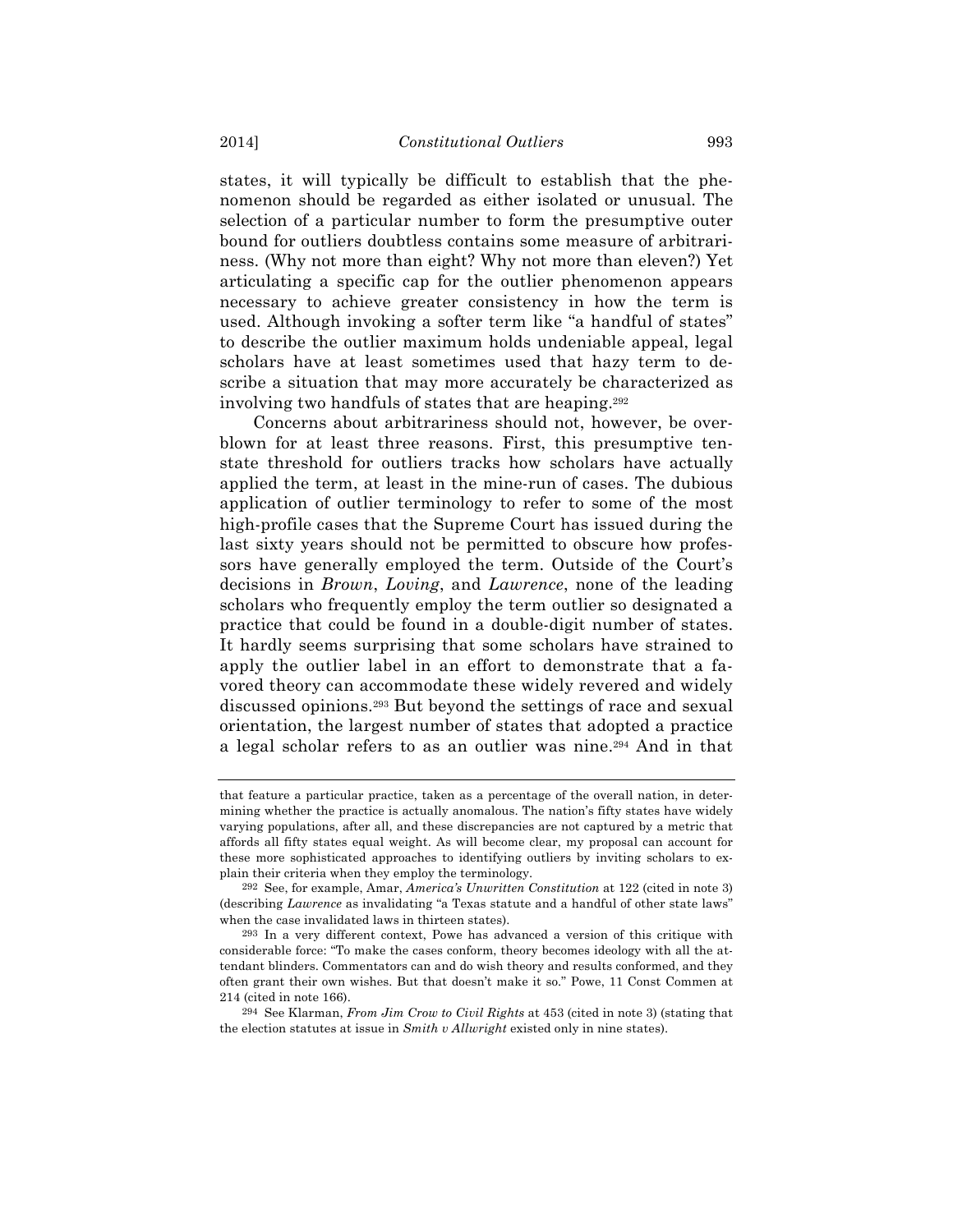particular instance, the scholar seems to suggest that the outlier notion was approaching—or perhaps even had met—its breaking point.295 Typically, of course, scholars have applied the outlier tag to measures that exist in far fewer than nine states. Indeed, of the archetypal outlier opinions analyzed in Part I, the largest number of states that employed a particular practice was six, and several of the opinions invalidated measures that appeared in only one or two states.296 Yet while scholars have frequently applied the term outlier to measures that can be found in fewer than ten states, a maximum must of course be larger than the median. The ten-state threshold aims to strike the delicate balance between setting the cutoff so low as to exclude what are generally regarded as outlier-suppressing opinions and setting the cutoff so high as to distort the term beyond all recognition.

Second, this ten-state approach to identifying opinions that do not fit into the outlier framework also enjoys at least some modest support in Supreme Court opinions. In *Montana v Egelhoff*,297 for example, the Court in 1996 reasoned—in a case weighing whether a state statute violated the Fourteenth Amendment's Due Process Clause—that the rule's existence in ten jurisdictions, what the Court called "fully one-fifth of the States," militated against concluding that the statute violated a fundamental principle.298 *Egelhoff* proceeded to refer to the controverted statute as existing in "many States," a term that one would avoid using to describe an outlier practice.299 Nor is *Egelhoff* the only Supreme Court opinion that has refused to treat a measure appearing in ten states as the sort of isolated phenomenon associated with outliers. In *Morgan v Virginia*,300 the Supreme Court in 1946 invalidated a railroad segregation measure that appeared in ten states.301 *Morgan* in no way, however, suggested that the ten states made up a trivial percentage

<sup>295</sup> See id (referring to several decisions invalidating a small number of state statutes as suppressing outliers, and proceeding to note that "*even Smith v. Allwright* had implications for how primary elections were conducted in just nine southern states") (emphasis added).

<sup>296</sup> *Kennedy* invalidated laws in six states that permitted capital punishment for child rape. *Kennedy*, 554 US at 433. *Griswold*, *Romer*, *Plyler*, *Moore*, *Coker*, *Virginia*, and *Lane* all involved practices found in either one or two states. See text accompanying notes 21, 51, 54, 59–60, 68, 77–80, 87.

<sup>297</sup> 518 US 37 (1996).

<sup>298</sup> Id at 48.

<sup>299</sup> Id at 49.

<sup>300</sup> 328 US 373 (1946).

<sup>301</sup> Id at 382, 385–86.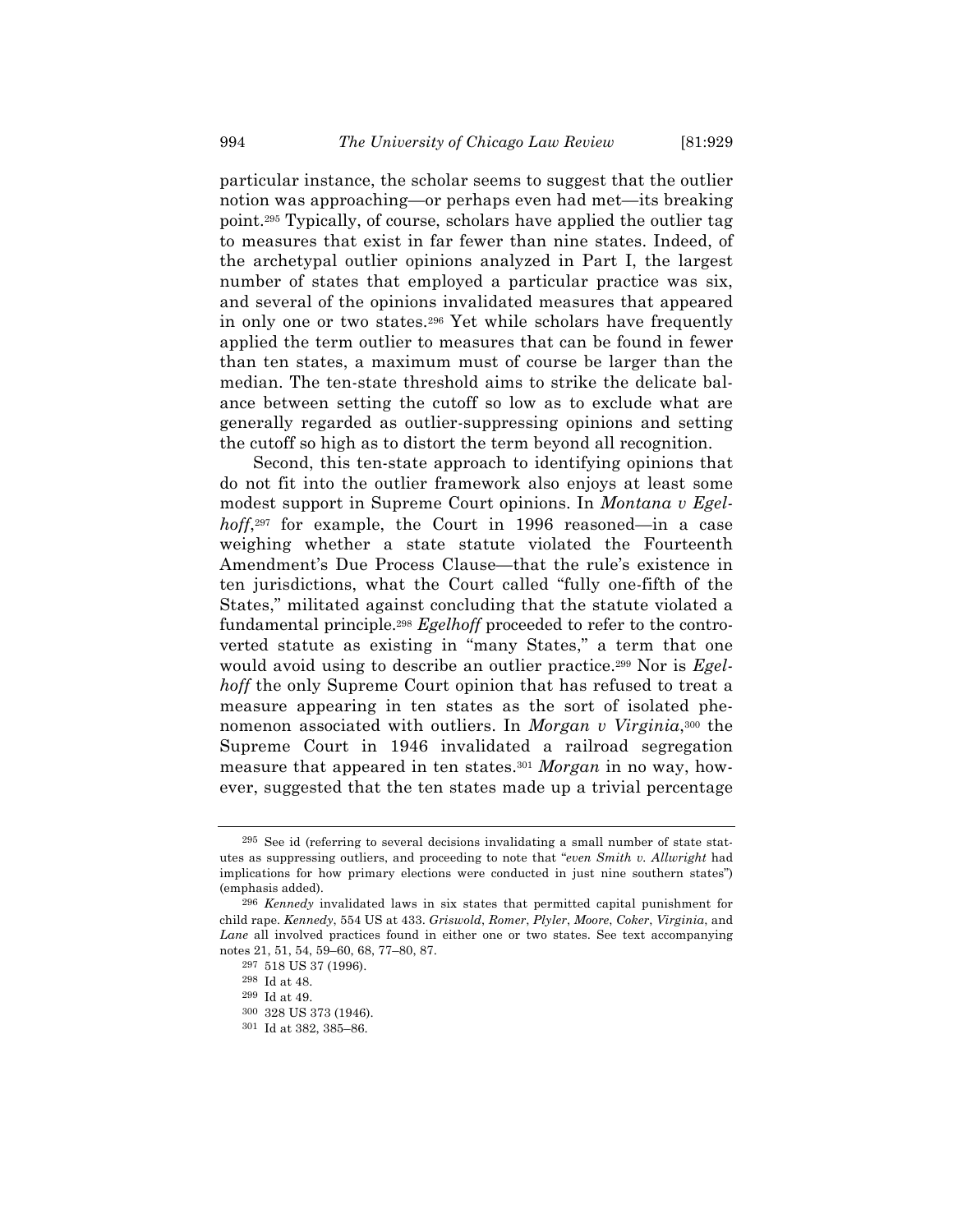of the nation, but instead rested its conclusion on the need for uniformity.302 These sparse negative inferences should not, of course, be mistaken for a claim that the Supreme Court in any way recognizes some sort of ironclad "Rule of Ten" in judicial decisionmaking. Such a claim would be risible. Nevertheless, that the Supreme Court has repeatedly resisted treating measures existing in ten states as merely marginal occurrences bolsters the conclusion that it would typically be misguided to label a measure an outlier that appears in ten or more states.

Third, it bears emphasizing that the proposed ten-state maximum for outliers is soft rather than hard, meaning that the ten-state presumption against deeming a practice an outlier can be rebutted. Although I do not believe that the desuetude explanation should suffice to rebut that presumption in the context of *Lawrence*, it is important to make clear that, in my view, at least some unusual circumstances do in fact manage to overcome this presumption against labeling measures outliers. For instance, when the Supreme Court in *Saenz v Roe*303 in 1999 invalidated California's effort to limit the welfare benefits new California residents would receive to the amount they would have received from their prior state of residency, approximately fourteen other states had imposed similar residency restrictions.304 Despite the commonness of these welfare statutes, *Saenz* can still accurately be regarded as invalidating an outlier measure. In *Saenz*, the states had all enacted their statutes within the previous decade and, more importantly, those statutes constituted throwbacks to durational-residency requirements that the Supreme Court had invalidated three decades earlier in *Shapiro*.305 Indeed, in the period leading up to *Saenz*, lower courts sometimes set aside the state measures as aberrant and impermissible efforts to revive *Shapiro*-style residential restrictions, even if the new welfare deprivations came in a relative rather than an absolute form.306 These lower court judges

<sup>302</sup> See id at 386.

<sup>303</sup> 526 US 489 (1999).

<sup>304</sup> See id at 492. See also Jack Tweedie, *Building a Foundation for Change in Welfare*, 24 State Legislatures 26, 28 (Jan 1998) (noting that fourteen states lowered welfare benefits for new state residents).

<sup>305</sup> *Shapiro*, 394 US at 622–23 & n 1, 638 (invalidating a Connecticut statute that prohibited new residents from receiving welfare benefits altogether because it impinged on the right to travel).

<sup>306</sup> See, for example, *Green v Anderson*, 811 F Supp 516, 523 (ED Cal 1993) (granting a preliminary injunction against California's new welfare residency requirement due to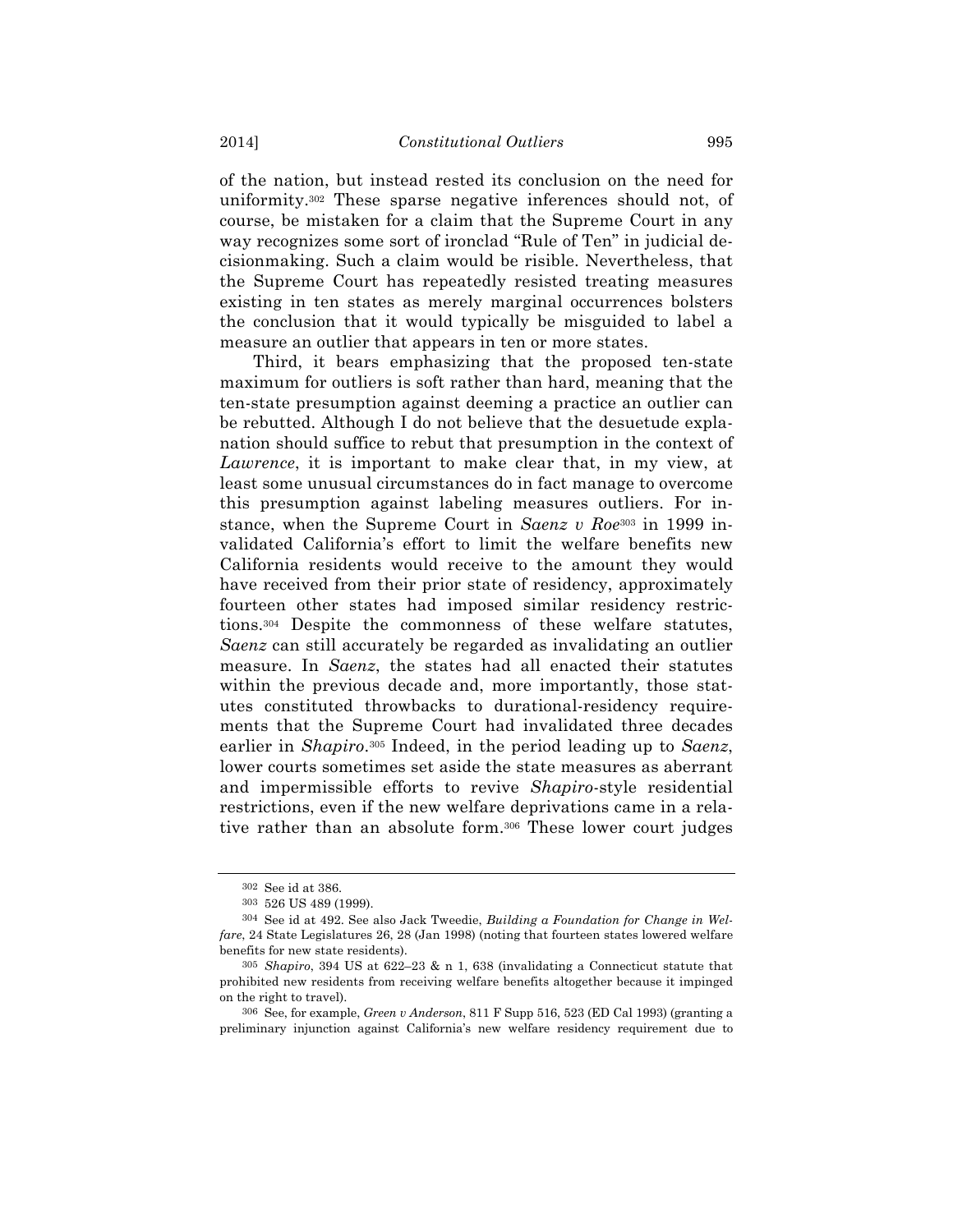effectively construed the revised welfare statutes as outliers in the post-*Shapiro* constitutional era, and it would seem peculiar to conclude that the Supreme Court did not issue an outliersuppressing opinion in *Saenz* simply because it made that same determination a few years later, after several more states had joined the throwback movement. Thus, although scholars have not understood *Saenz* as suppressing an outlier practice, it makes sense to do so.

In all events, the vices associated with selecting a particular maximum for outliers are outweighed by the virtues that will flow from using that term with greater precision. It is essential, however, for this increased precision to be apparent to authors and readers alike. Thus, instead of silently applying the proposed ten-state maximum—or any other maximum for that matter—scholars should adopt the practice of disclosing precisely how many states employed a measure when they contend that an opinion suppressed an outlier. Widespread adoption of that practice would have at least three beneficial effects.307 First, doing so would encourage the scholar contemplating using the term to reconsider whether the phenomenon was sufficiently isolated to merit calling it an outlier. Second, if the number of states endorsing a practice is large enough to make using the term outlier seem awkward, the author could either select another term or endeavor to explain why the term applies despite the seemingly counterintuitive usage.308 Third, and most importantly, the practice would permit readers to make their own independent determinations of whether the opinion may properly be construed as suppressing outliers. Adopting this convention would diminish the ambiguity that currently surrounds the term outlier, helping to advance the nation's scholarly constitutional conversation.

At the risk of belaboring the obvious, none of these proposals will definitively resolve whether every opinion in the Supreme Court's history should be understood as involving an outlier practice. Marginal cases will require more fine-grained analysis

*Shapiro*); *Mitchell v Steffen*, 504 NW2d 198, 199, 203 (Minn 1993) (invalidating Minnesota's residency requirement in light of *Shapiro*).

<sup>307</sup> At least one scholar already appears to follow this convention. Klarman admirably indicates how widespread a practice is when he contends that a decision suppressed outliers. See, for example, Klarman, *From Jim Crow to Civil Rights* at 78, 85, 453 (cited in note 3).

<sup>308</sup> For an application of this approach in another context, see Justin Driver, *Recognizing Race*, 112 Colum L Rev 404, 439 (2012) (encouraging judges to explain their reasons for invoking racial identity rather than simply assuming that the reasons speak for themselves).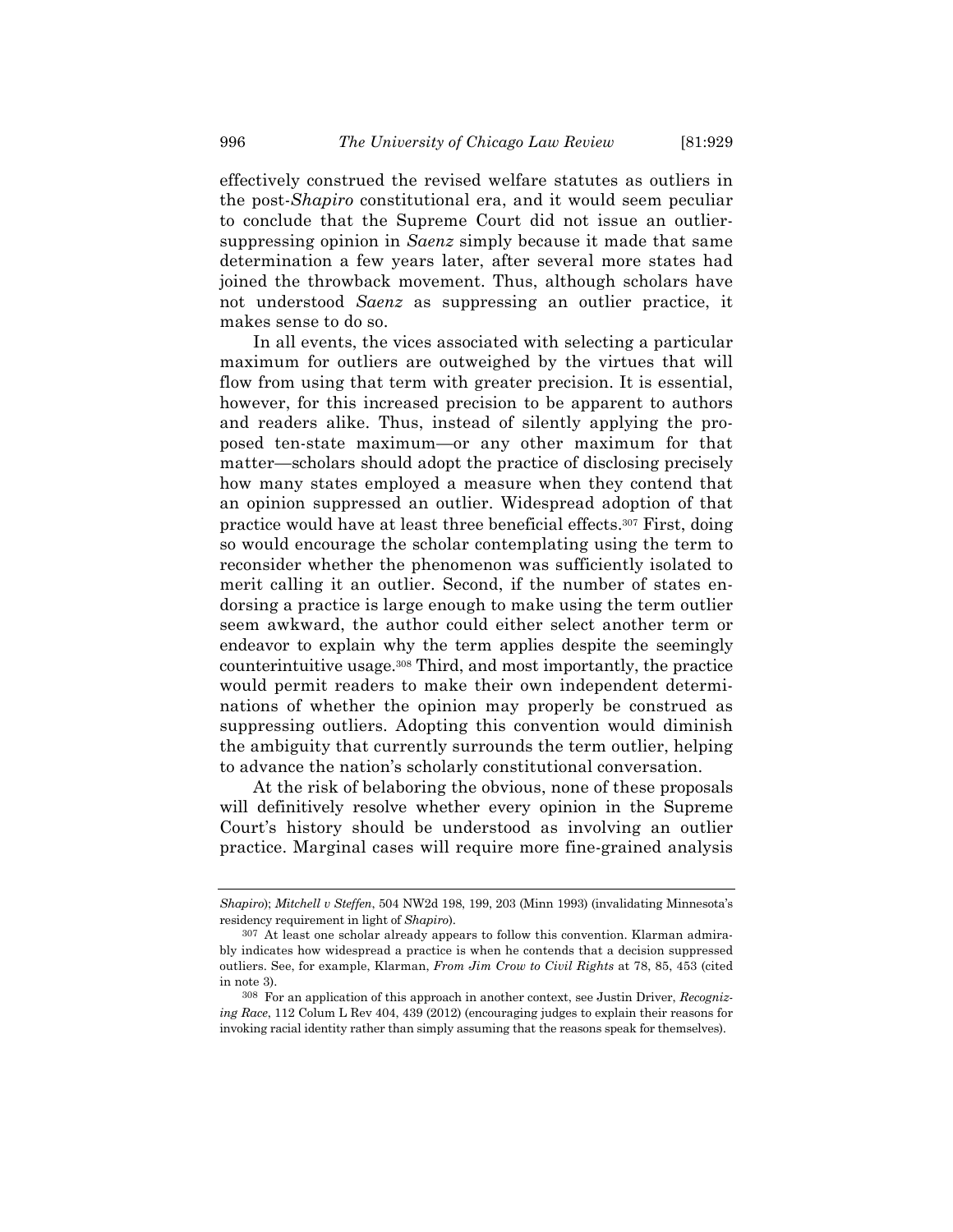to determine if the outlier appellation in fact applies. At a minimum, though, my hope is that the foregoing analysis both enables scholars to perceive that the term has been applied too promiscuously in the past, and encourages scholars to use the term in a more discerning, more transparent fashion in future writings. This analysis should provide a useful baseline against which to evaluate the outlier label's applicability and encourage distinctions among various degrees of minority practices. Just as not every outlier should be construed as a holdout, it is important to recognize that not every practice found in a minority of states should be construed as an outlier.

Some scholars—given their assessments of *Brown*, *Loving*, and *Lawrence*—will almost certainly disagree with my normative view of how the territory of constitutional outliers is best demarcated. These scholars may well respond that my boundaries for identifying what constitutes an outlier practice are unduly restrictive. The borders must be expanded, these scholars might claim, so that the outlying territory can encompass this pathbreaking precedent or that landmark opinion. Other scholars, conversely, may protest that my proposed boundaries are excessively capacious and should be narrowed to exclude opinions they perceive as falling beyond outlier precincts. Although there may be disagreement, perhaps even discord, on the classification of particular cases, such exchanges should be welcomed because they will evince serious analysis of what constitutes a constitutional outlier and why. And analysis of constitutional outliers as opposed to mere incantation—would represent a change that is long overdue.

# **CONCLUSION**

During the last two decades, the term outlier has quickly attained a prominent position within scholarly constitutional conversation. Indeed, at times, that position has been ever so slightly too prominent, as scholars have periodically contended that landmark Supreme Court opinions invalidated outliers when the label seems an awkward fit to describe a practice that appears across reasonably large swaths of the nation. Even accounting for these false positives, though, the term's status as an essential word in the modern constitutional scholar's vocabulary appears secure. The word has become indispensable because when properly used, at least—it readily conveys the Supreme Court's rejection of measures found in only a small number of